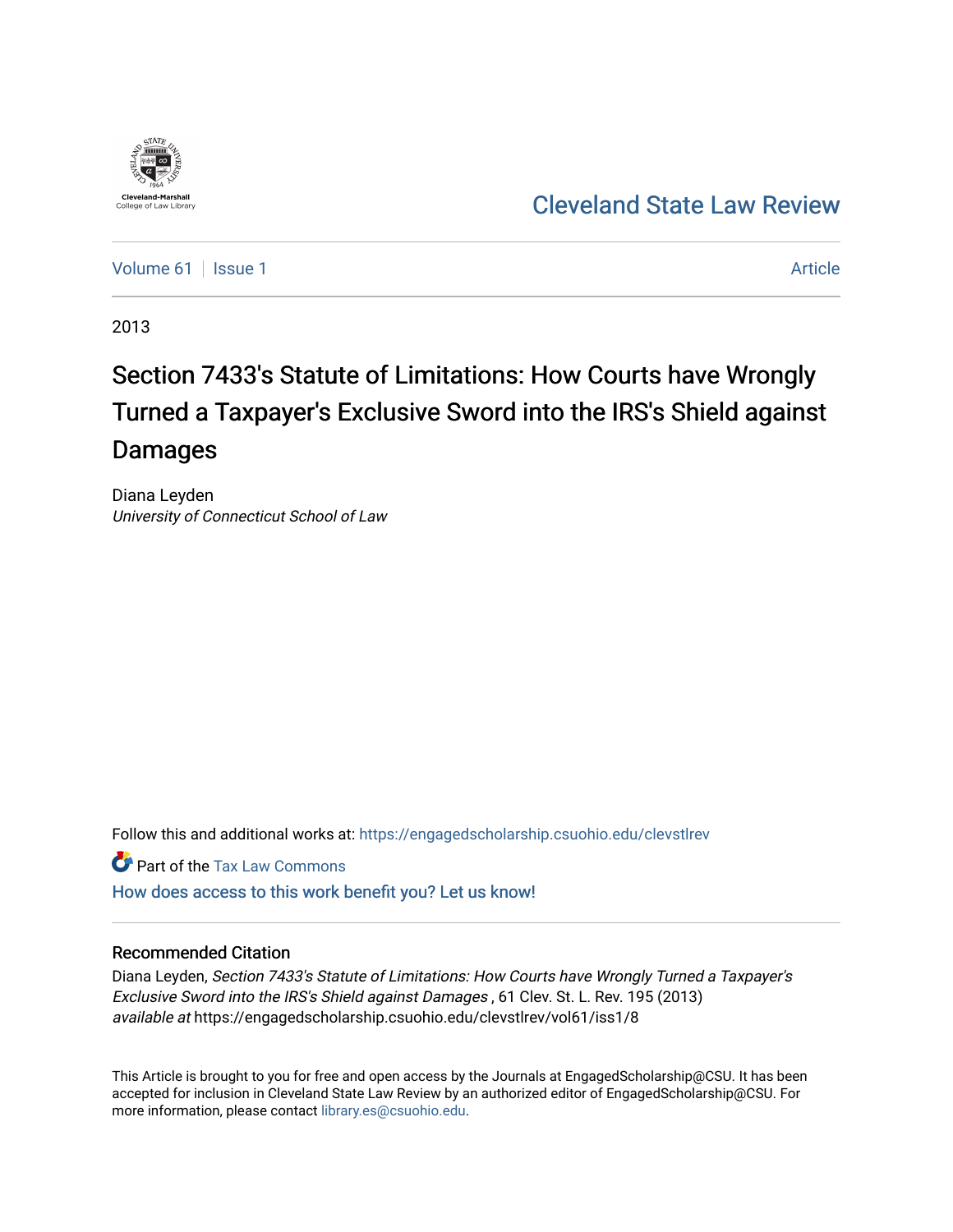# **SECTION 7433'S STATUTE OF LIMITATIONS: HOW COURTS HAVE WRONGLY TURNED A TAXPAYER'S EXCLUSIVE SWORD INTO THE IRS'S SHIELD AGAINST DAMAGES**

DIANA LEYDEN<sup>\*</sup>

# ABSTRACT

Over twenty years ago, Congress took the extraordinary step of authorizing taxpayers to sue the Internal Revenue Service (IRS) for damages if the IRS engaged in "unauthorized collection action" when trying to collect a federal tax debt. For many years the IRS has generally been immune from any private action by three laws. Thus, fashioning a private cause of action against the IRS for damages was an extraordinary act.

Congress expressly authorized taxpayers to bring a private cause of action against the United States for economic damages caused by "unauthorized collection." Codified as section 7433 of the Internal Revenue Code, this statute provides taxpayers with the exclusive remedy for abuses by IRS employees in connection with the collection of taxes. The legislative history, although sparse, reflects Congress's concern that unless taxpayers were given the right to bring a private cause of action against the IRS for abusive tortious tax collection action, such activities would go unchecked. Because the IRS was and continues to be shielded from other private causes of action by the Tax Anti-Injunction Act and the Declaratory Judgment Act, without a specific private right of action to sue the government taxpayers would never have the ability to stop excessive and illegal collection action by the IRS.

Despite the importance of section 7433 to check government unauthorized tortious collection activity, federal courts have turned section 7433 into a shield against excessive or unsupported IRS collection action, rather than maintain it as the small, but important, sword that Congress intended to give taxpayer. This Article contributes to the sparse literature on section  $7433<sup>1</sup>$  by demonstrating that federal courts have effectively vitiated section 7433 by misreading its statute of limitations

l

 <sup>\*</sup> Clinical Professor of Law, University of Connecticut School of Law. Professor Leyden is one of three counsel who litigated the case *Keohane v. United States*, discussed *infra*. Professor Leyden wishes to thank the untiring attorneys at Skadden Arps, including Armando Gomez, Esq., David Foster, Esq., and Alan Swirski, Esq., for their pro bono assistance in the case, and Mr. Keohane, who was willing to pursue a case for the benefit of other taxpayers as well as himself. Further, she wishes to thank Tim Marciniak, Esq., who as a student in the Tax Clinic spent an incredible amount of time to help shepherd this case through the IRS and the U.S. District Court, Professor Sachin Pandya for help in framing the concerns, and Professor Jon Bauer for his important suggestions.

<sup>1</sup> R. Tracy Spouls, *IRC §§ 7431 and 7433; Civil Remedies for Abusive Practices by the IRS*, 1 FLA. TAX REV. 563 (1993); Ridgeley A. Scott, *Suing the IRS and Its Employees For Damages: David and Goliath*, 20 S. ILL. U. L.J. 507 (1996).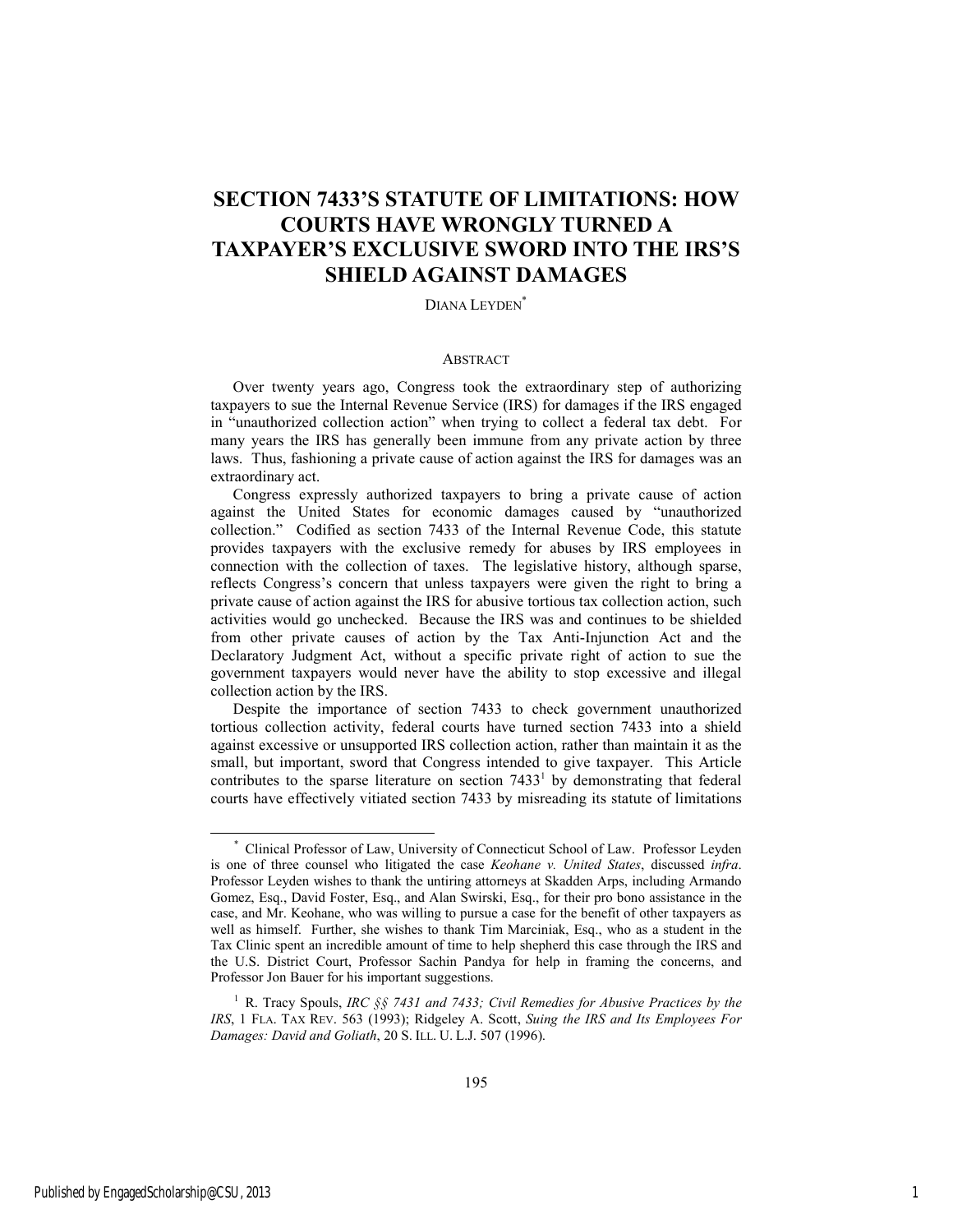to: (1) require a taxpayer to be put on notice that all collection action taken by the IRS is unauthorized and therefore to file section 7433 actions from the first time collection action is taken; and (2) prevent continuous unauthorized collection action to extend the statute of limitations start date until the last of such series.

These readings contravene the purpose of section 7433 in two ways. First, as the legislative history of section 7433 demonstrates Congress intended section 7433's statute of limitations to be interpreted no less liberally then the statute of limitations for actions brought under the Federal Tort Claims Act.

Second, even absent the legislative history, the purpose and goal of section 7433 are best advanced by reading section 7433 not to start when the taxpayer is notified of the first collection action taken by the IRS. In so ruling, the courts have made a simple category mistake. The courts have treated section 7433 like a typical tax claims procedure−i.e., a procedure for a taxpayer to file a claim with the IRS to get back a taxpayer's monies that that he claims the IRS wrongfully collected. The statutes of limitations for such typical tax claims procedures actions are properly strictly construed against the taxpayer because they reflect the policy that taxpayers may not sit on their rights to get their money back.

The mistake is that section 7433 is not a typical tax claims procedure statute, but a statute to protect citizens against tortious acts by government employees in the course of their work. In this respect, a claim under section 7433 belongs in the category of tort claims against federal employees under the Federal Tort Claim Act (FTCA). This is further supported by Congress's action to make section 7433 the exclusive private action for tortious acts by IRS employees in connection with the collection of tax. Once the courts treat section 7433 claims like tort claims, not typical tax claim actions, courts will see why they should read section 7433's statute of limitations just as they read the statute of limitations under FTCA.

| L. |    |                                                | 197 |
|----|----|------------------------------------------------|-----|
|    | A. | Examples of Unauthorized Collection by         |     |
|    |    | IRS Employees and the Lack of                  |     |
|    |    |                                                |     |
|    |    | $\mathbf{1}$                                   |     |
|    |    |                                                |     |
|    |    | 3. The Collection Due Process—                 |     |
|    |    | An Ineffective Tool to Stop IRS                |     |
|    |    |                                                |     |
|    |    | The IRS Takes Much More Care to<br>4           |     |
|    |    |                                                |     |
|    |    | Abuses of Collection Power by IRS<br>5.        |     |
|    |    | Employees                                      | 204 |
|    | B. | Congressional Intent to Provide Taxpayers      |     |
|    |    | a Sword to Check Abuse of the Collection       |     |
|    |    | Actions by the IRS                             |     |
|    |    | The "Berlin Wall" of Tax Collection<br>$1_{-}$ |     |
|    |    | Protection                                     | 210 |
|    |    | Exceptions to the Sovereign Immunity           |     |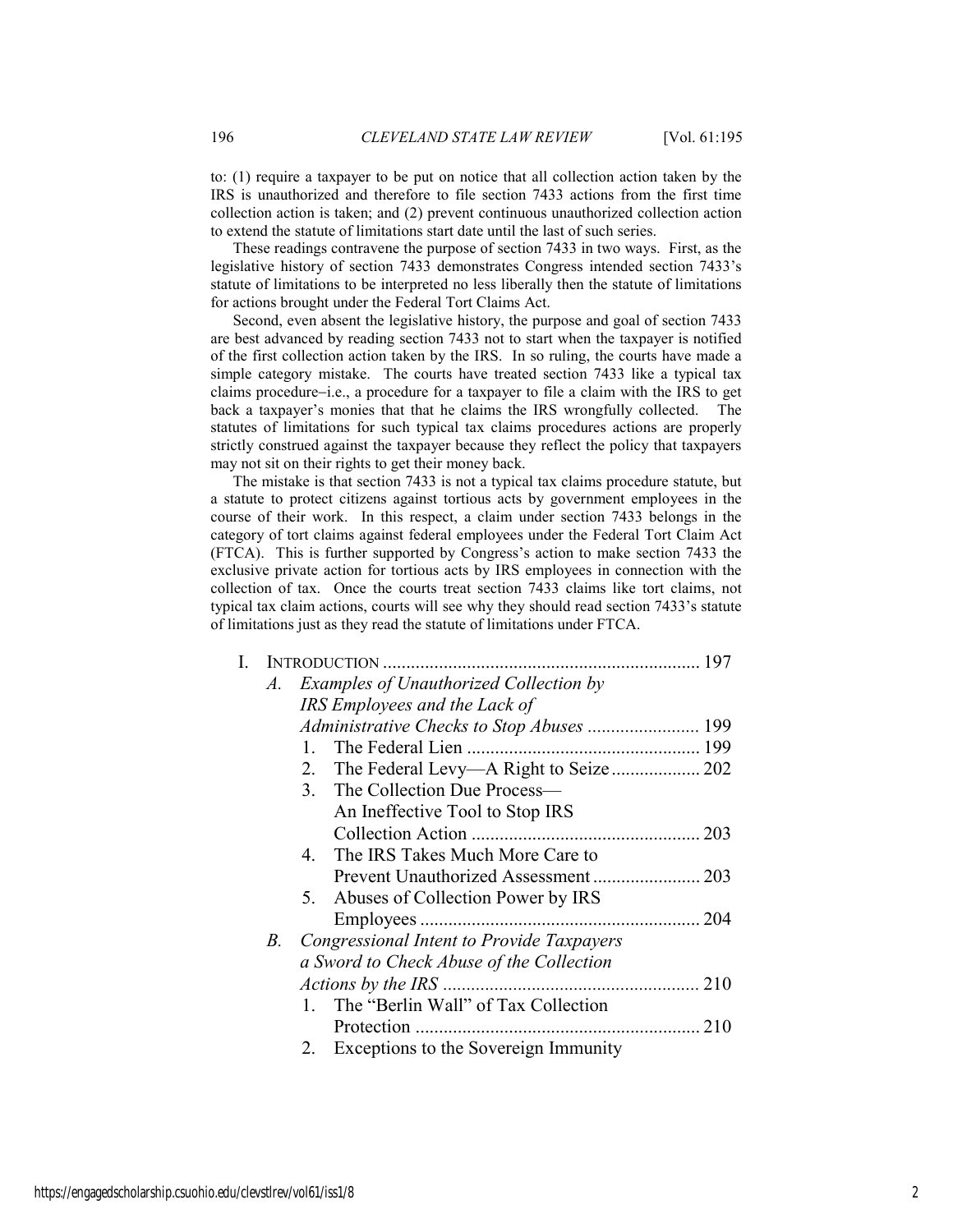| 3. The Legislative History Section 7433            |
|----------------------------------------------------|
| Enacted in the First Taxpayer's Bill of Rights 214 |
|                                                    |
| C. Courts Have Misread the Section 7433            |
| Statute of Limitations in Contravention            |
| 220                                                |
| D. Regardless of the Legislative History           |
| of Section 7433, the Harm it is Meant              |
| to Protect Against is Tortious Action              |
| by IRS Employees and so Should be Interpreted      |
| Consistently with the Federal Torts Claim Act 228  |
|                                                    |

#### I. INTRODUCTION

Over twenty years ago, Congress took the extraordinary step of authorizing taxpayers to sue the Internal Revenue Service (IRS) for damages if the IRS engaged in "unauthorized collection action" when trying to collect a federal tax debt.<sup>2</sup> As discussed *infra*, for many years the IRS has generally been immune from any private action by three laws. Thus, fashioning a private cause of action against the IRS for damages was an extraordinary act.

Congress expressly authorized taxpayers to bring a private cause of action against the United States for economic damages caused by "unauthorized collection."3 Codified as section 7433 of the Internal Revenue Code, this statute provides taxpayers with the exclusive remedy for abuses by IRS employees in connection with the collection of taxes. The legislative history, although sparse, reflects Congress's concern that unless taxpayers were given the right to bring a private cause of action against the IRS for abusive tortious tax collection action, such activities would go unchecked. Because the IRS was and continues to be shielded from other private causes of action by the Tax Anti-Injunction Act and the Declaratory Judgment Act, without a specific private right of action to sue the government taxpayers would never have the ability to stop excessive and illegal collection action by the IRS.

Despite the importance of section 7433 to check government unauthorized tortious collection activity, federal courts have turned section 7433 into a shield

<sup>&</sup>lt;sup>2</sup> 26 U.S.C.A. § 7433 (West 2012). As originally enacted, Congress required a taxpayer to prove that the unauthorized collection action was reckless or intentional, a very high standard. In 1998, the statute was amended to add an action for negligent disregard of the Code or regulations. (Internal Revenue Service Restructuring and Reform Act of 1998, Pub. L. No. 105-206, Tit. III, § 3102(a), (c), 112 Stat. 730).

<sup>&</sup>lt;sup>3</sup> This right was enacted as part of the first "Taxpayer Bill of Rights" (TABOR). In hearings on TABOR in 1987, taxpayers testified that collection actions taken by the IRS went above and beyond what was needed and caused extreme hardship. *See The Time for Action on Taxpayers' Rights Has Come*, 133 CONG. REC. 22,842-44 (1987) (statements of Sens. Pryor and Reid).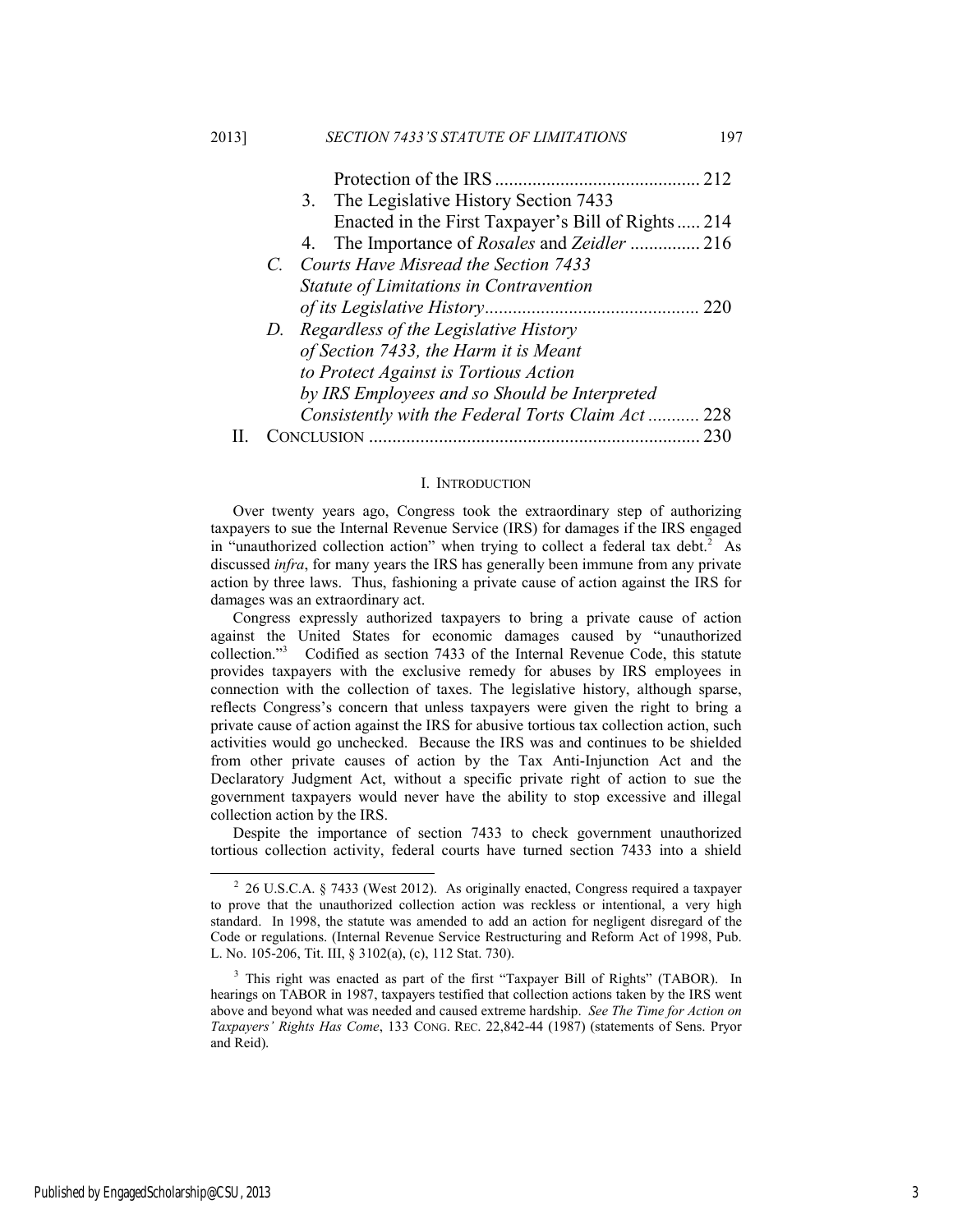against excessive or unsupported IRS collection action, rather than maintain it as the small, but important, sword that Congress intended to give taxpayer. This Article contributes to the sparse literature on section  $7433<sup>4</sup>$  by demonstrating that federal courts have effectively vitiated section 7433 by misreading its statute of limitations to: (1) require a taxpayer to be put on notice that all collection action taken by the IRS is unauthorized and therefore to file section 7433 actions from the first time collection action is taken; and (2) prevent continuous unauthorized collection action to extend the statute of limitations start date until the last of such series.

These readings contravene the purpose of section 7433 in two ways. First, as the legislative history of section 7433 demonstrates Congress intended section 7433's statute of limitations to be interpreted no less liberally then the statute of limitations for actions brought under the Federal Torn Claims Act.

Second, even absent the legislative history, the purpose and goal of section 7433 are best advanced by reading section 7433 not to start when the taxpayer is notified of the first collection action taken by the IRS. In so ruling, the courts have made a simple category mistake. The courts have treated section 7433 like a typical tax claims procedure—i.e., a procedure for a taxpayer to file a claim with the IRS to get back a taxpayer's monies that that he claims the IRS wrongfully collected. The statutes of limitations for such typical tax claims procedures actions are properly strictly construed against the taxpayer because they reflect the policy that taxpayers may not sit on their rights to get their money back.

The mistake is that section 7433 is not a typical tax claims procedure statute, but a statute to protect citizens against tortious acts by government employees in the course of their work. In this respect, a claim under section 7433 belongs in the category of tort claims against federal employees under the Federal Tort Claim Act (FTCA). This is further supported by Congress's action to make section 7433 the exclusive private action for tortious acts by IRS employees in connection with the collection of tax. Once the courts treat section 7433 claims like tort claims, not typical tax claim actions, courts will see why they should read section 7433's statute of limitations just as they read the statute of limitations under FTCA. 5

Part A of this Article discusses ways that the IRS engages in unauthorized collection action, the lack of administrative checks against such action, and damages that might occur. By recognizing and understanding ways that the IRS may commit tort like actions it becomes clearer as to why Congress acted to provide a private remedy to address such wrongs. Part B summarizes Congress's concerns about IRS unauthorized collection action and how those concerns lead to the enactment and subsequent amendment of section 7433. Both the initial enactment and subsequent amendment support the conclusion that Congress intended to give taxpayers a liberal right to sue the sovereign—the IRS—but limited the amount of damages that could be recovered. Part C shows how the federal courts have misread section 7433's statute of limitations in contravention of its legislative history. Part D shows how, even absent the Congressional intent expressed in its legislative history, section 7433

 <sup>4</sup> Spouls, *supra* note 1; Scott, *supra* note 1.

<sup>&</sup>lt;sup>5</sup> Prior to the enactment of section 7433, taxpayers (often times tax protestors) would bring actions under the *Bivens* doctrine (*Bivens v. Six Unknown Named Agents of the Fed. Bureau of Narcotics*, 403 U.S. 388 (1971)), the Racketeer Influence and Corrupt Organizations Act (RICO), or the Federal Tort Claims Act to try to recover damages against an IRS employee for alleged damages in connection with the employee's collection actions.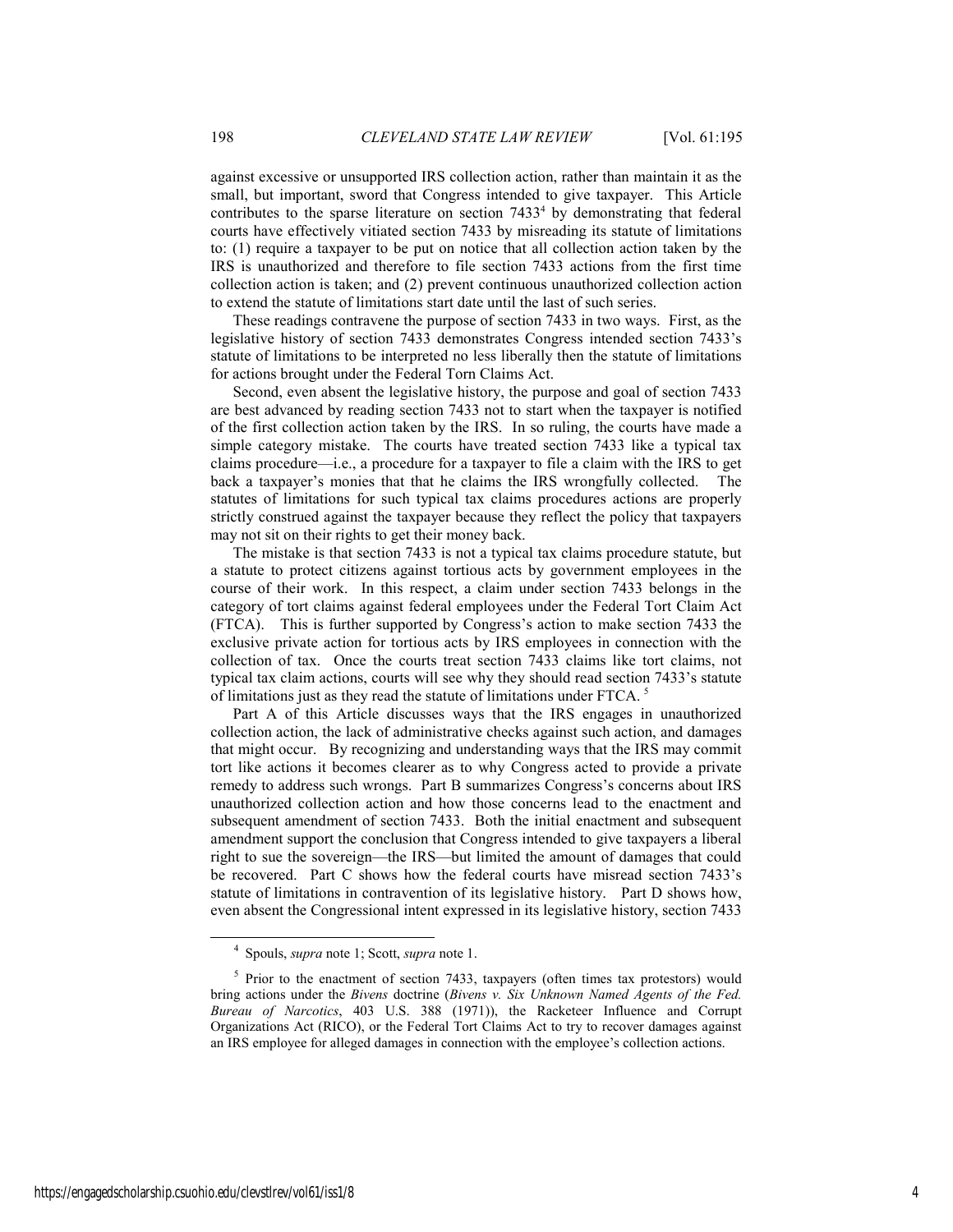is in the nature of a remedy for tortious acts and not in the nature of a tax claim action. The legislative history and subsequent hearings about section 7433 recite horrible collection actions taken by IRS employees, including harassment and intimidation, which are best described as torts for which IRS employees enjoyed sovereign immunity.

The incorrect reading of section 7433 has turned it from the taxpayer sword against tortious acts by IRS employees to a complete shield against any private cause of action for IRS employees who engage in the tortious acts. In so doing, the courts have reinstated sovereign immunity for torts committed by the IRS in contravention of both the legislative history and purpose of section 7433.

# *A. Examples of Unauthorized Collection by IRS Employees and the Lack of Administrative Checks to Stop Abuses*

Because most people consider the IRS to be given great power to collect taxes owed, it might not be obvious how IRS collection action can step over the line from proper to tortious. To appreciate the importance of a private cause of action against IRS collection action, it is necessary to understand how the IRS power can become tortious, and thus illegal.

The IRS has two very strong tools for enforcing tax debts—a lien against a taxpayer's current and future property interests and the power to levy. Both often get the attention of delinquent taxpayers with respect to what the IRS determines are delinquent federal tax obligations. However, both may be used in unauthorized ways. Below are descriptions of the two ways the IRS enforces collection, an explanation of the collection due process procedure and why it is an ineffective check on unauthorized enforced collection, and finally examples of how an IRS employee might abuse the enforced collection procedures resulting in tortious acts.

# 1. The Federal Lien

Congress gave the IRS a lien interest in all property and rights to property of a taxpayer who owes federal tax debts.<sup>6</sup> The federal tax lien is essentially a security interest in property rights of a taxpayer who owes federal taxes. It exists so that the government can get paid for past tax debts if a taxpayer sells his property interest or if the IRS obtains judicial approval to sell the property. The policy behind the superpowerful federal tax lien is understandable and necessary to protect the fisc and to encourage voluntary compliance with paying owed taxes.

The government's security interest is created as soon as the IRS assesses the tax.<sup>7</sup> It is more powerful than other creditor security interests<sup>8</sup> because it attaches to

 <sup>6</sup>  $6$  26 U.S.C.A. § 6321 (West 2012). A federal tax lien arises as soon as a tax is assessed. However, if a taxpayer has other creditors, then the priority of the IRS lien generally depends on when it is filed. First in time, first in right. However, section 6323 changes the priority of the federal tax lien *vis-à-vis* other creditors, thereby reducing to some extent the power of a federal tax lien. 26 U.S.C.A. § 6323 (West 2012).

 $7\,$  26 U.S.C.A. § 6321 (West 2012). The collection of tax due may begin ten days after the IRS issues a notice of demand. 26 U.S.C.A. § 6303(a) (West 2012).

<sup>8</sup> *See* United States v. Craft, 535 U.S. 274 (2002) (a husband's interests in entireties constituted a property interest to which a federal tax lien attached); Drye v. United States, 528 U.S. 49 (1999) (federal tax lien attached to an heir's interest despite the heir his interest after the death of the decedent).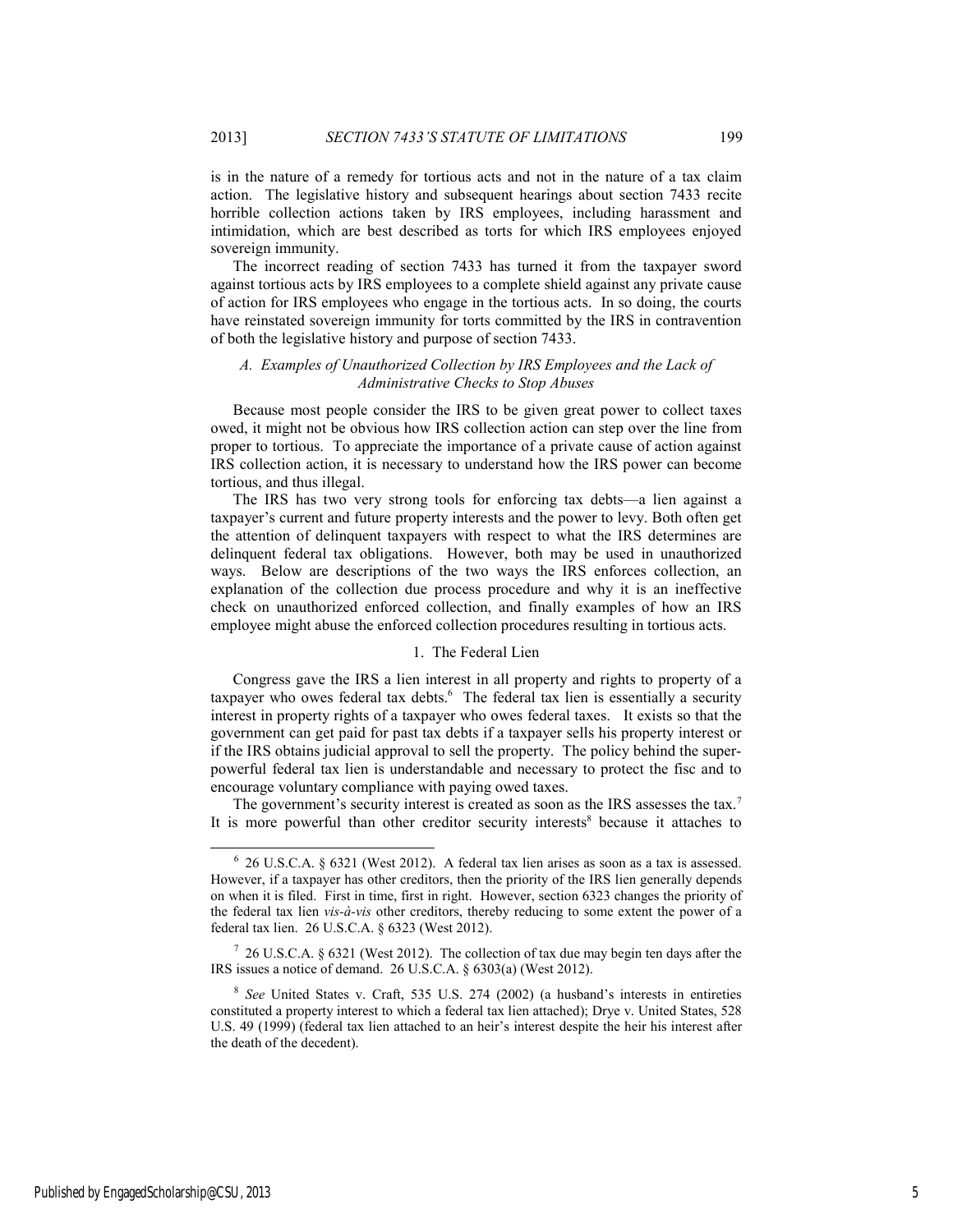property and rights in property owned by the taxpayer at the time the tax is assessed and all future property interests that the taxpayer obtains during the period the IRS can collect the tax.<sup>9</sup> Further, unlike a judgment lien that has to be filed on the appropriate state records, a federal lien exists even if the IRS does not file a notice of lien on the appropriate state records. Filing the lien, however, secures the priority of the IRS to collect *vis-à-vis* other creditors.<sup>10</sup>

While the filed lien does not allow the IRS to seize the property, it does have serious effects on the taxpayer. First, the notice of filing of tax lien is noted by credit reporting agencies and will affect the taxpayer's credit score.<sup>11</sup> For some taxpayers, a notation of a federal tax lien on a credit report can scare off landlords and employers. Second, a filed federal tax lien will often scare off potential lenders and terminate existing lines of credit. This can cripple a business that needs to buy supplies or inventory on credit. While there is a provision that allows the IRS to subordinate the federal tax lien to another creditor,<sup>12</sup> it is difficult to navigate and the IRS does not exercise its discretion to do so unless the action will result in some substantial payment of the tax debt. Federal lien filings even have serious impacts on low income taxpayers, especially those with homes who try to refinance or reduce predatory interest rates.<sup>13</sup>

After the lien is filed, the taxpayer has the right to try to raise an alternative means for collecting the tax. The filing of the lien, however, has already done damage to the taxpayer's credit score and even if it is fully satisfied, it stays on a taxpayer's credit report for seven years.<sup>14</sup> Speculation that the filed lien may damage credit or impair operations of a business are not enough to support a decision that a

11 TAXPAYER ADVOCATE SERV., NATIONAL TAXPAYER ADVOCATE ANNUAL REPORT TO CONGRESS VOL. 1 109-14 (2011).

 $12$  26 U.S.C.A. § 6325(d) (West 2012).

 <sup>9</sup> 26 U.S.C.A. § 6502(a) (West 2012). With the enactment of the Tax Reform and Restructuring Act of 1998, the period of time that the IRS has to collect is ten years, with some limited instances where the statute period may be tolled.

<sup>&</sup>lt;sup>10</sup> However, if a taxpayer has other creditors, the IRS may not have a superior right in a taxpayer's property that is secured as to other creditors just because a lien interest exists in the property. Congress adopted rules similar to the Uniform Commercial Code (UCC) and provided mechanisms to deal with disputes between the IRS and other creditors. 26 U.S.C.A. § 6323 (West 2012). Generally, in order for the IRS to have a higher priority in the property interest, the IRS must properly file a notice of federal tax lien. 26 U.S.C.A. § 6323(a) (West 2012).

<sup>13</sup> T. Keith Fogg, *Systemic Issues with Low-Dollar Lien Filings*, 133 TAX NOTES 88, 97 (2011). In 1998, Congress provided taxpayers with a hearing opportunity before an IRS Appeals office after the IRS filed a notice of federal lien. This is often referred to as a Collection Due Process, even though the term "due process" is not at all the equivalent of a citizen's constitutional due process right. The Collection Due Process hearing has been interpreted by both the IRS and courts to provide no opportunity for a taxpayer to challenge collection actions, but rather to afford a taxpayer an opportunity to suggest an alternative to enforced collection. *See infra* Part I.C.

<sup>&</sup>lt;sup>14</sup> NAT'L TAXPAYER ADVOCATE, 2012 ANNUAL REPORT TO CONGRESS, VOL. 1 406 (Dec. 31, 2013), *available at* http://www.taxpayeradvocate.irs.gov/userfiles/file/Full-Report/volu me-1.pdf.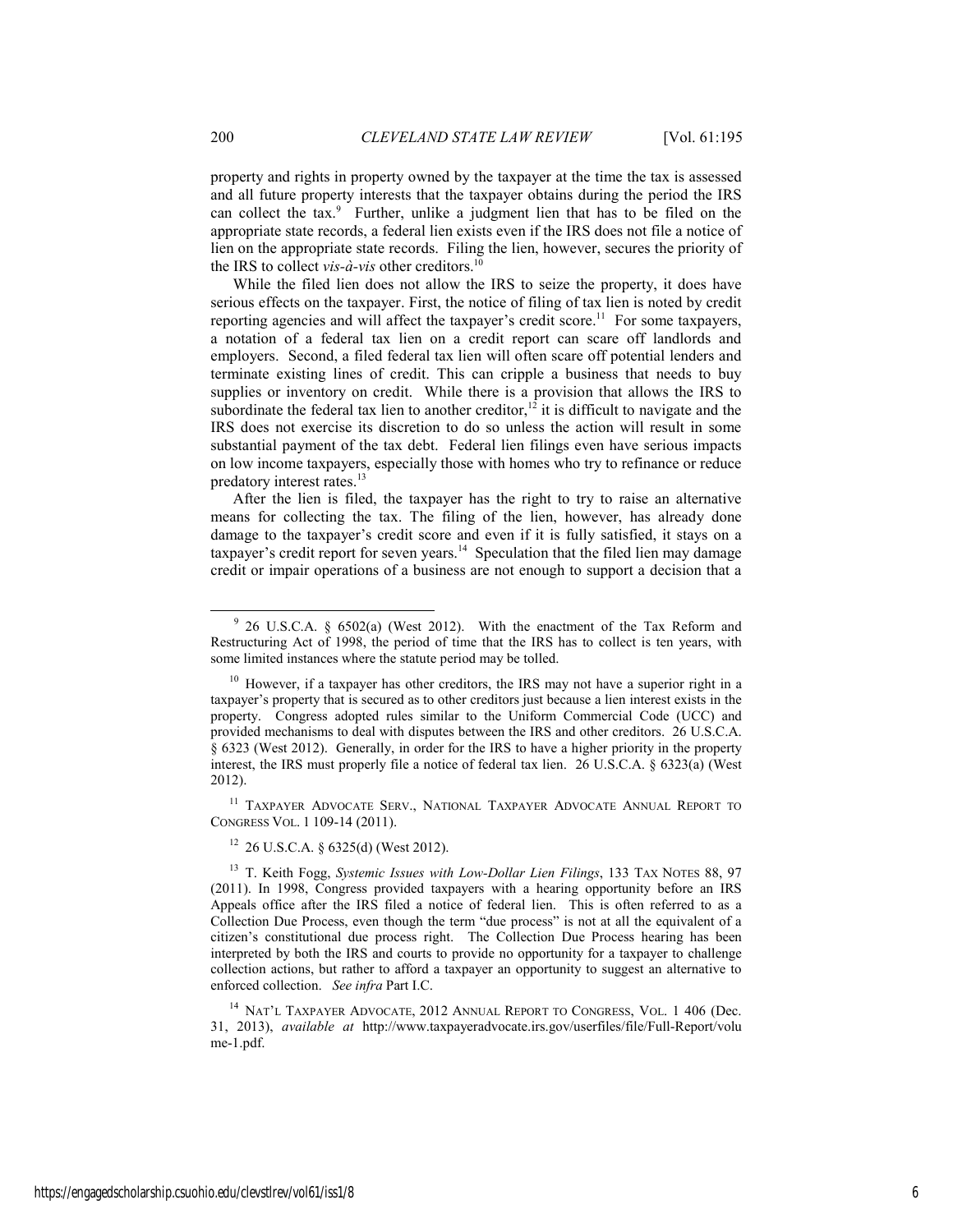lien must be removed.<sup>15</sup> The National Taxpayer Advocate, in its 2010 Annual Report, identified the IRS nearly automatic lien filing procedure as quite detrimental to taxpayers and urged reconsideration of the practice.<sup>16</sup>

Recently, the Treasury Inspector General for Tax Administration reported that the IRS has continued to not follow procedures for notifying taxpayers and taxpayer representatives about the filing of liens thereby impacting their rights to contest the filing through a collection due process hearing. This criticism has been leveled for several years.<sup>17</sup>

The National Taxpayer Advocate has also criticized the way the IRS uses the lien filing procedures. Even if notice of the filing of the federal tax lien is timely given, the filing itself may have non-tax consequences that far out weigh the tax interest in collecting the tax.  $^{18}$  In its latest Annual Report to Congress, it recommended:

The National Taxpayer Advocate reiterates [its] previous recommendations that the IRS immediately rescind its policy of automatically filing liens, based on an unpaid balance threshold, against accounts designated as "currently not collectible" due to economic hardship; require managerial approval for NFTL filings in all cases where the taxpayer has no significant equity in assets; base lien filing determinations on a thorough review of information including the taxpayer's assets, the taxpayer's income, and the value of the taxpayer's equity in the assets; and determine after weighing all the facts and circumstances whether (i) the lien will attach to property, (ii) the benefit to the government from the NFTL filing outweighs the harm to the taxpayer, and (iii) the filing will jeopardize the taxpayer's ability to comply with the tax laws in the future. To reverse the damage to a taxpayer's credit rating, the IRS also should develop and issue guidance allowing, upon the request of the taxpayer, the withdrawal of an NFTL where the statutory withdrawal criteria are satisfied.<sup>19</sup>

Further harm may occur if the IRS does not timely release a lien. While section 7432 of the Code provides the right to bring an action for the negligent or intentional failure of the IRS to release a lien if the taxpayer sustains economic damages,<sup>20</sup> it only provides economic relief and does not remedy the damage that the lien may

<sup>18</sup> *See* Fogg, *supra* note 13*.*

19 TAXPAYER ADVOCATE SERV., NATIONAL TAXPAYER ADVOCATE ANNUAL REPORT TO CONGRESS 24-25 (2010).

<sup>20</sup> 26 U.S.C.A. § 7432(a), (b)(1) (West 2012).

 <sup>15</sup> *See* Hall v. Comm'r of Internal Revenue, T.C. Summary Op. 2008-128.

<sup>&</sup>lt;sup>16</sup> TAXPAYER ADVOCATE SERV., NATIONAL TAXPAYER ADVOCATE ANNUAL REPORT TO CONGRESS VOL. 1 17-40 (2009); TAXPAYER ADVOCATE SERV., NATIONAL TAXPAYER ADVOCATE ANNUAL REPORT TO CONGRESS VOL. 2 1-17 (2009); s*ee also* Danshera Cords, *Lien on Me: Virtual Debtors Prisons, The Practical Effects of Tax Liens, and Proposals for Reform*, 49 U. LOUISVILLE L. REV. 341 (2011).

<sup>&</sup>lt;sup>17</sup> TREASURY INSPECTOR GEN. FOR TAX ADMIN., CHALLENGES REMAIN WHEN PROCESSING UNDELIVERABLE MAIL AND PREVENTING VIOLATIONS OF TAXPAYERS' RIGHTS DURING THE LIEN DUE PROCESS (2011).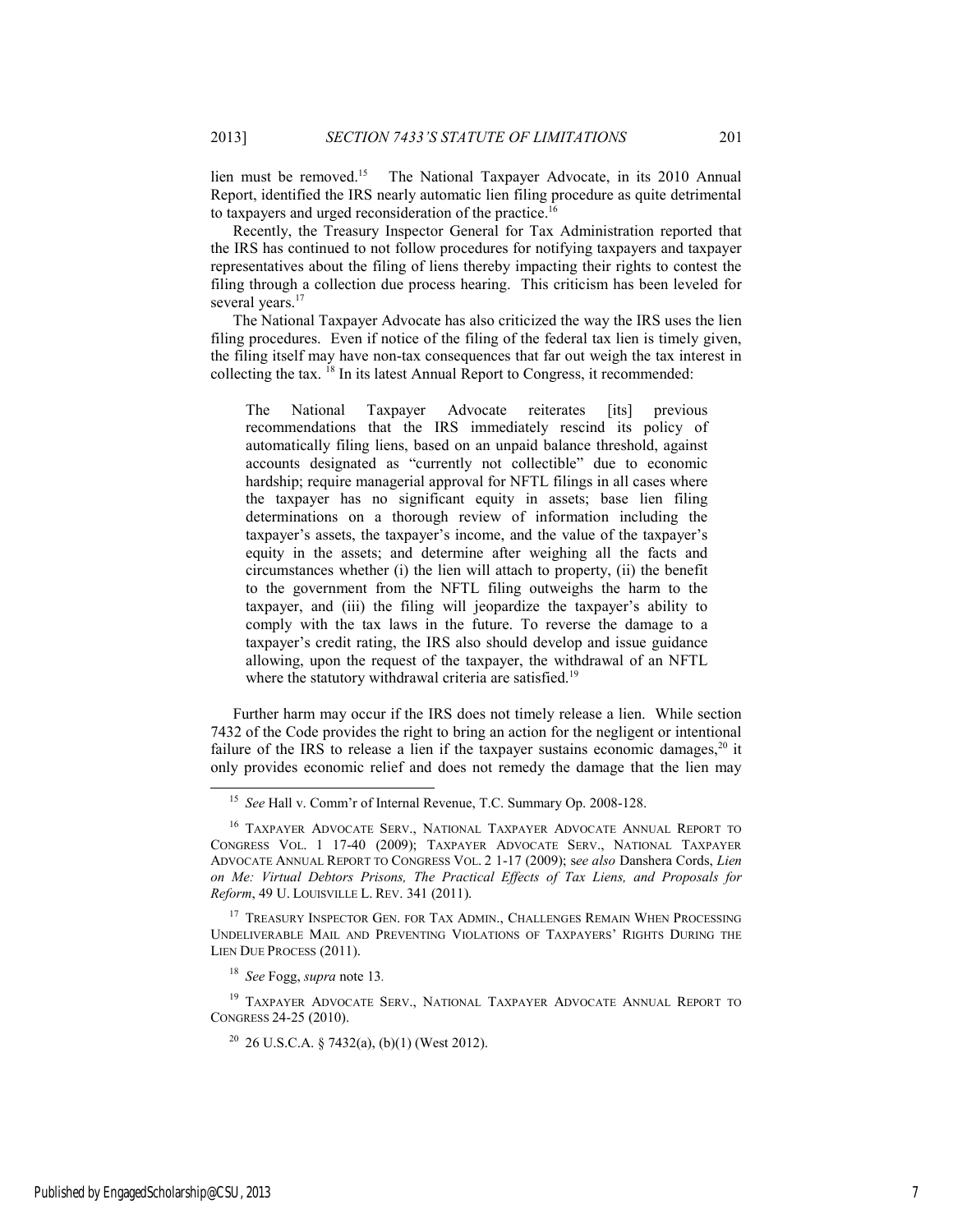have caused on a taxpayers' credit, business relationships, or emotional damages.<sup>21</sup> Failure to release a lien can wreak further harm on the taxpayer. It can prevent the taxpayer from moving forward and repairing the damage done by public notice that the taxpayer owed the IRS. Even if the taxpayer can prove that the IRS negligently or intentionally failed to release a lien, to prevail and get damages, the taxpayer must exhaust all administrative remedies, $2^{2}$  which presumably would include exercising a right to a collection due process hearing, and mitigate his economic damages.<sup>23</sup>

Thus, if an IRS employee who files a federal tax lien to bully a taxpayer into paying a tax or to get even with an especially disagreeable taxpayer, such action would be in the nature of harassment or intimidation and tortious. Once the lien is filed, harm is done to the taxpayer and such harm is not easily repaired.

# 2. The Federal Levy—A Right to Seize

The power of levy is an even a more powerful collection tool than a lien filing and, unlike the lien, has immediate effects on the finances of a taxpayer. The IRS is given the authority to levy many funds due a taxpayer, including wages,  $24$  Social Security benefits,<sup>25</sup> unemployment benefits,<sup>26</sup> bank accounts,<sup>27</sup> pension payments,<sup>28</sup> accounts receivable,<sup>29</sup> and payments made under a federal government contract.<sup>30</sup> In certain instances, Congress gave the IRS the authority to execute a continuous levy on certain payments.<sup>31</sup>

In the case of a levy, the taxpayer has the opportunity to present an alternative at the CDP hearing before the levy is executed. A taxpayer can provide a financial statement<sup>32</sup> with supporting documentation to prove that a levy would create an economic hardship.<sup>33</sup> However, the IRS's basis of determining a taxpayer's ability to pay—so-called "reasonable collection potential"—is very rigid and often does not fully account for the expenses a taxpayer may need to make.<sup>34</sup> If the IRS determines

<sup>25</sup> 26 U.S.C.A. § 6331(a), 6331(h)(2)(A), 6331(h)(2)(B) (West 2012). Treas. Reg. § 301.6331-1(a) (2012) (taking the position that Social Security benefits are fixed and determinable payments that can be levied under section 6331).

<sup>26</sup> 26 U.S.C.A. §§ 6331(h)(2)(B), 6334(a)(4) (West 2012).

27 26 U.S.C.A. § 6331 (West 2012).

<sup>28</sup> *Id.*

<sup>29</sup> *Id.*

30 26 U.S.C.A. § 6331(h)(3) (West 2012).

31 26 U.S.C.A. § 6331(h) (West 2012).

<sup>32</sup> *See* Internal Revenue Serv. Form 433-A (Dec. 2012).

<sup>33</sup> *See* Vinatieri v. Comm'r, 133 T.C. 392 (2009).

<sup>&</sup>lt;sup>21</sup> 26 U.S.C.A. § 7432 (West 2012).

<sup>&</sup>lt;sup>22</sup> 26 U.S.C.A. § 7432(d)(1) (West 2012).

 $23$  26 U.S.C.A. § 7432(d)(2) (West 2012).

<sup>&</sup>lt;sup>24</sup> 26 U.S.C.A. § 6331(e), 6331(h)(2)(B) (West 2012).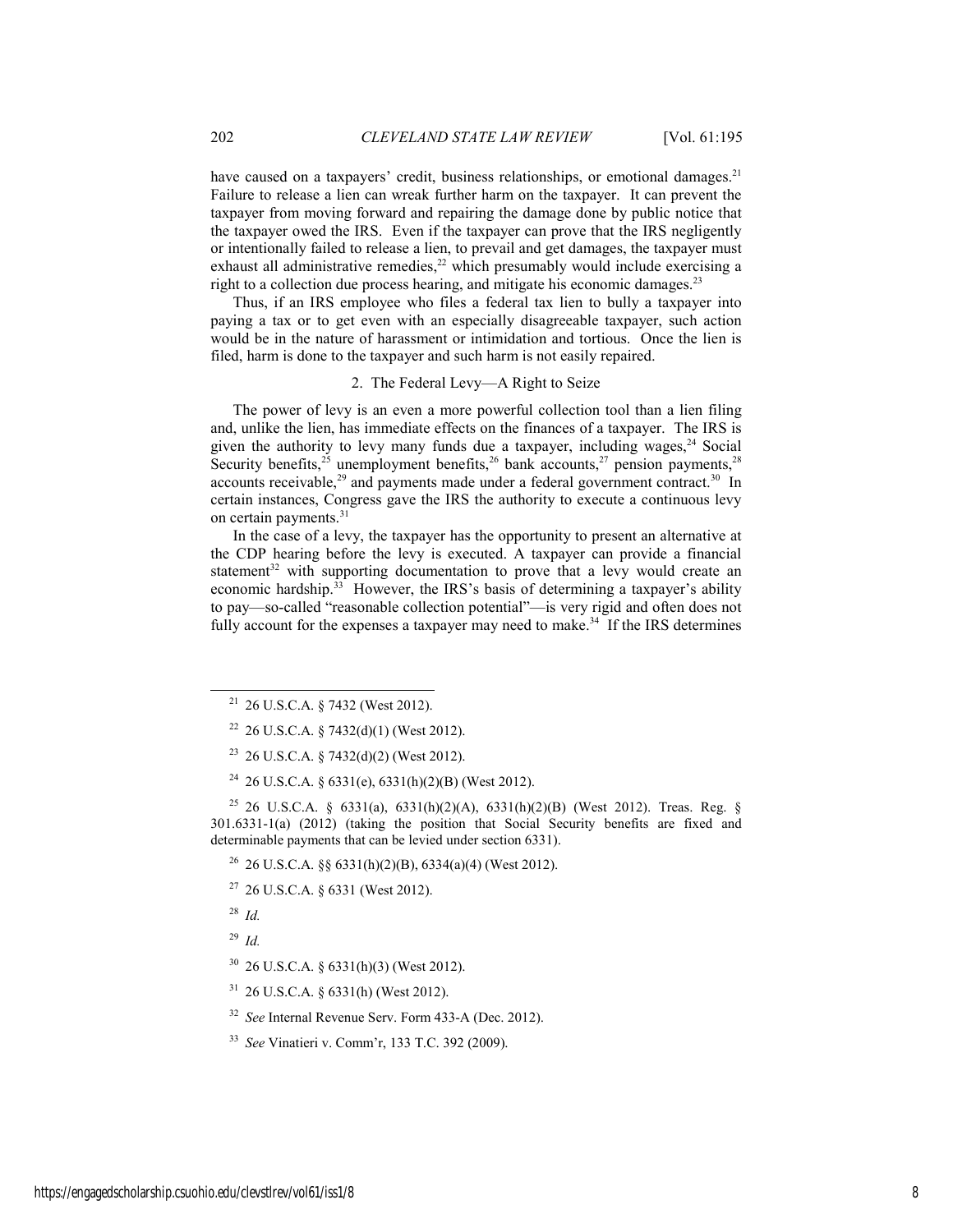that the taxpayer can afford to make installment payments over time (especially within the period the IRS has to collect the tax debt), the Tax Court has ruled that the IRS does not abuse its discretion by levying funds.<sup>35</sup>

Like the filing of a notice of lien, the National Taxpayer Advocate has recognized the serious impact that a levy can have on taxpayers living at the margin. Taxpayers living on fixed incomes, such as Social Security old age benefits or Social Security disability incomes, often live payment to payment. A levy of 15% on a continuous basis can prevent such taxpayers from paying rent, buying groceries, or buying necessary medicines.<sup>36</sup>

## 3. The Collection Due Process—An Ineffective Tool to Stop IRS Collection Action

While the IRS has these extraordinary powers, Congress did not give taxpayers very effective administrative ways to stop liens or levies which might not have any legal basis and which may be used in a tortious way by an IRS employee. One tool that was added by Congress in 1998, the Collection Due Process hearing,<sup>37</sup> has been interpreted by both the  $IRS<sup>38</sup>$  and courts<sup>39</sup> to provide very little opportunity for a taxpayer to challenge collection actions. Another tool, the creation of the National Taxpayer Advocate, allowed a part of the IRS to stop or undo collection action that is creating an economic hardship, but does not allow a taxpayer to obtain damages for harm the wrongful collection action may have caused. $40$ 

4. The IRS Takes Much More Care to Prevent Unauthorized Assessment

In contrast to the relative lack of power to stop the IRS from enforcing collection are the numerous ways that taxpayers have to question and stop the IRS from assessing additional tax. If the IRS audits a taxpayer's return, before the change can be proposed as a deficiency, the taxpayer has a right to receive a written explanation of the changes, to talk, meet or write to the examiner, to ask to talk, meet or correspond with the examiner's supervisor, and to appeal a proposed change to the Appeals Division, a national division that is separate from the Compliance Division (the division that examines and assesses the tax).<sup>41</sup> If the exam changes are sustained

 $\overline{a}$ 

<sup>&</sup>lt;sup>34</sup> In its 2010 Annual Report to Congress, the National Taxpayer Advocate listed as the seventh most serious problem the fact that the IRS does not know the impact of ignoring non-IRS debt when analyzing a taxpayer's ability to pay. TAXPAYER ADVOCATE SERV., *supra* note 19, at 98.

<sup>35</sup> *See* Taylor v. Comm'r, 100 T.C.M. (CCH) 303 (2010).

<sup>36</sup> TAXPAYER ADVOCATE SERV., *supra* note 19, at 81.

<sup>37 26</sup> U.S.C.A. §§ 6320, 6330 (West 2012).

<sup>38 26</sup> C.F.R. §§ 301.6320-1, 301.6330-1 (West 2012).

<sup>39</sup> *See* Leslie Book, *The Collection Due Process Rights: A Misstep or Step in the Right Direction?*, 41 HOUS. L. REV. 1145 (2004); 26 U.S.C.A. § 7432 (d)(2) (West 2012).

<sup>40</sup> *See TAS History*, TAXPAYER ADVOCATE SERV. (Mar. 31, 2013, 5:05 PM), http://www. taxpayeradvocate.irs.gov/About-TAS/History.

 $41$  The same rights to contest a proposed change in tax also exists if the IRS detects unreported income through the Automated Underreporter Unit and proposes to increase a taxpayer's tax or, through a Math Error Notice, the IRS proposes to adjust a taxpayer's tax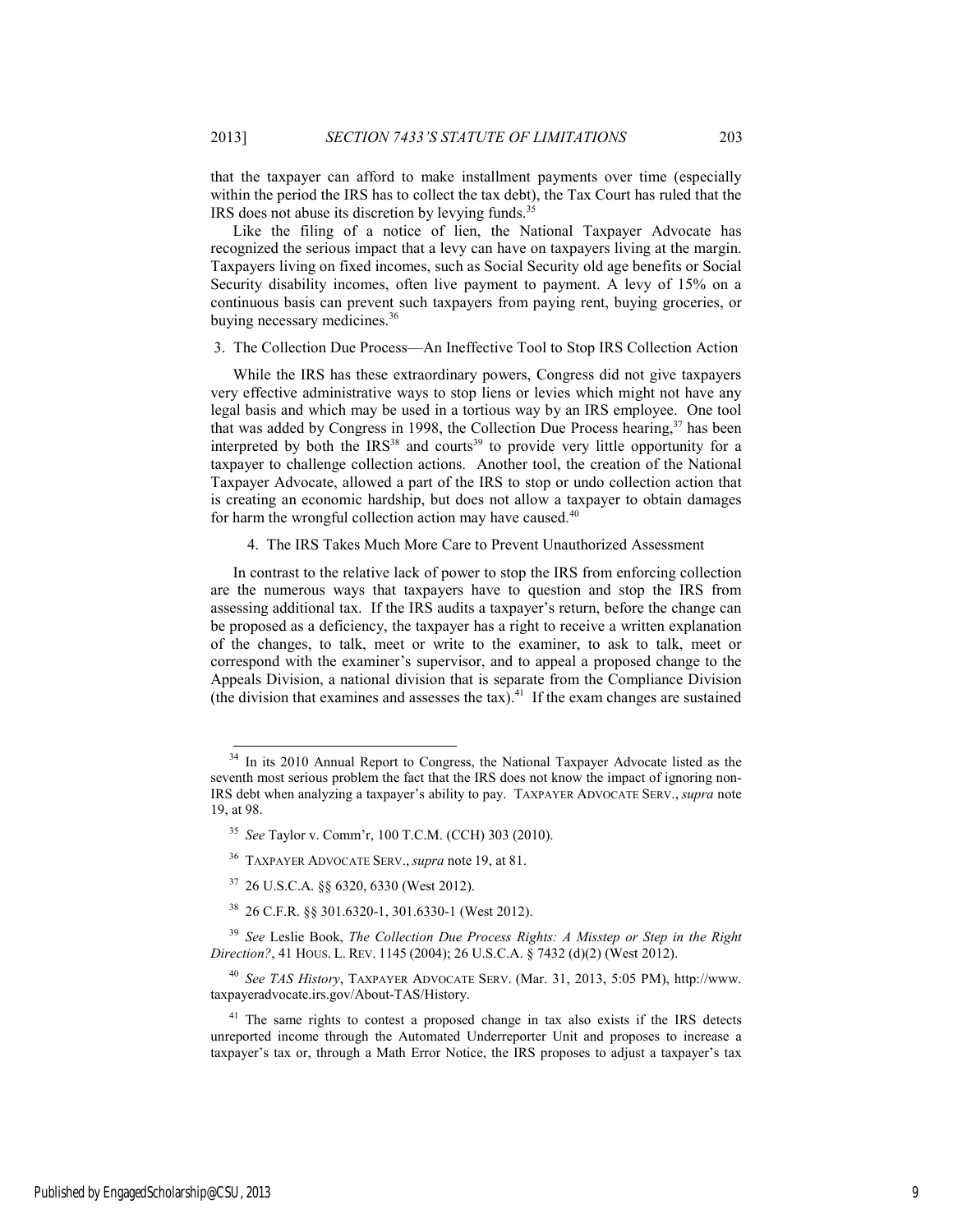(either because the taxpayer had not exercised his right to an Appeals hearing or the Appeals division sustained the determination), and the IRS issues a Notice of Deficiency, the taxpayer has the right to a de novo review by the U.S. Tax Court prior to having to pay the deficiency, and the right to try to settle the case.<sup>42</sup> (If the taxpayer did not exercise his right to an Appeals conference, such meeting may be held with an Appeals Officer. If he did exercise such right, then the taxpayer may meet with an IRS attorney handling the case.) Further, the Appeals Division's mission is to settle disputes based on hazards of litigation.<sup>43</sup> Thus, there is a built-in incentive into the administrative process to review perceived abuses of the power of the IRS to assess the tax in the first instance.

#### 5. Abuses of Collection Power by IRS Employees

One reason why it is more important to provide remedies to taxpayers in collection matters than in assessment matters is that many taxpayers are represented at audits, but not many taxpayers can afford to be represented when the IRS attempts to collect assessed taxes.

In his testimony before the Senate Oversight Subcommittee, Jule R. Herbert, Jr., president of the National Taxpayers Legal Fund, identified two important reasons why the collections area is perhaps more prone to abusive practices by the Internal Revenue Service than the area of assessment: first, although as many as fifty percent of taxpayers being audited are represented by tax practitioners, less than five percent are represented during the collection process; and, second, even when taxpayers are represented in the collection process, tax practitioners themselves know very little about Internal Revenue Service collection procedures.<sup>44</sup>

For the most part, IRS employees, follow the IRS rules.<sup>45</sup> However, when the IRS or its employees break the rules such as engaging in unauthorized collection actions, taxpayers may suffer real economic damages.46 The most striking example

42 Jones v. Comm'r, 97 T.C. 7, 18 (1991); I.R.M. 8.4.1.1 and DRM 8.6.4.1.

43 IRM 8.6.4.1 (Aug. 15, 2012).

l

44 Sprouls, *supra* note 1, at 591*.*

<sup>45</sup> As a measure of caution, Congress, as part of the 1998 IRS Reform and Restructuring Act, provided ten specific forms of misconduct for which an IRS employee could be terminated. Internal Revenue Service Restructuring and Reform Act of 1998, Pub. L. No. 105-206, 112 Stat. 720-21. According to a study by the Joint Committee on Taxation, as of March 31, 2003, there were 490 substantiated violations of section 1203 of which 386 were for failure by an IRS employee to file his or her return. Of the nearly 90,000 employees in 2003, there were 3,970 complaints and more than 60% were found to be unsubstantiated. JOINT COMM. ON TAXATION, REPORT OF THE JOINT COMMITTEE ON TAXATION RELATING TO THE INTERNAL REVENUE SERVICE AS REQUIRED BY THE IRS REFORM AND RESTRUCTURING ACT OF 1998 44 (2003), *available at* https://www.jct.gov/publications.html?func=startdown&id  $=2036.$ 

<sup>46</sup> In an investigation by the United States Treasury Inspector General for Tax Administration (TIGTA) closed during January 1, 2007 and December 31, 2008, IRS employees were found to have made unauthorized seizures of assets, falsified or destroyed documents to hide work error, retaliated or harassed, threatened audits of a taxpayer for personal gain, and committed civil rights violations, all of which constituted violations of

because of a mathematical error committed by the taxpayer. 26 U.S.C.A. § 6213(b) and (g) (West 2012).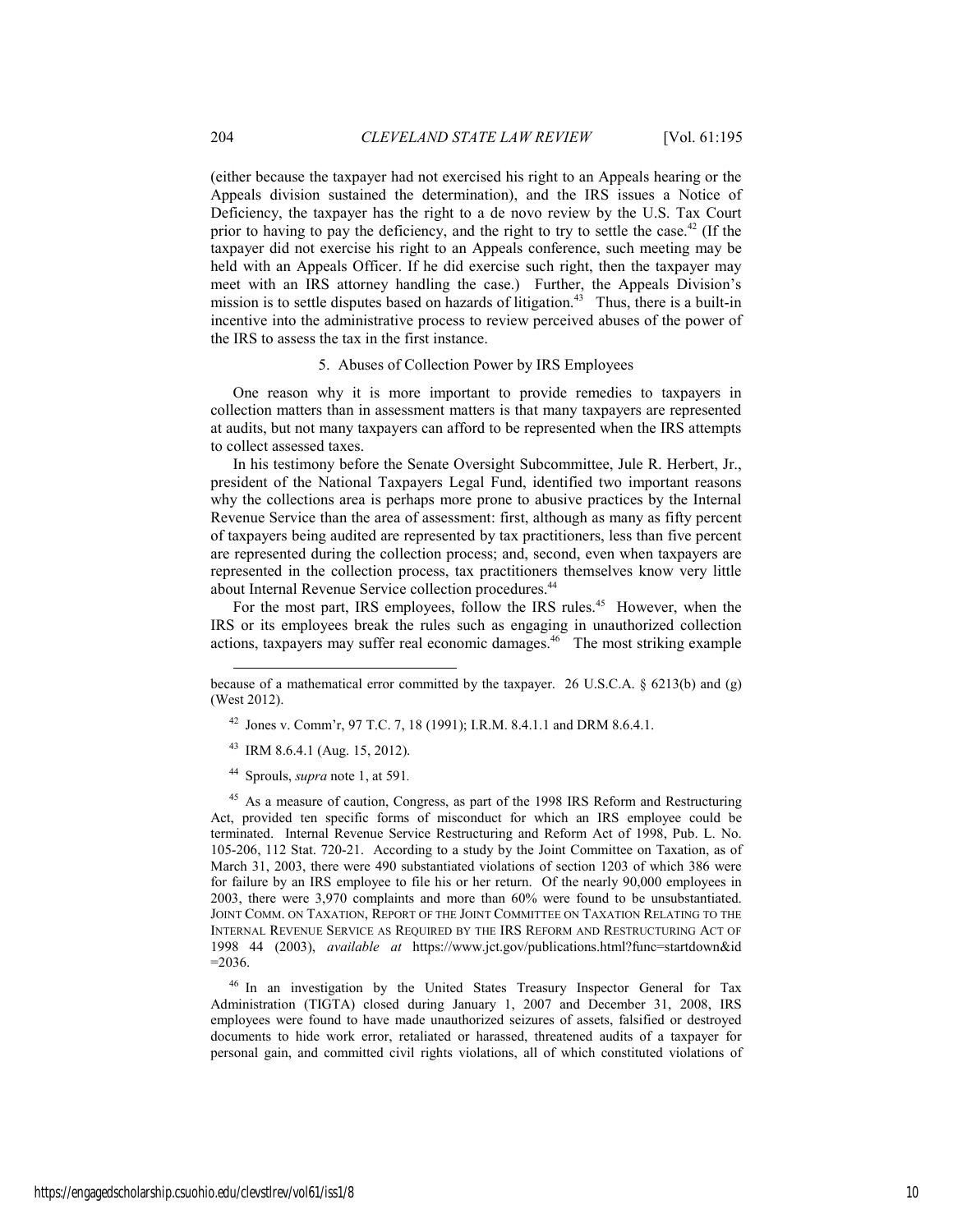of abuse of the collection process by the IRS was set forth in the testimony of Messrs. Treadway, Tucker, and Maestri as part of hearings in 1987 on the then proposed first Taxpayer Bill of Rights.47

Since the enactment of section 7433 in 1988, the IRS continues to engage in unauthorized collection actions. Examples are mostly anecdotal because there are not many reported cases that describe what collection action taxpayers allege is unauthorized. As discussed in this Article, this is because courts' interpretations of section 7433 have made it very difficult to proceed to the merits of cases. In turn, this leaves a shortage of reported cases describing alleged unauthorized collection cases.48 However, the National Taxpayer Advocate, as discussed above, has

section 1203. Letter from Amy P. Jones, Disclosure Officer, Treasury Inspector Gen. for Tax Admin., TIGTA Investigations Closed Between January 1, 2007 and October 27, 2008 (Dec. 19, 2008), *available at* http://www.governmentattic.org/2docs/TIGTA-Closed-Invs\_2007- 2008.pdf.

<sup>47</sup> In hearings on TABOR in 1987, taxpayers testified that collection actions taken by the IRS went above and beyond what was needed and caused extreme hardship. On April 10, 1987, Mr. Thomas Treadway testified before the Senate Finance Committee on the Oversight of the IRS that the IRS had "ruined his business and harassed his frient (sic) Shirley Lojeski over an assessment that later proved to be incorrect." *The Time for Action on Taxpayers' Rights has Come*, 133 CONG. REC. 22,842-44 (1987) (statements of Sens. Pryor and Reid).

Two other small business owners also testified as to extreme collection measures by the IRS. Mr. Alan Tucker, who was involved in restoring slum housing in Denver, Colorado, testified that he discovered an error in his employment tax payments and contacted to the IRS to report this. Within a few hours of meeting with an IRS revenue officer, the IRS seized his bank account. As a result of the IRS action, Alan Tucker and his thirty-one employees went out of business. *Id.*

Another small business owner, Danny Maestri, testified that when he reported to the IRS his error, the IRS only gave him ten days to pay the full amount. He testified that he was forced to put his sixty-year-old restaurant into Chapter 11 bankruptcy "to avoid having it taken and seized entirely by the Internal Revenue Service." Mr. Maestri's credit rating was damaged, but he managed to save his business. *Id.* 

Senator Reid, who co-sponsored the legislation with Senator Pryor, reported:

There are many examples of small business people who simply were run out of business by the IRS. One example that comes to my mind is a business in operation 14 years. They owed taxes. They employed over 100 people. The owner said, "We will pay 60 percent of it today and we want to work out the balance with you." "No thanks," replied the IRS. The result: the business was closed; 100 people out of work; and the Government collected no taxes.

# *Id.*

l

48 The Conference Committee report in enacting section 7433 indicated that it was Congress's intent "that the general settlement authority of the IRS provided under Code section 7122 be utilized, where appropriate, to settle actions brought under this provision." *Conference Report on H.R. 4333 Technical and Miscellaneous Revenue Act of 1988,* 134 CONG. REC. 32, 890 (1988). When this author submitted a FOIA request to the IRS to get a statistical compilation of the dispositions of section 7433 claims, the Disclosure Office replied that such statistics were not kept. Freedom of Info. Act (FOIA) Request from Univ. of Conn. Law School Tax Law Clinic, to Taxpayer Advocate (on file with author). Hence, one cannot determine whether the IRS is following the Congressional mandate to settle section 7433 cases.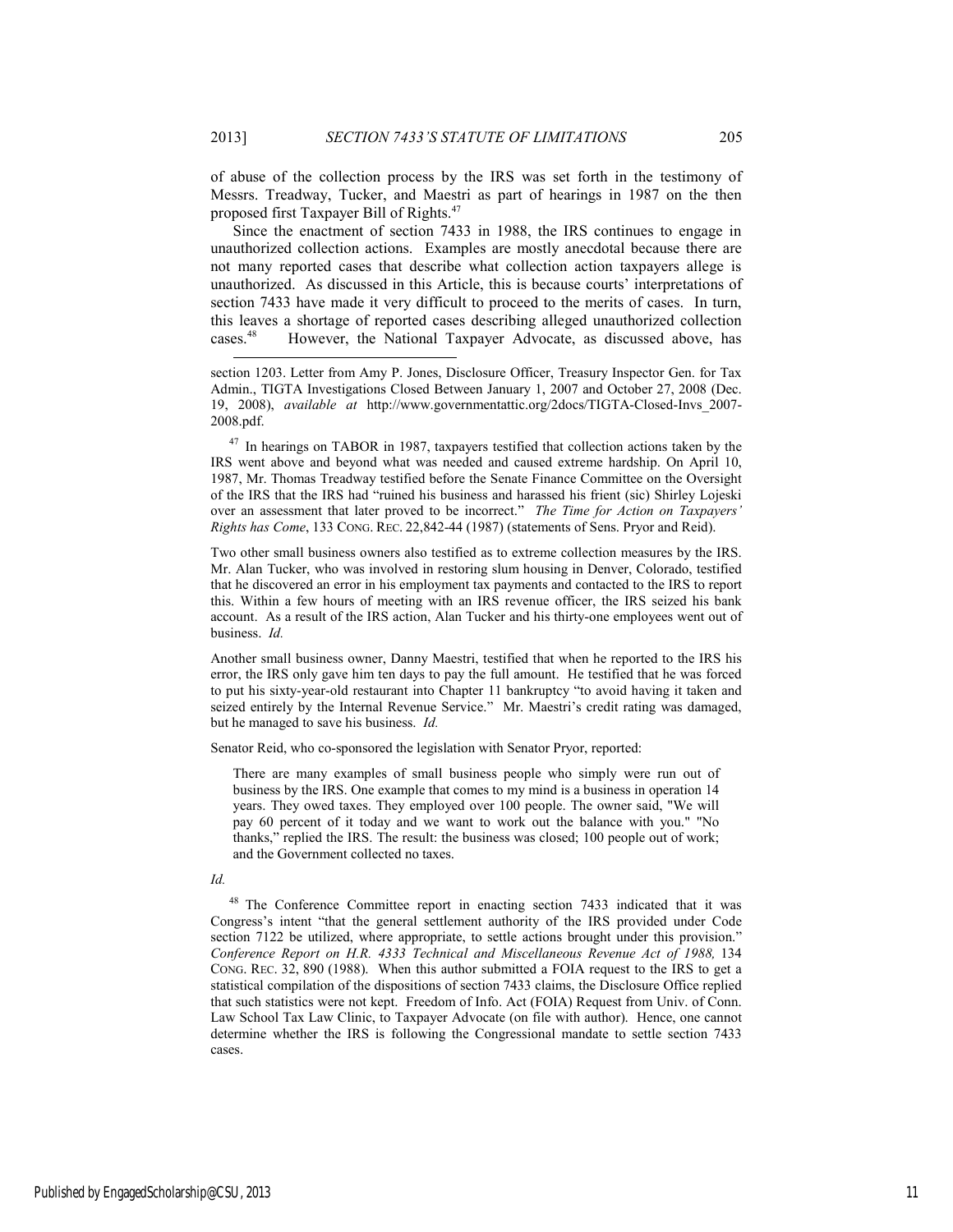published reports discussing the incidence of abuse of the levy and lien procedures by the IRS. Such abuses have been handled by its local offices and are not reported section 7433 cases.

Many of the cases litigated under section 7433 are dismissed because the taxpayer either alleges unauthorized action connected with the assessment of tax rather than the collection of tax<sup>49</sup> or fails to exhaust administrative remedies.<sup>50</sup>

The National Taxpayer Advocate in its reports to Congress for the annual years 2007 and 2008, listed actions under section 7433 as one of the ten most litigated area.51 During the period beginning June 1, 2006 through May 31, 2008, 178 cases were identified as section 7433 cases. None of the cases were decided on the merits for a taxpayer. Of the cases in which taxpayers prevailed in part or in full, all but one case involved prevailing on a motion to dismiss by the government, but failing at a later stage. $52$ 

The IRS does not keep statistical records of the cases where the taxpayer prevails at an administrative stage and, thus, we cannot determine whether at the administrative level in a claim for damages for unauthorized collection whether there are any patterns.<sup>53</sup>

However, in at least four cases the alleged unauthorized collection action involved levies by the IRS on a taxpayer's Social Security benefits at a rather greater than 15%.<sup>54</sup> As described below the alleged abuse in these cases is that the IRS has disregarded a statute enacted by Congress, section 6331(h), to limit the amount that the IRS can continually levy from a taxpayer's Social Security benefits to 15% of each payment until the statute on collections expires.<sup>55</sup> The IRS position contravenes

51 TAXPAYER ADVOCATE SERV., NATIONAL TAXPAYER ADVOCATE ANNUAL REPORT TO CONGRESS 558 (2007)*;* TAXPAYER ADVOCATE SERV., NATIONAL TAXPAYER ADVOCATE ANNUAL REPORT TO CONGRESS 455 (2008).

<sup>52</sup> *See supra* note 51.

 <sup>49</sup> *See* Brewer v. Comm'r, 430 F. Supp.2d 1254 (S.D. Ala. 2006); Wood v. United States*,*  No. 02-21320-CIV-HUCK, 2002 WL 31973260 (S.D. Fla. Dec. 17, 2002); Overton v. United States, No. MO-02-CA-169, 2003 WL 21541566 (W.D. Tex. May, 27, 2003); Bennett v. United States, No. 6:06-CV-00017, 2007 WL 1976741 (W.D. Va. July 3, 2007); Boritz v. United States, 685 F. Supp. 2d 113 (D.D.C. 2010).

 <sup>50</sup> Mathis v. Skaluba, No. 02-CV-102-B, 2003 WL 92159 (D. Wyo. Jan. 28, 2003), *aff'd*, 94 F. App'x 701 (10th Cir. 2003); 26 C.F.R. § 301.7433-1(e) (2012); Johnson v. United States, No. 5-92-67, 1992 WL 359632 (D. Minn. 1992); McGarvin v. United States, No. 4:92CV001816 JCH, 1993 WL 208814 (E.D. Mo. 1993); Valladares v. Internal Revenue Serv., No. CV-F-00-4041-AWI/SMS, 2001 WL 670629 (E.D. Cal. 2001); McGuirl v. United States, 360 F. Supp. 2d 125 (D.D.C. 2004); Martin v. United States, No. 05-2506 (RMC), 2006 WL 2714944 (D.D.C. 2006).

<sup>&</sup>lt;sup>53</sup> The author's clinic submitted a Freedom of Information Act request asking for such statistics and was informed that such information was not available. FOIA Request, *supra* note 48.

<sup>&</sup>lt;sup>54</sup> Two are described herein; the others are Wallace v. United States, 372 F. App'x 826, 830-31 (10th Cir. 2010); Bowers v. United States, 861 F. Supp. 2d 921 (C.D. Ill. 2012), *aff'd*, No. 12-2650, 2012 U.S. App. LEXIS 26043 (7th Cir. Dec. 20, 2012).

<sup>&</sup>lt;sup>55</sup> Only one case has reached the merits of the IRS's position that it can continually levy a taxpayer's Social Security benefits at a rate higher than 15%. *Bowers*, 861 F. Supp. 2d at 923.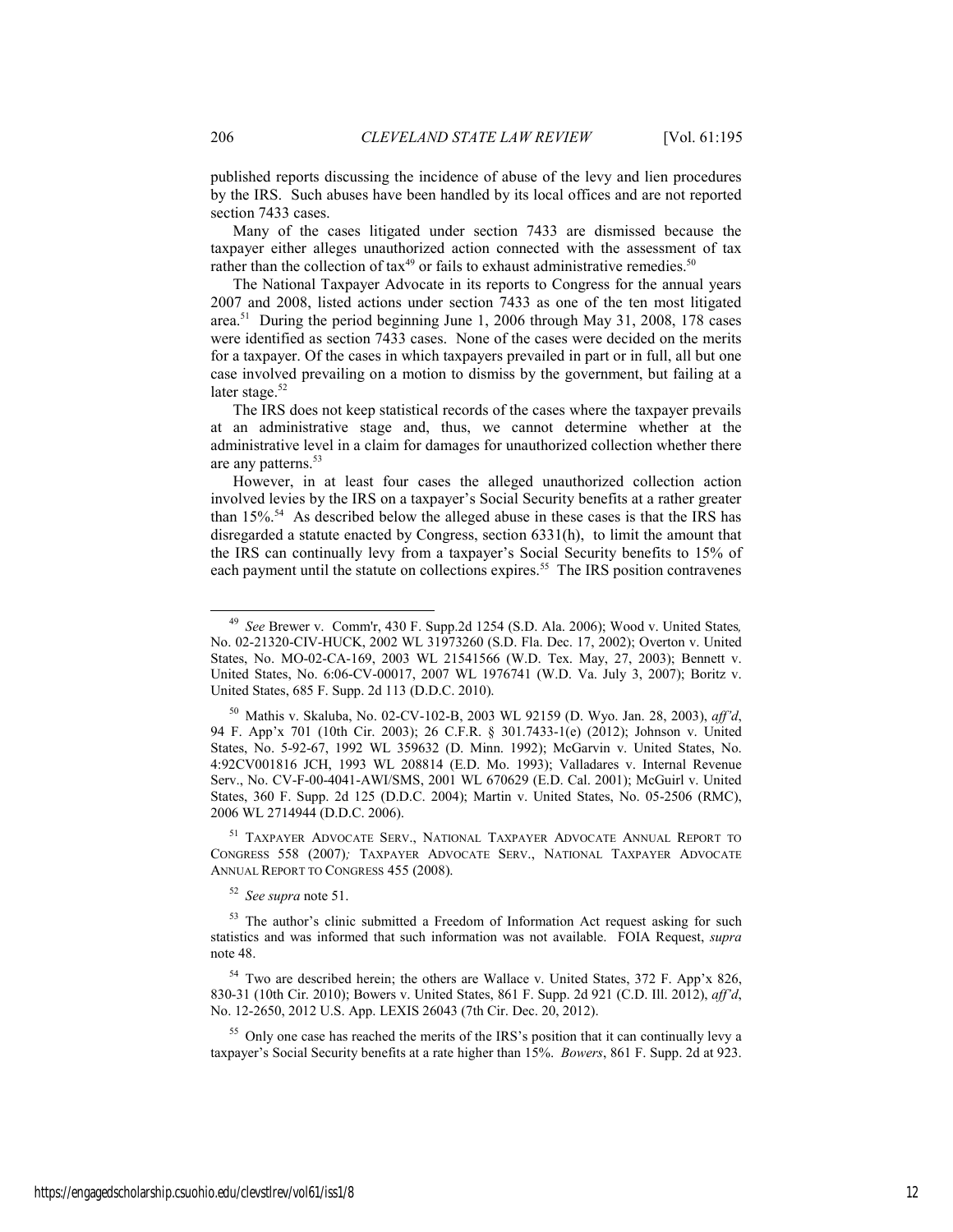an express limitation enacted on continuous levies against Social Security benefits. As such, and as articulated in *Keohane*, it is an unauthorized collection action. The IRS has continued to choose in arbitrary instances to disregard this limitation and levy whatever amount it decides is appropriate of a taxpayer's Social Security benefit by issuing one levy that continues indefinitely; *Keohane v. United States*<sup>56</sup> articulates most clearly this unauthorized collection action.

Mr. Keohane is a U.S. citizen who lived in Malaysia. Mr. Keohane failed to file a tax return in 1994, the last year he was in the United States, due to a misunderstanding with his then employer that a return would be prepared for him. The IRS prepared a substitute for return for him and assessed a deficiency of \$18,903. The IRS sent Mr. Keohane notices of intent to levy, but he did not receive them.<sup>57</sup>

In June 2005, the IRS began levying Mr. Keohane's Social Security payments in an amount equal to about 38% of his monthly payments. In December 2006, Mr. Keohane contacted the University of Connecticut School of Law Tax Clinic, a lowincome taxpayer clinic, by email. The clinic accepted Mr. Keohane as a client and began researching his case. The first step taken by the clinic was to try to release the levy because it was causing Mr. Keohane an economic hardship. To do that, the clinic arranged to have a *pro bono* accountant prepare an original return. Mr. Keohane had worked in Indonesia during that time and was entitled to certain exemptions and credits. The original joint income tax return showed that Mr. Keohane and his wife did not owe taxes and all of the levied amounts were refunded.

However, in researching the action taken by the IRS, the clinic and Mr. Keohane found that the IRS had issued a paper or so-called manual levy on Mr. Keohane's Social Security payments; this paper was based on a legal position initially set forth in an IRS Counsel Advice issued in 1999.<sup>58</sup> The clinic only learned about this after asking the local Taxpayer Advocate Office to obtain a copy of the levy. The transcript we obtained indicated that the levy was executed under the federal payment tax levy program, which should have been limited to the 15% under section 6331(h).

Subsequently, Mr. Keohane was told that the IRS issued one paper (noncomputerized) levy against his Social Security payments.59 The levy required the Social Security Administration to withhold and remit to the IRS an amount that was approximately 38% of Mr. Keohane's monthly Social Security payment without issuing a new levy each month.

In contrast, under section 6331(h), a continuous levy is a one-time notification to the holder or payor of the taxpayer's funds that directs the payor to continually levy

<sup>57</sup> *Id.* at 88.

 $\overline{a}$ 

However, as Mr. Bowers appeared *pro se* there was not a well-articulated argument against the IRS. *See id*.

<sup>56</sup> Keohane v. United States, 775 F. Supp. 2d 87, 89 (D.D.C. 2011).

<sup>58</sup> Memorandum from Alan C. Levine, Chief, Branch 1 of the Dep't of the Treasury on the Levy on Right to Social Sec. Payments, to Michael Calabrese, Midwest Dist. Counsel (Dec. 3, 1999); *see also* Office of Chief Counsel, Internal Revenue Serv., Dep't of the Treasury, General Litigation Bulletin 200130046 77-78 (2001).

<sup>59</sup> *Keohane*, 775 F. Supp. 2d at 89.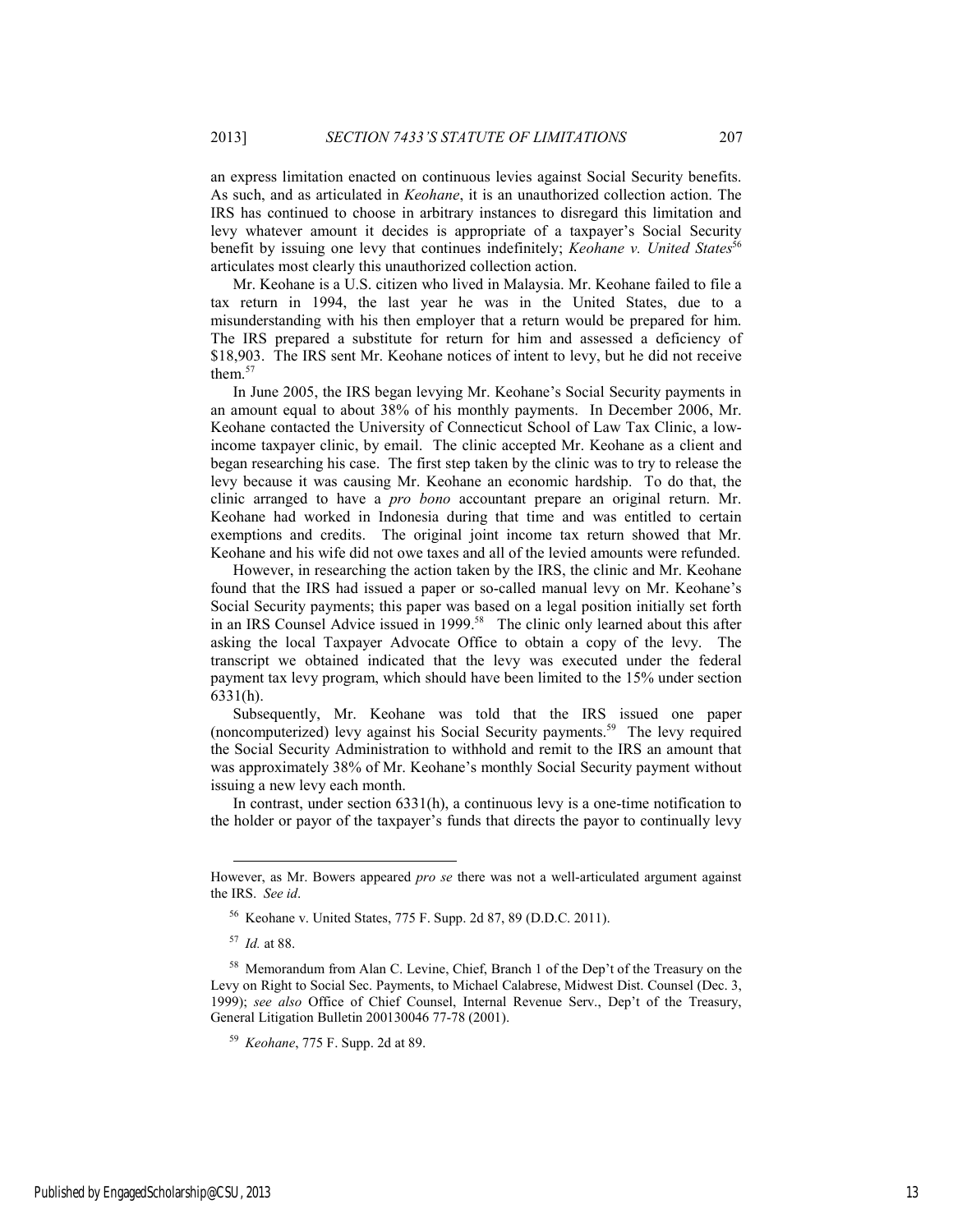a set percentage (usually 15% as discussed below) until notified by the IRS to stop. In this way, it is what the IRS refers to as automated.

A manual levy, however, is a form sent to the payor or holder of the taxpayer's funds directing it to pay over to the IRS an amount or percentage of funds. Generally, this type of levy is a one-time levy and the IRS must reissue it to continue to grab the same amount or percentage of funds. The IRS in this case, however, argued that the levy had a continuous effect just like the automated levies. $60$ 

Under regulations promulgated under section 6331(a), the IRS has ruled that "a levy extends only to property possessed and obligations which exist at the time of the levy. Obligations exist when the liability of the obligor is fixed and determinable although the right to receive payment thereof may be deferred until a later date."61 When the IRS levies Social Security benefits in excess of the 15% set forth in section 6331(h), it relies on a determination that Social Security benefits are "fixed and determinable."62

The legal position taken by the IRS is that despite the enactment in 1998 of section 6331(h), which expressly authorizes the IRS to continuously levy a taxpayer's Social Security payments up to 15%, the IRS retained the right to levy Social Security payments in excess of that amount. The IRS argued that section 6331(h) did not replace the IRS's general levy power under section 6331(a), but instead gave it an additional power. The IRS reasoned that under section 6331(a) Social Security payments are determinable and fixed in amount and, as such, once the IRS issues one levy on a taxpayer's Social Security it remains in place at the amount initially levied and has a continuous effect until the full amount of the tax debt is paid.<sup>63</sup>

Mr. Keohane argued that section 6331(h) replaced the authority of the IRS to issue any type of levy on Social Security that had a continuous effect and that by its express terms such levies were limited to 15%. Thus, the action taken by the IRS was reckless, intentional unauthorized collection action.<sup>64</sup>

Mr. Keohane was not the only taxpayer to be subject to this unauthorized collection. Unfortunately for Mr. Keohane, the U.S. District Court for the District of Columbia ruled, and the Court of Appeals for the District of Columbia affirmed, that his action was filed outside the statute of limitations. The court did so by applying

<sup>64</sup> *Keohane*, 775 F. Supp. 2d at 89.

 <sup>60</sup> Michael Calabrese, Midwest Dist. Counsel, Opinion—Levy on Right to Social Security Payment, 2000 IRS NSAR 11574, 2000 WL 34423459 (July 16, 2000) (IRS Non-Docketed Service Advice Review).

 $61$  26 C.F.R. § 301.6331-1(a) (2012).

<sup>62</sup> *See* Gessert v. United States, No. 06-C-448, 2007 U.S. Dist. LEXIS 24484 (E.D. Wis. Mar. 30, 2007).

<sup>&</sup>lt;sup>63</sup> *Id.* Recently, the U.S. District Court for the Central District of Illinois ruled that the IRS position that it can levy on Social Security benefits in excess of 15% was allowable under section 6631(a), even after the enactment of section 6331(h). However, the reported case does not indicate whether the levy in that instance had a continuous effect as in *Keohane*. Further, as with many of the reported section 7433 cases, the plaintiff appeared *pro se* and thus, it is not clear if the legal arguments were framed as robustly as possible. Bowers v. United States, 861 F. Supp. 2d 921, 923 (C.D. Ill. 2012), *aff'd*, No. 12-2650, 2012 U.S. App. LEXIS 26043 (7th Cir. Dec. 20, 2012).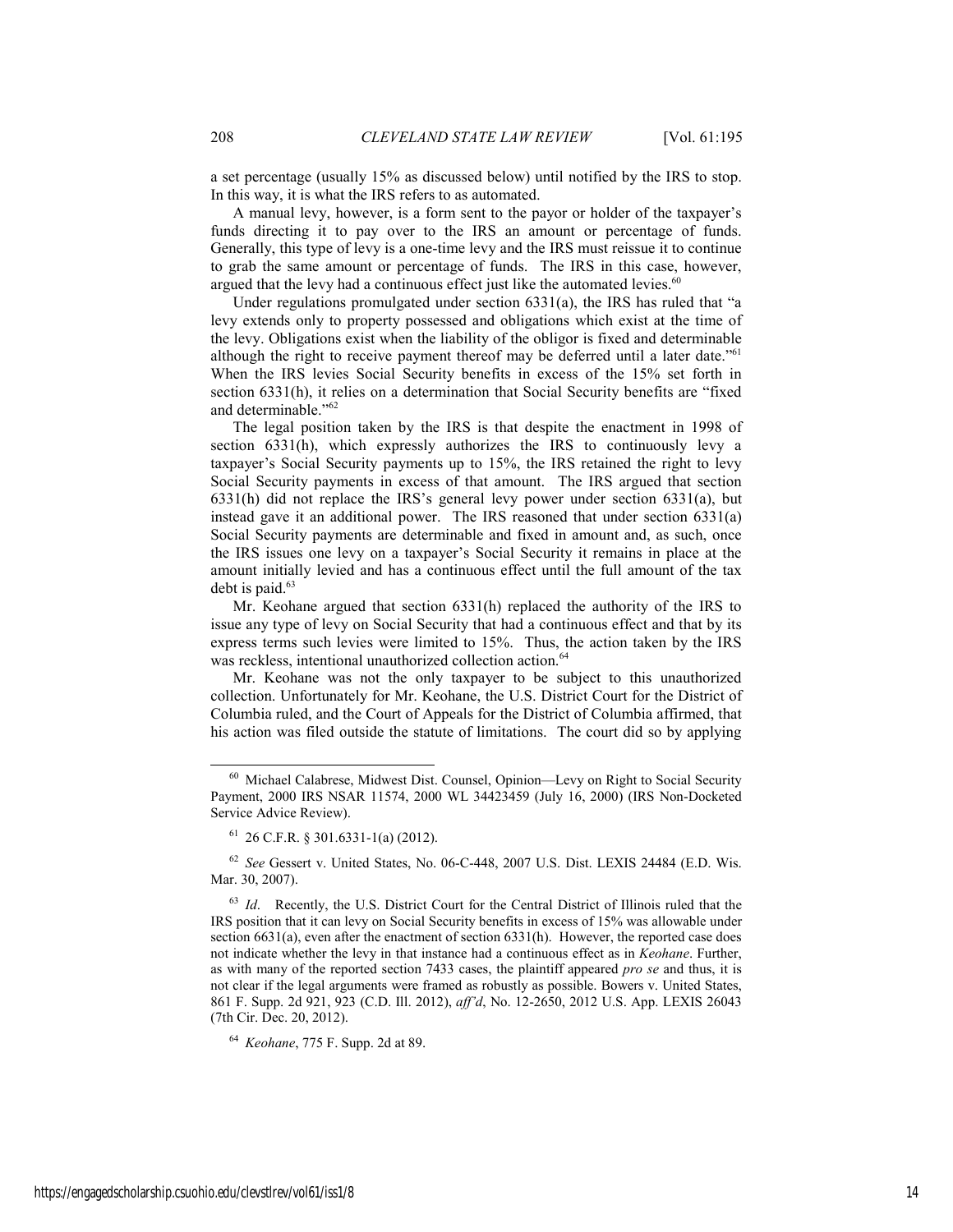the rule of strictly construing statutes of limitations in actions against the government; this analysis will be critiqued later in this Article.<sup>65</sup>

Other taxpayers, all appearing *pro se*, have failed to convince courts that the IRS's similar actions contravened section 6331(h). Mr. Michael Ross Behr had his Social Security payments levied in excess of  $60\%$ <sup>66</sup> Mr. Behr, who appeared *pro se*, the U.S. District Court for the District of Minnesota ruled that he had not articulated the reason why continually levying more than 15% was unauthorized collection action. 67 Mr. Behr had 60% of his Social Security payments continually levied by the IRS. $^{68}$  The court summarily dismissed his argument that this was unauthorized. $^{69}$ Ms. Wallace likewise failed to convince the U.S. District Court for the District of Wyoming that the IRS excessive levy of her Social Security benefits was unauthorized.<sup>70</sup> It is not possible to know how many other taxpayers have been subjected to continual levies against Social Security in excess of 15%. However, the fact that the IRS issued a Chief Counsel Advice and included it in a General Litigation Bulletin suggests that it could be many. This is the type of alleged illegal, unauthorized collection action that Congress envisioned should be examined through a section 7433 action.<sup>71</sup>

Some might point to the dearth of unreported cases as proof that it the relief under section 7433 is unnecessary. Some might conclude that the dismissal of almost all actions brought under section 7433 indicate that the perceived abuses by the IRS when collecting tax was in practice unfounded. However, the few cases that do exist, especially Mr. Keohane's case, instead suggest that the lack of cases illustrate just the opposite. It indicates that the IRS is so powerful that taxpayers have an almost Herculean task of discovering how the IRS took collection action, navigating the administrative process to exhaust administrative relief provisions, and finally challenging in federal district court unauthorized collection action by the IRS. For unrepresented taxpayers, this is impossible. In doing so, the courts have ignored the admonition by Congress to allow taxpayers to curb such abuses through the use of an appropriately limited cause of action against the IRS.

<sup>67</sup> *Id.*

 $70$  Wallace v. United States, No. 08-CV-156-B, 2009 WL 6317440 (D. Wyo. Apr. 8, 2009).

<sup>71</sup> Recently, the U.S. District Court for the Central District of Illinois ruled that the IRS could properly issue a manual levy against Social Security benefits that would have a continuous effect under section 6331(a). Such as levy could reach more than the 15% cap as set forth in section 6331(h). The plaintiff in this case was unrepresented and did not bring the cause of action under section 7433. The court, on its own, construed it as a cause of action under section 7433. As indicated above, many cases involving important legal issues suffer from the lack of legal representation for the litigating taxpayer. Bowers v. United States, 861 F. Supp. 2d 921, 923 (C.D. Ill. 2012), *aff'd*, No. 12-2650, 2012 U.S. App. LEXIS 26043 (7th Cir. Dec. 20, 2012).

 <sup>65</sup> *See infra* Part I.B.

<sup>66</sup> Behr v. United States, No. 09-502 (JRT/RLE), 2010 U.S. Dist. LEXIS 26039, at \*23 (D. Minn. Feb. 8, 2010), *aff'd*, 399 F. App'x 125 (8th Cir. 2010).

<sup>68</sup> *Id.*

<sup>69</sup> *Id.*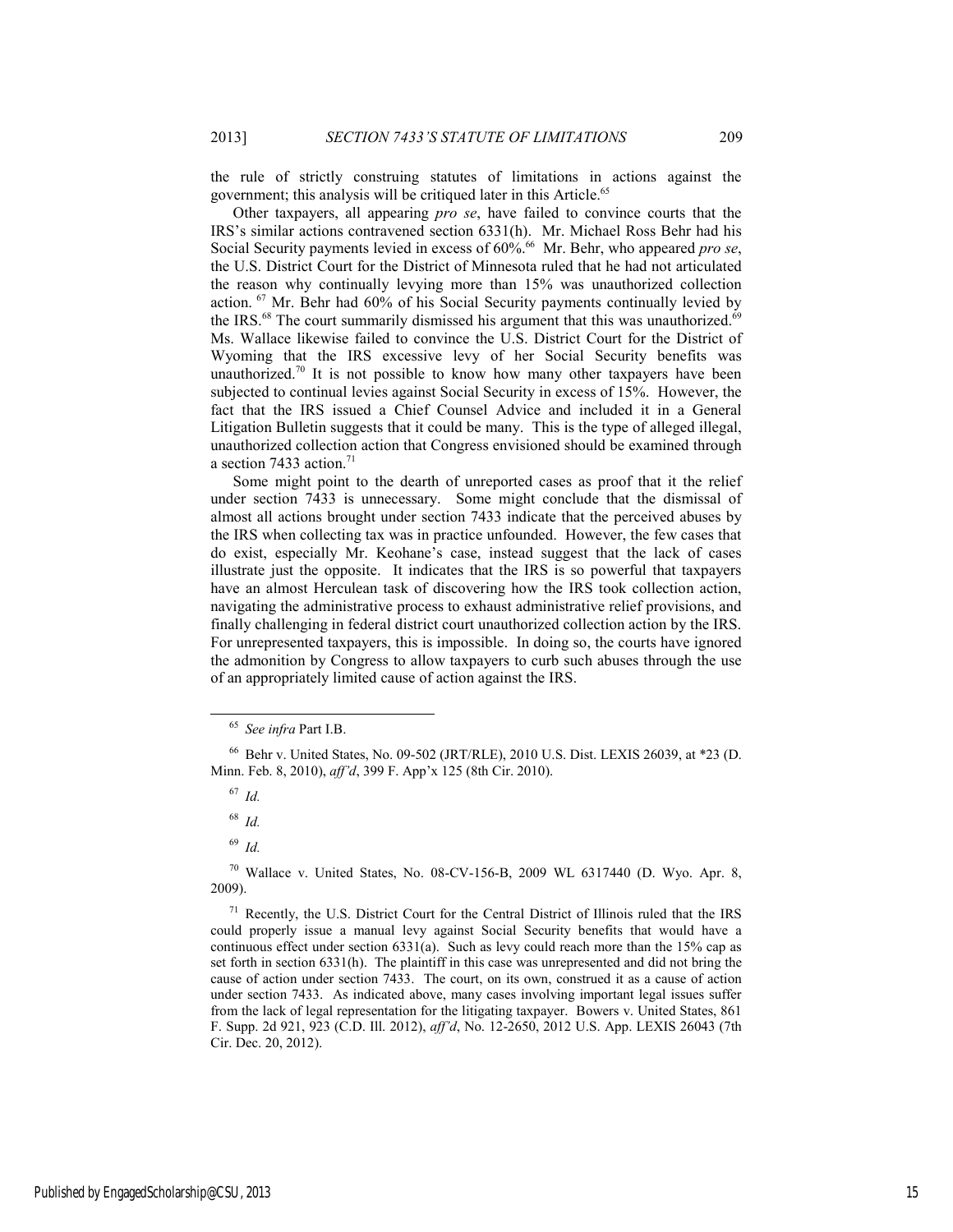## *B. Congressional Intent to Provide Taxpayers a Sword to Check Abuse of the Collection Actions by the IRS*

Congress recognized that unbridled collection power could financially ruin taxpayers.72 As a result, Congress in 1988 enacted a Taxpayer's Bill of Rights (TABOR), giving taxpayers the express right to sue the IRS if it engaged in unauthorized collection action. Longstanding laws prohibiting taxpayers from suing the IRS stood in the way of taxpayers recovering from tortious IRS collection action.73 Without a separate statutory right to litigate against the IRS for unauthorized collection action, a taxpayer is without any power to stop IRS action to collect taxes even if the taxpayer can prove it is unauthorized or illegal.

#### 1. The "Berlin Wall" of Tax Collection Protection.

The ability to collect tax revenues has long been recognized as something that should be guarded against unfounded impediments. Accordingly, Congress provided three laws that prohibit taxpayers from stopping IRS collection actions: the Federal Torts Claim Act (FTCA),<sup>74</sup> the Tax Anti-Injunction Act,<sup>75</sup> and the Declaratory Judgment Act.<sup>76</sup> These have been described as the "Berlin Wall" of Tax Collection Protection.<sup>77</sup> All three of these statutes prohibit a taxpayer from filing a private action to stop IRS collection action.

Under the Federal Torts Claim Act, generally the U.S. government can be sued if its officers or employees conducted a tort against a person. The Act, however, expressly excludes tort actions against the IRS or its employees in connection with both the assessment and collection of tax. Thus, a taxpayer cannot try to recover damages in a tort action against an IRS employee if the employee engaged in tortious conduct while trying to enforce federal taxes. Actions against the IRS or its collection employees for wrongful death,78 invasion of privacy and infliction of

75 26 U.S.C.A. § 7421(a) (West 2012).

76 28 U.S.C.A. § 2201 (West 2012); 26 U.S.C.A. § 7421(a) (West 2012).

<sup>77</sup> *Implementation of the Taxpayers' Bill of Rights: Hearing Before the S. Comm. on Private Retirement Plans and Oversight of the Internal Revenue Service*, 101st Cong. 22 (1990) (statement of David L. Keating, Executive Vice President, National Taxpayers Union, Washington, D.C.).

<sup>78</sup> Perkins v. United States, 55 F.3d 910 (4th Cir. 1995). The widow of an employee of a mine retrieval company sued the United States for damages alleging a wrongful death claim. The IRS contracted with the widow's husband's company to retrieve certain mining equipment of a taxpayer, such equipment being located underground. The company, through the husband/employee, arranged to dewater the mine so the equipment could be retrieved. To do so, Perkins, along with three other employees, had to operate the pumps around the clock. This required them to sleep in a shack located near the mine. Perkins turned off a main ventilation fan that was disrupting his sleep. In doing so, contaminated air built up in the mine

 <sup>72</sup> *The Time for Action on Taxpayers' Rights has Come*, 133 CONG. REC. 22,842-44 (1987) (statements of Sens. Pryor and Reid).

<sup>73</sup> Omnibus Taxpayer Bill of Rights, Pub. L. 100-647, 102 Stat. 3730 (1988) (codified as amended in scattered sections of Titles 5 and 26 of the United States Code).

 $74$  28 U.S.C.A. § 2674 (West 2012). Specifically exempted from the general provisions that allow tort damages against the government is "[a]ny claim arising in respect of the assessment or collection of any tax." 28 U.S.C.A. § 2680(c) (West 2012).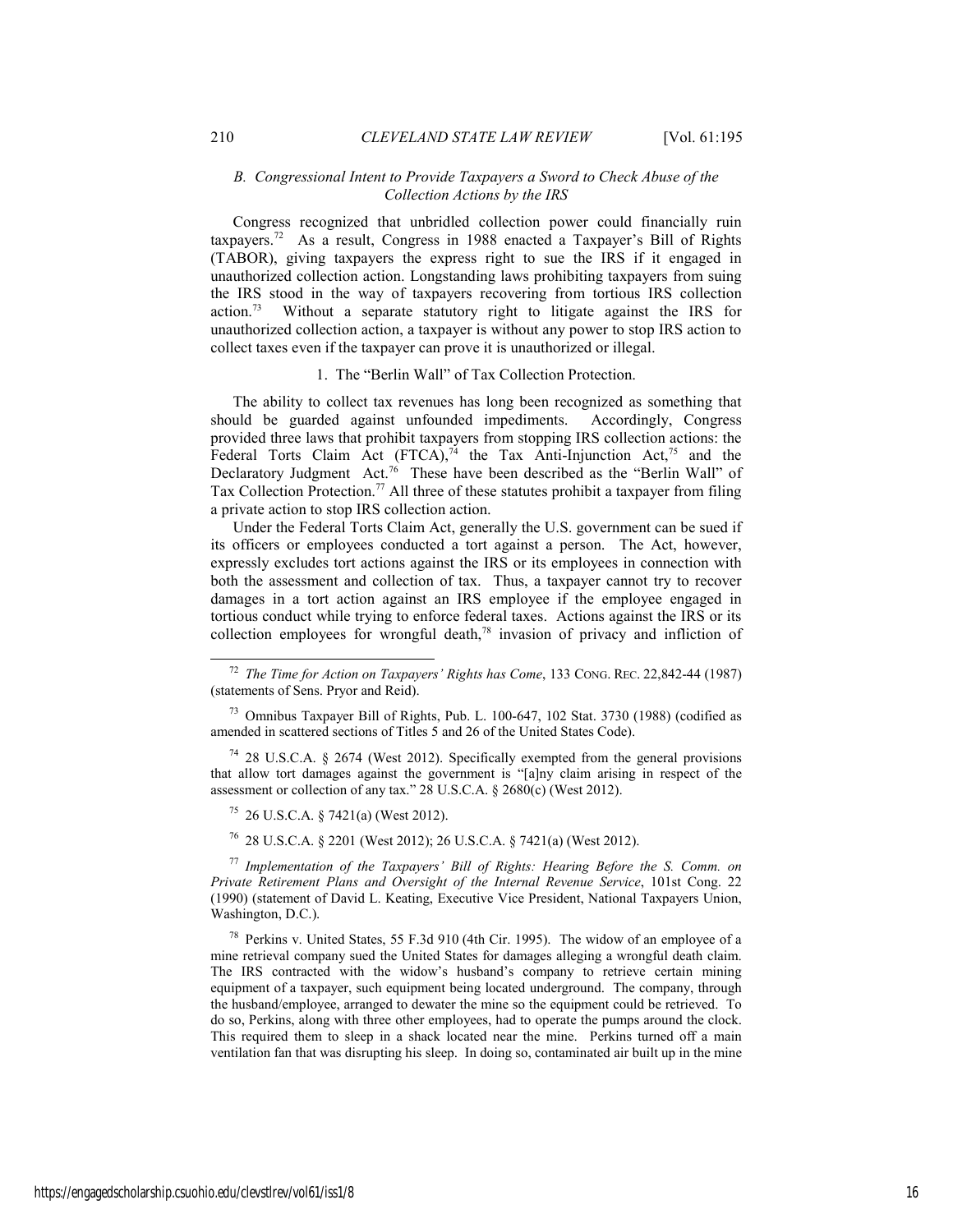emotional distress,<sup>79</sup> harassment,<sup>80</sup> and common law torts<sup>81</sup> have been dismissed when brought under the Federal Torts Claim Act.

The Tax Anti-Injunction Act prohibits a court from enjoining certain government action. It is an especially powerful shield for the IRS. All actions to stop the IRS from collecting taxes are barred by this act.<sup>82</sup> The collection action does not have to be alleged to have been unauthorized or excessive to be shielded. Ordinary collection activities, including filing liens, executing bank or wage levies, and offsetting subsequent refunds against past tax debts, even if they cause an economic hardship to the taxpayer, may not be stopped by a taxpayer filing a civil action. The policy reason for this is obvious: to facilitate the expeditious collection of taxes by the government.<sup>83</sup> Enjoining the government from collecting taxes until a federal court action has been fully resolved would give a whole new meaning to "budget deficits."

Finally, the Declaratory Judgment Act, also embodied in section 7421(a) of the Internal Revenue Code, prevents a federal court from enjoining the IRS from collecting a tax.84 There is a very limited exception to this prohibition: if a taxpayer can prove under a most liberal view, the U.S. could not establish its claim (such as where the IRS action is merely in the guise of collecting taxes) and the taxpayer would be irreparably harmed.<sup>85</sup> If such exception is proven then a federal court can exercise its equitable powers to enjoin the IRS action.<sup>86</sup>

Actions by third parties, who are not taxpayers, may survive the throes of the Declaratory Judgment Act. For example, if the IRS serves a levy on a taxpayer's employer to turn over wages of the employee in payment of the employee's tax, the Act does not prevent the employer from seeking a declaratory ruling that complying with the IRS levy request would violate another law or contract. $87$  In such a case, the plaintiff is not seeking to enjoin the collection of the tax, but rather whether the IRS

80 Brewer v. Comm'r, 430 F. Supp. 2d 1254 (S.D. Ala. 2006).

81 Webb v. Smith, No. 97 Civ. 0787, 1997 U.S. Dist. LEXIS 11308 (S.D.N.Y. Aug. 4, 1997).

82 Baker v. United States, No. 1:08-0268, 1997 U.S. Dist. LEXIS 11308 (S.D. W. Va. Sept. 11, 2009).

<sup>83</sup> *Se*e Enochs v. Williams Packing & Navigation Co., 370 U.S. 1, 7 (1962).

 $84$  26 U.S.C.A. § 7421(a) (West 2012) provides: "No suit for the purpose of restraining the assessment or collection of any tax shall be maintained in any court by any person."

<sup>85</sup> *See* McGough v. United States, No. 38747, 1974 U.S. Dist. LEXIS 12117 (E.D. Mich. Feb. 25, 1974) (holding that a loss of reputation does not constitute irreparable harm).

<sup>86</sup> *Enochs*, 370 U.S. at 7.

 $87$  Sea-Land Serv., Inc. v. United States, 622 F. Supp. 769 (D.N.J. 1985).

 $\overline{a}$ 

and when Perkins went down to check on the equipment, he was overcome by oxygen deprived air and died of asphyxiation.

 $79$  Standifird v. Augustine, No. CIV 93-1835, 1994 WL 637351 (D. Ariz. June 30, 1994) (Taxpayer brought an action in district court alleging invasion of privacy and infliction of emotional distress, tort actions, because an IRS revenue officer came to his property to serve an administrative summons. The action was dismissed because such action was barred by the exception for IRS collection actions from the Federal Tort Claims Act.).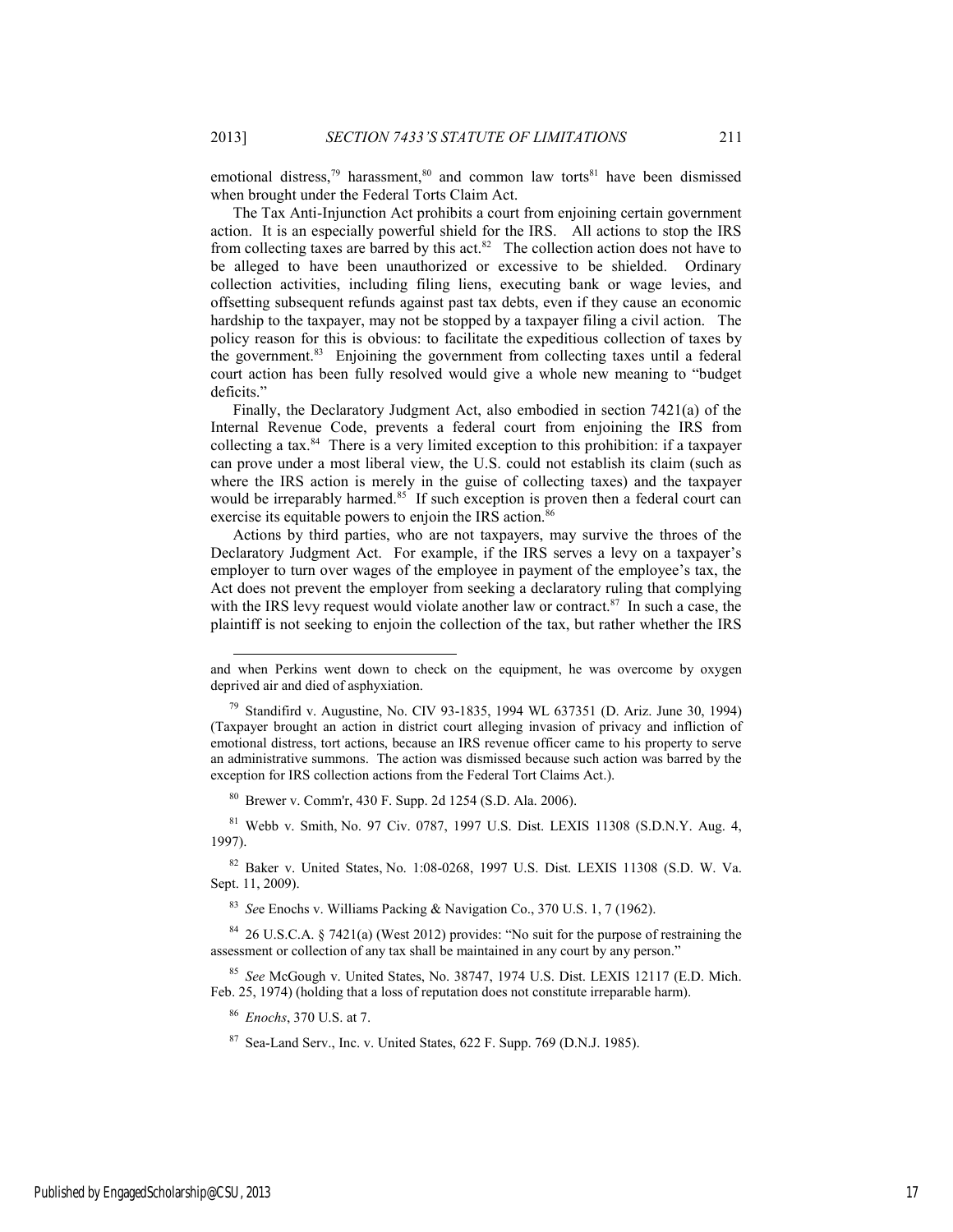can use the plaintiff to do the collecting. However, if the plaintiff is the taxpayer and is alleging that the collection of the tax violates a statute or is unconstitutional and, therefore, the IRS should be stopped from collecting the tax, then the Declaratory Judgment Act shields the IRS from such an action.

# 2. Exceptions to the Sovereign Immunity Protection of the IRS

Despite the wall these statutes create prohibiting private actions against the IRS, there are gates that allow the government to waive its sovereign immunity and permit private citizens to sue the government. Without specific legislative action, the U.S. government and its employees are immune from suit by private persons under the doctrine of sovereign immunity. As discussed above, it is a long-standing rule of law that the U.S. government cannot be sued by its citizens unless it consents or Congress expressly waives this bar.<sup>88</sup> The origin of the rule that sovereign immunity can be waived is the Tucker Act, enacted in 1887.<sup>89</sup> Prior to the Tucker Act, citizens were prohibited from suing the government or its employees for monetary damages. Rather, to obtain relief, a citizen had to petition Congress to enact a private bill to appropriate funds to pay for such claims.<sup>90</sup>

The Tucker Act gave the Court of Claims (now the United States Court of Federal Claims) and United States District Courts concurrent, nationwide jurisdiction to consider actions by citizens against the federal government for monetary damages.<sup>91</sup> The actions had to be based on a federal statute, executive regulations, contracts, or the Constitution. In the federal tax area, the Tucker Act created a right for taxpayers to sue the IRS for refunds of taxes they had paid and now argued should be refunded.<sup>92</sup> To do so, a taxpayer must file a timely claim for the refund with the  $IRS<sup>93</sup>$  and the amount of money that can be refunded is limited.<sup>94</sup> Further, the taxpayer must bring a suit within two years form the date the administrative claim for refund is denied by the IRS.<sup>95</sup> Under this statute, the taxpayer is not seeking to obtain money damages against the government. Rather, the taxpayer is trying to get back money he alleges was erroneously paid to the IRS.

- 92 26 U.S.C.A. § 6511 (West 2012); 26 U.S.C.A. § 7422 (West 2012).
- $93$  26 U.S.C.A. § 6511(b)(1) (West 2012).
- $94$  26 U.S.C.A. § 6511(b)(1)(B) (West 2012).

 <sup>88</sup> For an excellent history of this rule, see George Sisk, *The Continuing Drift of Federal Sovereign Immunity Jurisprudence*, 50 WM. & MARY L. REV. 517, 521-43 (2008). Professor Sisk explains that despite its mainstream acceptance, scholars continue to debate whether the rule of sovereign immunity has a sound basis in law and is more of a legal anachronism. *Id*. at 528. For purposes of this Article, however, the legal basis for the rule will not be questioned.

<sup>89</sup> Tucker Act, ch. 359, 24 Stat. 505 (1887). The act has subsequently been codified in various sections of Title 28 of the United States Code.

<sup>90</sup> *See* Richard H. Seamon, *Separation of Powers and the Separate Treatment of Contract Claims Against the Federal Government for Specific Performance,* 43 VILL. L. REV. 155, 175 (1988).

 $91$  The U.S. District Courts, however, were limited to actions for monetary damages less than or equal to \$10,000. *See* 28 U.S.C.A. 1346(a)(2) (West 2012).

<sup>95 26</sup> U.S.C.A. § 6532 (West 2012).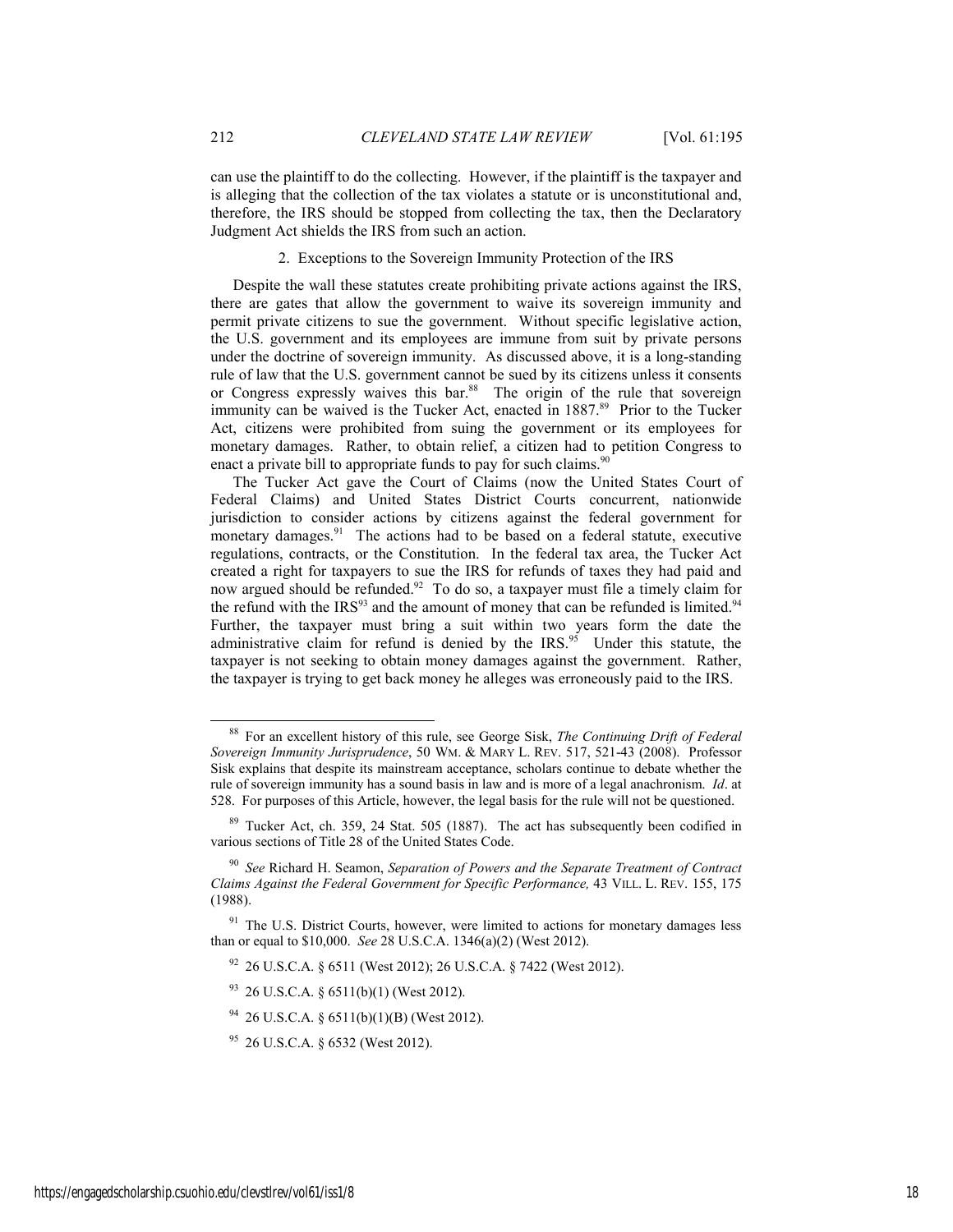After opening the door to suing the federal government, Congress proceeded to provide other specific causes of action against the federal government. Most notably, Congress enacted the Federal Torts Claim Act in 1947 that allowed citizens to file tort claims against the United States.<sup>96</sup> However, Congress limited the reach of this act by excepting certain kinds of tort claims, most notably: (1) assault; (2) libel; (3) misrepresentation; (4) interference with contract; (4) discretionary or policy making functions; (5) transmission of mail; and (6) military combat.<sup>97</sup>

In the beginning, as courts began to interpret these new causes of action they were nervous with exposing the government to monetary claims.<sup>98</sup> As a result, early Supreme Court decisions considered the statutes and its conditions or elements a matter of jurisdiction.<sup>99</sup> Hence, the rule that sovereign immunity is strictly construed in favor of the government emerged.<sup>100</sup> Under this theory, the statute of limitations begins when the act that created the cause of action occurs; there are no exceptions.<sup>101</sup>

Beginning in the late 1980s up to the present, federal courts, including the U.S. Supreme Court, have loosened the notion that all parts of statutes that waive sovereign immunity are jurisdictional. In 1990, in *Irwin v. Department of Veterans Affairs,* the Supreme Court held that equitable tolling applied to suits against the government in the same way it applied to private suits.102 At issue in *Irwin* was whether Title VII of the Civil Rights Act of 1964 provided for equitable tolling of the statute of limitations.103 Equitable tolling means that rather than beginning the statute of limitations period on the date the act that created the action, the limitations period begins on the date the plaintiff *discovered* the facts or the date the plaintiff *reasonably should have discovered* the facts.<sup>104</sup> Further, if the act that begins the cause of action is continuous, then the statute of limitations does not begin until the continuous harm ends. 105 As a result, with respect to the federal causes of action

<sup>100</sup> *See id*.

<sup>101</sup> *See id.* at 562 ("It is quite another thing to allow the canon of strict construction to devolve into a methodology by which the government wins automatically whenever plausible arguments can be made for alternative interpretations of a statutory provision that sets forth standards, limitations, exceptions, or procedural rules for claims against the government already authorized by an express waiver.").

102 Irwin v. Dep't of Veterans Affairs, 498 U.S. 89, 95-96 (1990).

<sup>103</sup> *Id*.

 <sup>96</sup> Federal Tort Claims Act of 1946, ch. 753, 60 Stat. 832, 843.

 $97$  In the 1970s. Congress allowed citizens to sue the federal government for employment discrimination, *id.*, age discrimination, 42 U.S.C.A. § 2000e-16a (West 2012), discrimination based on disability, 29 U.S.C.A. § 621-634 (West 2012) and Pub. L. No. 101-336, 104 Stat. 327 (1990), codified at 42 U.S.C.A. §§ 12 and 111-113 (West 2012), and violation of environmental protection laws. *See, e.g.*, Clean Water Act, 33 U.S.C.A. §§ 1365(a)(2) and 1369(b) (West 2012); Clean Air Act, 42 U.S.C.A. §§ 7604(a)(1)-(2) and 7607(b) (West 2012).

<sup>98</sup> Sisk, *supra* note 88, at 551.

<sup>99</sup> *See id*. at 550-52.

<sup>104</sup> *See id.* at 457-58.

<sup>105</sup> *See* Hoery v. United States, 324 F.3d 1220, 1222 (10th Cir. 2003).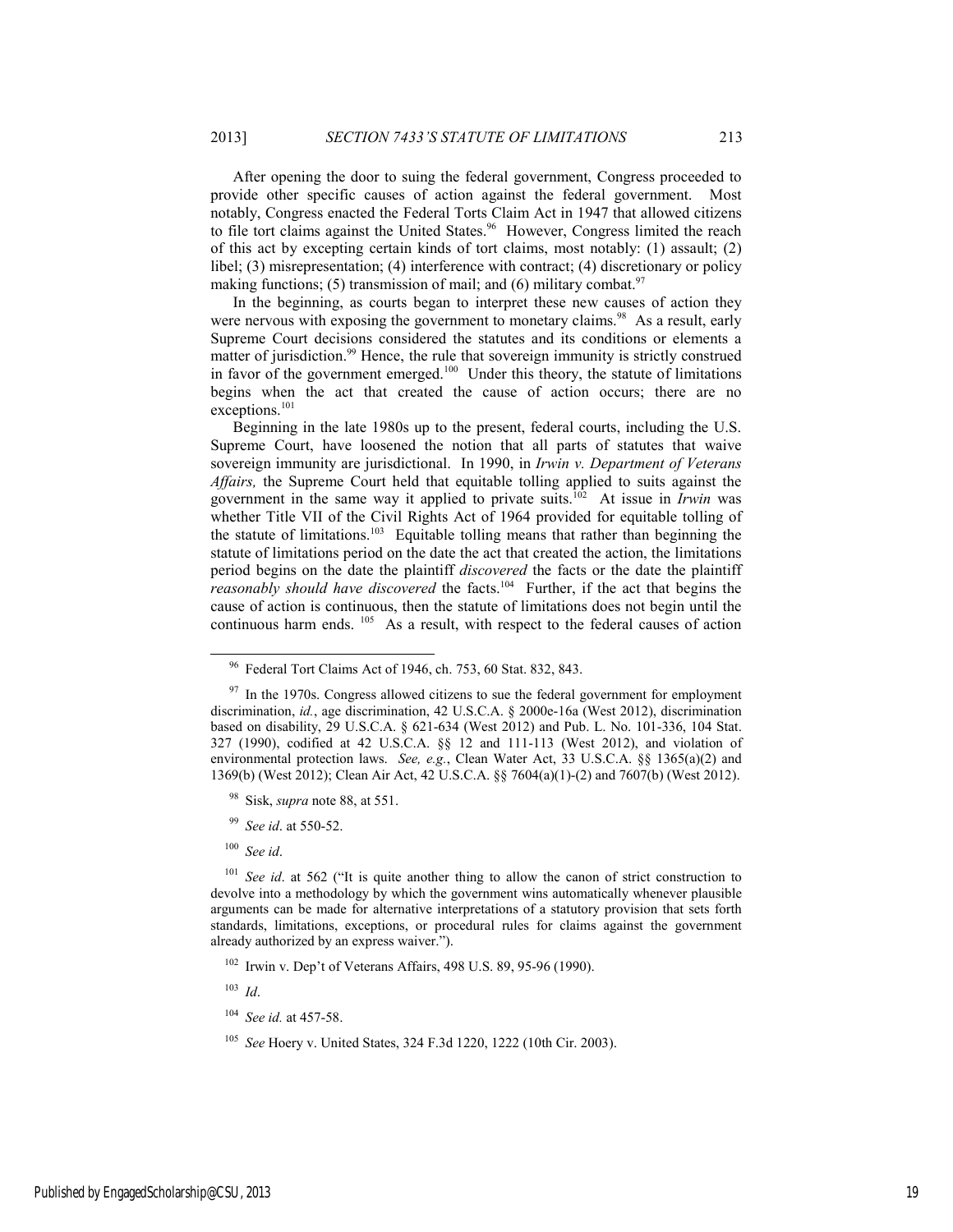that waive sovereign immunity, the Supreme Court has concluded that the statute of limitations on such actions is not jurisdictional and thus, is subject to equitable tolling. $106$ 

# 3. The Legislative History Section 7433 Enacted in the First Taxpayer's Bill of Rights

In 1987, Senator David A. Pryor held hearings in connection with a the first proposed IRS Taxpayer Bill of Rights and additional hearings with respect to the IRS's implementation of that bill of rights.107 During the hearings on the proposed bill, Senator Pryor highlighted how unchecked IRS collection actions could produce irreparable harm. In subsequent hearings to determine how the IRS was implementing the Taxpayer Bill of Rights, particularly powerful testimony of Mrs. Council, whose husband had committed suicide after years of unsuccessfully trying to get the IRS to release an improper lien, was given:

Statement of Kay M. Council, Taxpayer, High Point, NC

Mrs. Council: Mr. Chairman, my name is Kay Council and I have lost my voice today of all days. I live in High Point, North Carolina. I am 48 years old and because of the IRS I am a widow.

I came home in June 1988 and found the lights on, the house empty, and a note from my husband that said he had committed suicide. . . .

I don't remember many details from the rest of the night, but I will never get over what I had lost that night—what the IRS did to us, what the IRS drove my husband to do. He was 49 years old.

Four months later, finally able to pay our attorneys up to date with the money from Alex's life insurance, I went to court and beat the IRS. The court entered a judgment barring the IRS from collecting \$300,000 in tax, penalties and interest it claimed that we owed. The court agreed that we owed nothing. The court ordered the IRS to cancel the tax lien that it had placed on our property, an illegal lien that had ruined our business. Our income barely covered our expenses.

The IRS was wrong from the day they sent us the first notice. We were innocent from day one and the court decisions and court orders say that. But look what was done to my life. People sit back and say, well, this is a terrible story, but it is surely an exception to the rule and this sort of thinking can never happen to me. They are very wrong. This could happen to anyone.<sup>108</sup>

 <sup>106</sup> *See Irwin*, 498 U.S. at 96.

<sup>107</sup> *Implementation of the Taxpayers' Bill of Rights Hearing Before the S. Comm. on Private Retirement Plans and Oversight of the Internal Revenue Service*, 101st Cong. 18 (1990) (statement of Kay M. Council).

<sup>108</sup> *Id*.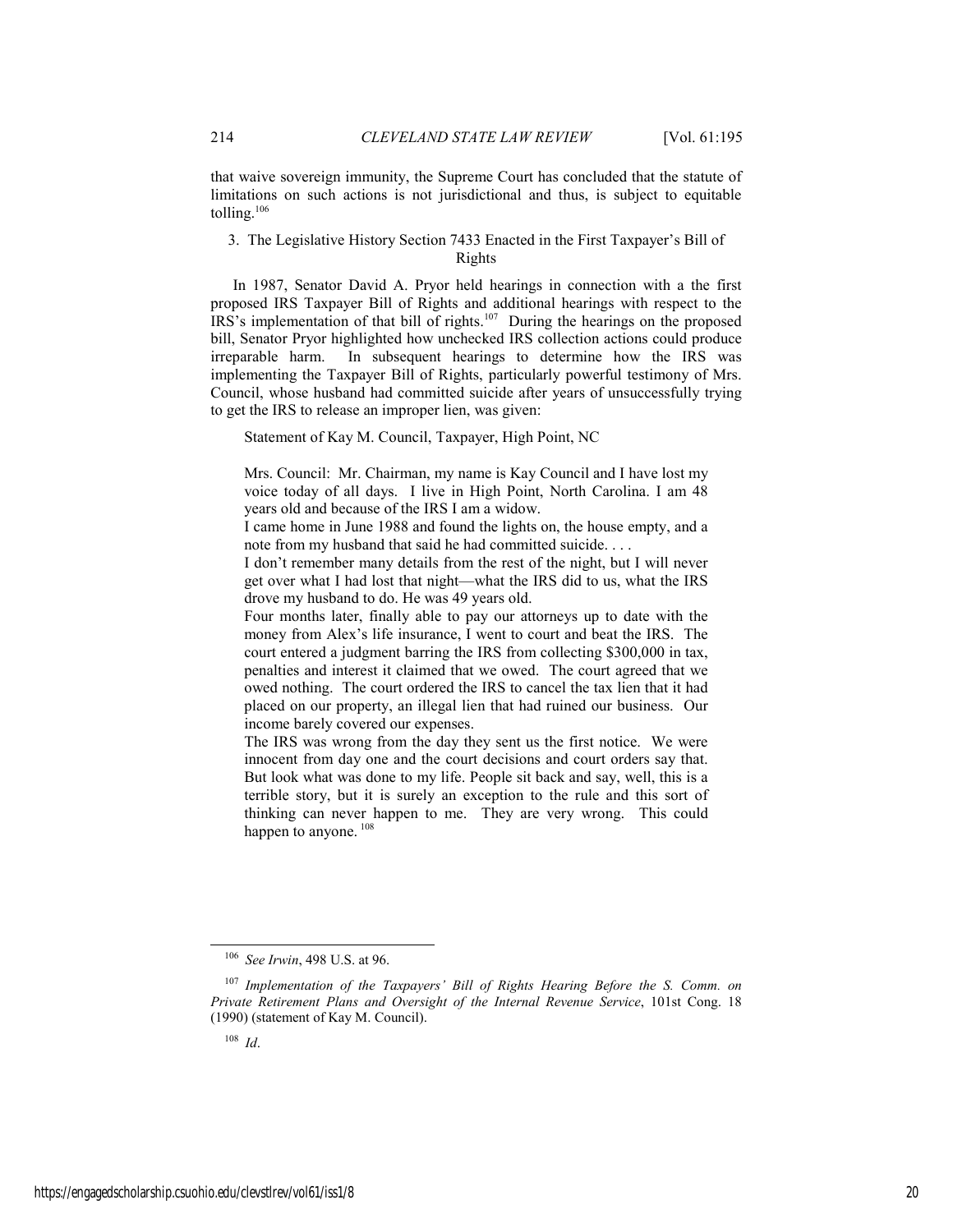Section 7433 was first enacted as part of the first Taxpayer's Bill of Rights. Originally introduced in a Senate bill, and later subject to review by the Conference Committee, the report described the reason for the provision as follows:

The conference agreement follows the Senate amendment, with several modifications. First, the right to sue authorized by the provision is limited to allegations of reckless or intentional disregard by an IRS employee. An action may not be brought under this provision alleging mere negligence or carelessness on the part of an IRS employee. Second, the provision is limited to reckless or intentional disregard in connection with the collection of tax. An action under this provision may not be based on alleged reckless or intentional disregard in connection with the determination of tax. Third, the provision is limited to reckless or intentional disregard of the Internal Revenue Code and the regulations thereunder. An action may not be brought under this provision based on an alleged violation of a Federal law other than the Internal Revenue Code or a regulation promulgated thereunder. Fourth, the conference agreement deletes the provision barring a taxpayer from any recovery if the taxpayer was contributory negligent. Fifth, the total of actual damages plus the costs of the action recoverable under this provision may not exceed \$ 100,000. Sixth, an action under this provision may be brought only in Federal district court and not in the Tax Court. Seventh, except as provided by new Code section 7432, an action brought under this provision shall be the exclusive remedy for recovering damages resulting from reckless or intentional disregard of a provision of the Internal Revenue Code, or a regulation promulgated thereunder, by an IRS employee engaged in the collection of any Federal tax. Eighth, a taxpayer's claim under this provision is barred unless the action is commenced within two years after the date the right of action accrues.. Ninth, the conference agreement deletes the specific authority granted the IRS to settle administratively claims under this provision. However, it is the intent of the conferees that the general settlement authority of the IRS provided under Code section 7122 be utilized, where appropriate, to settle actions brought under this provision. However, the amount of damages awarded under the provision shall be reduced by the amount of such damages which could have reasonably been mitigated by the taxpayer. The conferees intend that the general accrual rule applied under the Federal Tort Claims Act (28 U.S.C. sec. 2401(b)) be applied to actions under this provision; that is, the right of action does not accrue until a claimant has had a reasonable opportunity to discover all the essential elements of a possible cause of action.<sup>109</sup>

Section 7433 was enacted as the exclusive form of relief for a taxpayer to obtain damages for unauthorized collection action and remains the exclusive relief form

 <sup>109</sup> H.R. CONF. REP. NO. 100-1104 at 5589, 1988 U.S.C.C.A.N. 5048, 5289 (1988). The report went on to cite *Rosales v. United States*, 824 F.2d 799 (9th Cir. 1987) and *Ziedler v. United States*, 601 F.2d 527 (10th Cir. 1979). These cases and their liberal interpretations of the Federal Tort Claims Act's statutes of limitation is discussed in Part I.B.4., *infra*.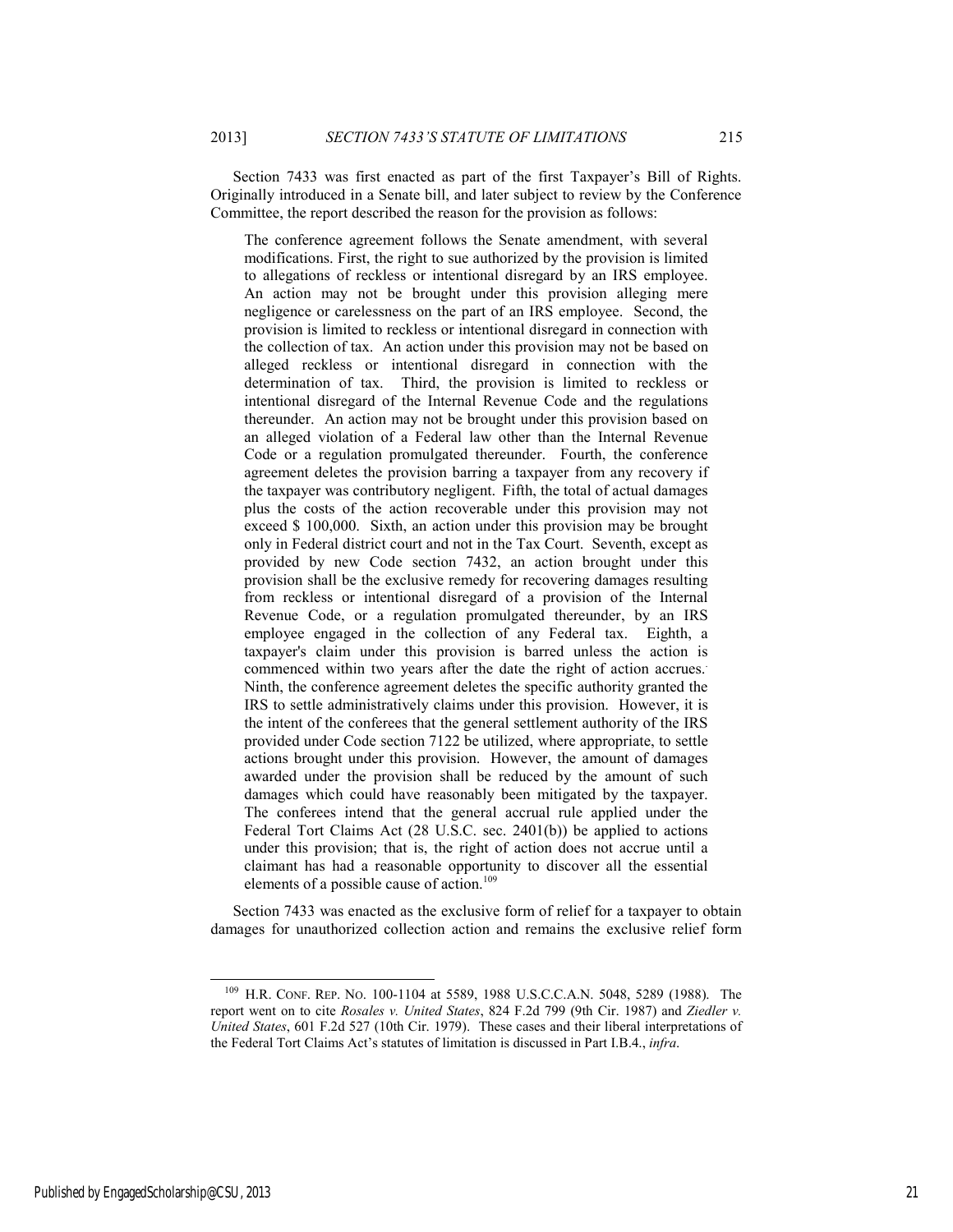today.110 As originally enacted, it provided for damages topped at \$100,000 for unauthorized collection that was reckless or intentional.111 Since its original enactment, Congress has added actions for negligent unauthorized collections actions and increased the amount of damages to one million dollars for reckless or intentional action by the IRS or for willful violation of the automatic stay or discharge provisions of the Bankruptcy Code.<sup>112</sup> Further, Congress clarified that a taxpayer must exhaust all administrative remedies before filing an action.<sup>113</sup>

In it is initial form, the Conference Committee specifically indicated that the statute of limitations did not begin until a taxpayer had a reasonable opportunity to discover all the essential elements of the action.<sup>114</sup> Further, the Committee noted two cases involving the Federal Torts Claim Act in referring to the two year statute of limitation provision of section 7433: (1) *Rosales v. United States*, 824 F.2d 799 (9th Cir. 1987); and (2) *Zeidler v. United States*, 601 F.2d 527 (10th Cir. 1979).

# 4. The Importance of *Rosales* and *Zeidler*

The two cases cited by the Conference Committee conferees were decided under the Federal Tort Claims Act and applied a liberal reading of the statute of limitations. In *Rosales*, the plaintiff was the wife of a serviceman.<sup>115</sup> In the summer of 1981, she became pregnant and went to a medical center at the Marine Corps installation in California.116 During an examination by a physician at Camp Pendleton Regional Medical Center, Mrs. Rosales told the doctor that she had been using an intrauterine device (IUD) as a form of birth control.<sup>117</sup> At this initial examination, the doctor did not find it, told her it must have fallen out, and referred her to an outside clinic.<sup>118</sup> Medical personnel at that clinic told her that many women with IUDs in place

<sup>116</sup> *Id.*

<sup>117</sup> *Id.*

<sup>118</sup> *Id.*

 <sup>110 26</sup> U.S.C.A. § 7433 (West 1998).

<sup>111</sup> Omnibus Taxpayer Bill of Rights, Pub. L. No. 100-647, 102 Stat. 3342 (1988), *amended by* An Act to Amend the Internal Revenue Code of 1986 to Provide for Increased Taxpayer Protections, Pub. L. No. 104-168, 110 Stat. 1452 (1996).

<sup>&</sup>lt;sup>112</sup> An Act to Amend the Internal Revenue Code of 1986 to Restructure and Reform the Internal Revenue Service, and for Other Purposes, Pub. L. No. 105-206, 112 Stat. 685, § 3102 (1998).

<sup>113</sup> *See* An Act to Amend the Internal Revenue Code of 1986 to Provide for Increased Taxpayer Protections, Pub. L. No. 104-168, 110 Stat. 1452, § 801(a) (1996) (increasing the level of damages to \$1,000,000); *see also* An Act to Amend the Internal Revenue Code of 1986 to Restructure and Reform the Internal Revenue Service, and for Other Purposes, Pub. L. No. 105-206, 112 Stat. 685 § 3102(a), (c) (1998) (adding as a basis of recovery negligent action, but made it clear that administrative remedies must first be exhausted).

<sup>&</sup>lt;sup>114</sup> While the conference report for the public act that enacted section 7433 made it clear that the IRS was to use its general settlement powers to settle section 7433 cases, the IRS has not kept or published any statistics on how may section 7433 claims are filed and how many are settled. FOIA Request, *supra* note 48.

<sup>115</sup> Rosales v. United States, 824 F.2d 799, 801 (9th Cir. 1987).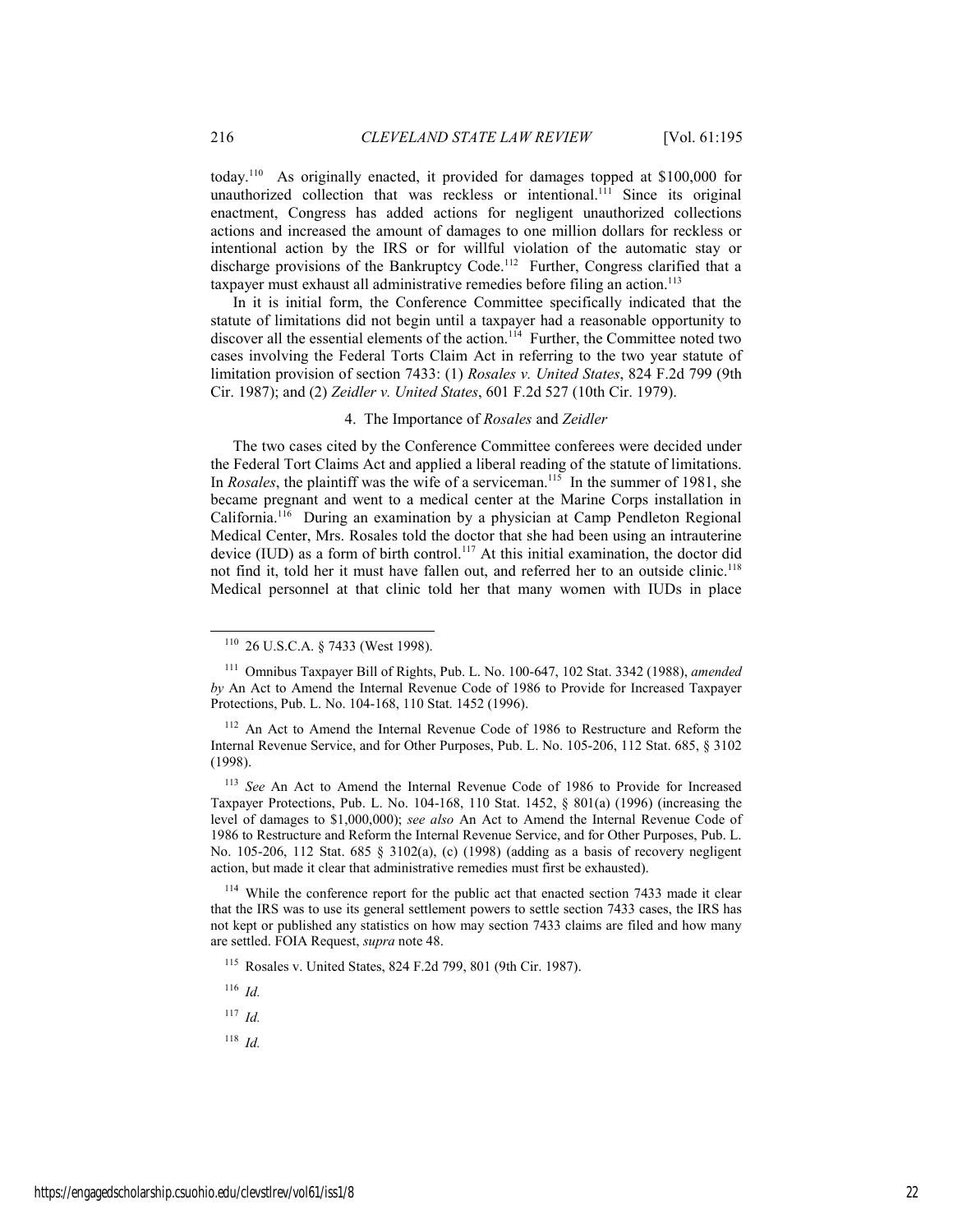deliver normal, healthy babies and no one informed her of the risks of continuing the pregnancy or of alternatives to continuing the pregnancy.119

In October 1981, the hospital performed an ultrasound, which revealed the IUD in place.<sup>120</sup> At that time, no one at the hospital informed Mrs. Rosales of the possible dangers to her or the fetus with the IUD in place.<sup>121</sup> A few months later, in December 1981 Mrs. Rosales was referred through a federal program to a civilian doctor.<sup>122</sup> The doctor told her there were risks associated with the pregnancy in light of the IUD, but did not specify the risks; he also counseled her on the dangers of aborting at that stage in the pregnancy.123

In March 1982, Mrs. Rosales delivered her baby by Cesarean section, three weeks prematurely.<sup>124</sup> The delivering doctor indicated that her baby girl was healthy and at her six week check-up, the doctor merely noted that she was small for her age.125 In July 1982, Mrs. Morales took the baby for a four-month check-up to a local clinic, at which a doctor noted that she was small for her size and had a "lag on her eyelid."<sup>126</sup> A month later, when Mrs. Rosales returned for a follow up visit, the doctor indicated a concern for the baby's size and lethargy; a month after that after being referred to a specialist, Mrs. Rosales was informed that her baby had nonprogressive encephalopathy (retardation) and that one of the possible causes was an intrauterine infection, which later was found to have been caused by the IUD.<sup>127</sup>

On September 27, 1984, Mrs. Rosales filed an action under the Federal Claims Tort Act asserting medical malpractice.<sup>128</sup> The action was filed more than three years after Mrs. Rosales was first seen with respect to her pregnancy.129 The United States moved to dismiss based on the action being outside the statute of limitations, arguing that a claim under the FTCA must be filed within two years of when the action accrues (the same language used in section 7433).<sup>130</sup>

First, the court concluded that where the jurisdictional and substantive issues are so intertwined, the court should not entertain a motion to dismiss—a jurisdictional motion.<sup>131</sup> Rather, it should decide using the summary judgment standard.<sup>132</sup>

 $122$  *Id.* 

<sup>123</sup> *Id.*

<sup>124</sup> *Id.*

<sup>125</sup> *Id.*

<sup>126</sup> *Id.*

<sup>127</sup> *Id.*

<sup>128</sup> *Id.* at 802.

<sup>129</sup> *Id.*

<sup>130</sup> *Id.*

<sup>131</sup> *Id*. at 803.

<sup>132</sup> *Id*. at 802-03, 803 n.4.

 <sup>119</sup> *Id.*

 $120$  *Id.* 

 $121$  *Id.*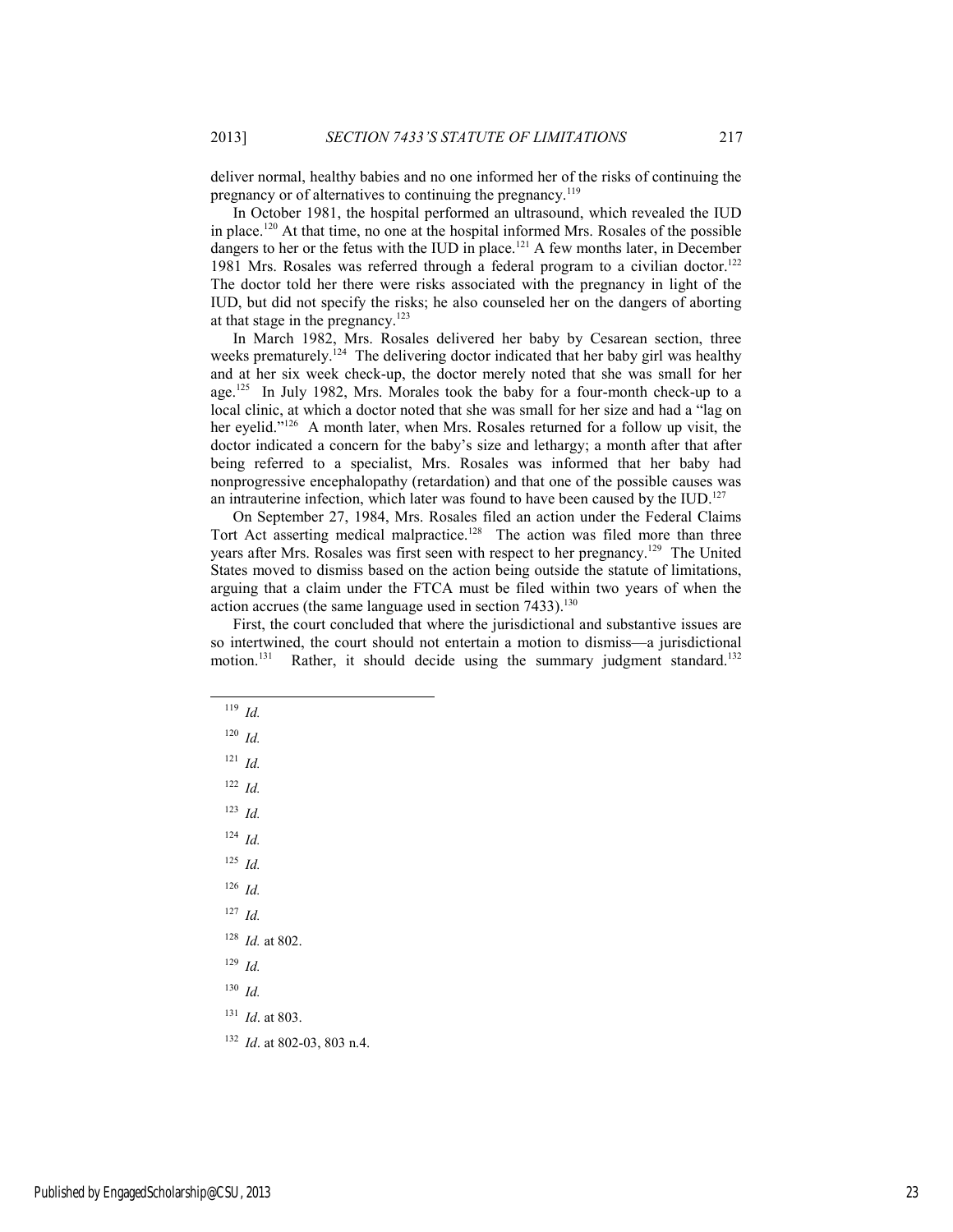Second, the court rejected the government's claim that the statute of limitations started in December 1981 when the doctor informed Mrs. Rosales that an IUD could pose risks.<sup>133</sup> The court rejected this interpretation of the statute, holding:

This approach misconstrues the "should have reasonably known" standard. As we have recently held, the standard "looks not to the likelihood that a plaintiff would in fact have discovered the cause of his injury if he had only inquired, but instead focuses on whether the plaintiff could reasonably have been expected to make the inquiry in the first place." In this case, not only did the Rosaleses have no reason at Victoria's birth to inquire about any cause of injury; they also had no reason to believe there was an injury to Victoria at all.

A medical malpractice claim under the FTCA accrues only when the injury has manifested itself. Patients may reasonably rely on assurances by physicians that complications are normal and do not indicate that an actual injury has occurred.<sup>134</sup>

The court concluded that Rosales did not know the cause of the baby's injury until the September 1982 when the doctor specifically informed them that her retardation may have been caused by an intrauterine infection.<sup>135</sup> Prior to that, including at the birth of the child, no doctor had given them reason to inquire as to the effect that the IUD may have had on their baby's development.<sup>136</sup> In doing so, the court rejected the government's position that at the first inference that an IUD may cause risks to the fetus, the plaintiff's became aware or could have exercised reasonable diligence to determine the connection.<sup>137</sup>

In *Zeidler*, the other case cited by the Conference Committee, the plaintiff had served in the Air Force and after discharge, entered a Veterans Administration Hospital in February 1945.<sup>138</sup> In 1947 and again in 1948, doctors at the hospital performed lobotomy operations.<sup>139</sup> The plaintiff brought an action under the Federal Tort Claims Act in 1976 through his conservator, who claimed that the Veterans Administration Hospital was negligent in performing the operations and the care of the plaintiff and that the operations had taken away the Mr. Zeidler's mental function.<sup>140</sup>

The conservator, who was appointed in October 1975, asserted that he was first able to examine Mr. Zeidler's medical records in January 1976 and that was the first time the asserted negligence was discovered; the government argued that the statute

- <sup>135</sup> *Id.* at 804-05.
- <sup>136</sup> *Id.*
- <sup>137</sup> *Id.*
- 138 Zeidler v. United States, 601 F.2d 527, 528 (10th Cir. 1979).
- <sup>139</sup> *Id.*
- <sup>140</sup> *Id.*

 <sup>133</sup> *Id*. at 803.

<sup>&</sup>lt;sup>134</sup> *Id.* at 804 (citations omitted).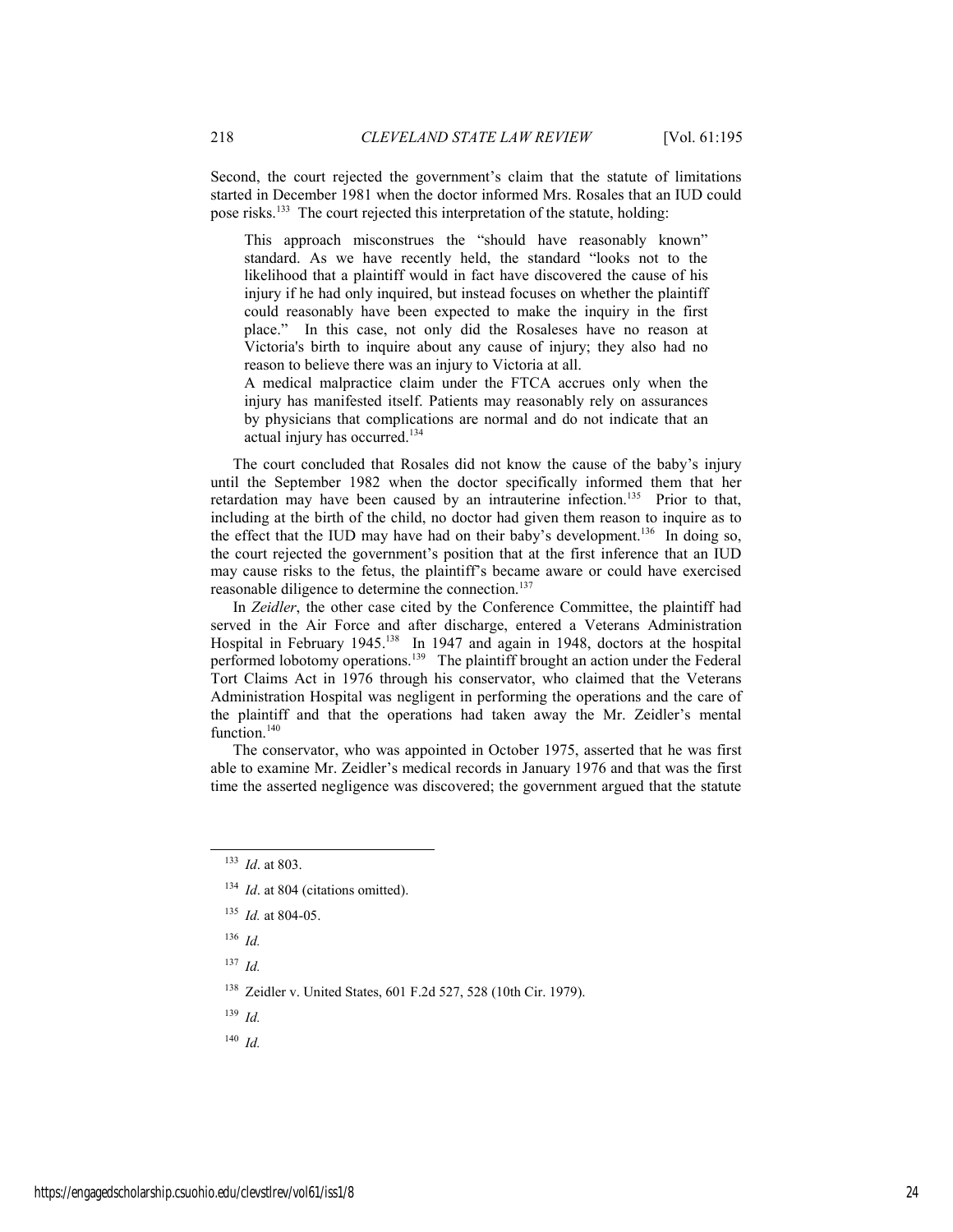of limitations was to be strictly construed and that it began when the lobotomies were performed.<sup>141</sup>

The District Court agreed with the government concluding that the statute of limitations in Federal Tort Claims Acts, actions against the government, must be strictly construed.<sup>142</sup> However, the Court of Appeals, the case cited by the Conference Committee, reversed.<sup>143</sup> It ruled that in actions involving medical malpractice under the Federal Tort Claims Act a more liberal rule applies and the cause of action does not accrue until the plaintiff has had a reasonable opportunity to discover all the essential elements of the action.<sup>144</sup> The court reasoned that "A tort growing out of malpractice is not to be barred by the statute of limitations when the delay in commencing the suit resulted from blameless ignorance."<sup>145</sup>

The rulings in *Rosales* and *Zeidler* were subsequently upheld by the U.S. Supreme Court in *United States v. Kubrick.*146 The Supreme Court agreed that that under the FTCA a medical malpractice claim accrues when a claimant became aware of, or should have become aware of, the facts constituting the negligent act, not when the claimant became aware that the doctor's act constituted legal negligence.<sup>147</sup>

The citations to *Zeidler* and *Rosales* in the legislative history of section 7433 are highly persuasive in the interpretation of the liberal interpretation of the statute of limitation. As the Supreme Court has recognized, legislative history instructs the interpretation of statutes.148 Because the strong history of limitations on taxpayer actions against the United States, Congress had to indicate that section 7433 was a game changer. Without reference to cases decided under the Federal Tort Claims Act, there would not be any suggestion that Congress intended the statute to be interpreted unlike usual tax statutes. Thus, the express reference to cases where the statute of limitations was liberally interpreted to give plaintiffs more time to bring a tort action against the government signals the intention of Congress to take align section 7433 with statutes that provide relief for tortious acts and not with usual taxing authorities. By expressly citing these two cases in a footnote referring to how the statute of limitations should be applied, Congress made clear that the statute of limitations in section 7433 was to be applied under the more liberal discover/reasonable opportunity standard rather than the strictly construed standard usually applied to actions seeking money damages against the government.

- <sup>144</sup> *Id.*
- <sup>145</sup> *Id*. at 529.
- <sup>146</sup> United States v. Kubrick, 444 U.S. 111 (1979).
- <sup>147</sup> *See id.* at 123-24.

148 Chandler v. United States, 425 U.S. 840, 848-49 (1949). The Court looked to the committee reports when considering whether the legislative history supported the claim that a federal employee's right to a trial *de novo* was the same right enjoyed by a private-sector employee. *Id*. at 849-59.

 <sup>141</sup> *Id.*

<sup>142</sup> *Id.* at 529.

<sup>143</sup> *Id.* at 530.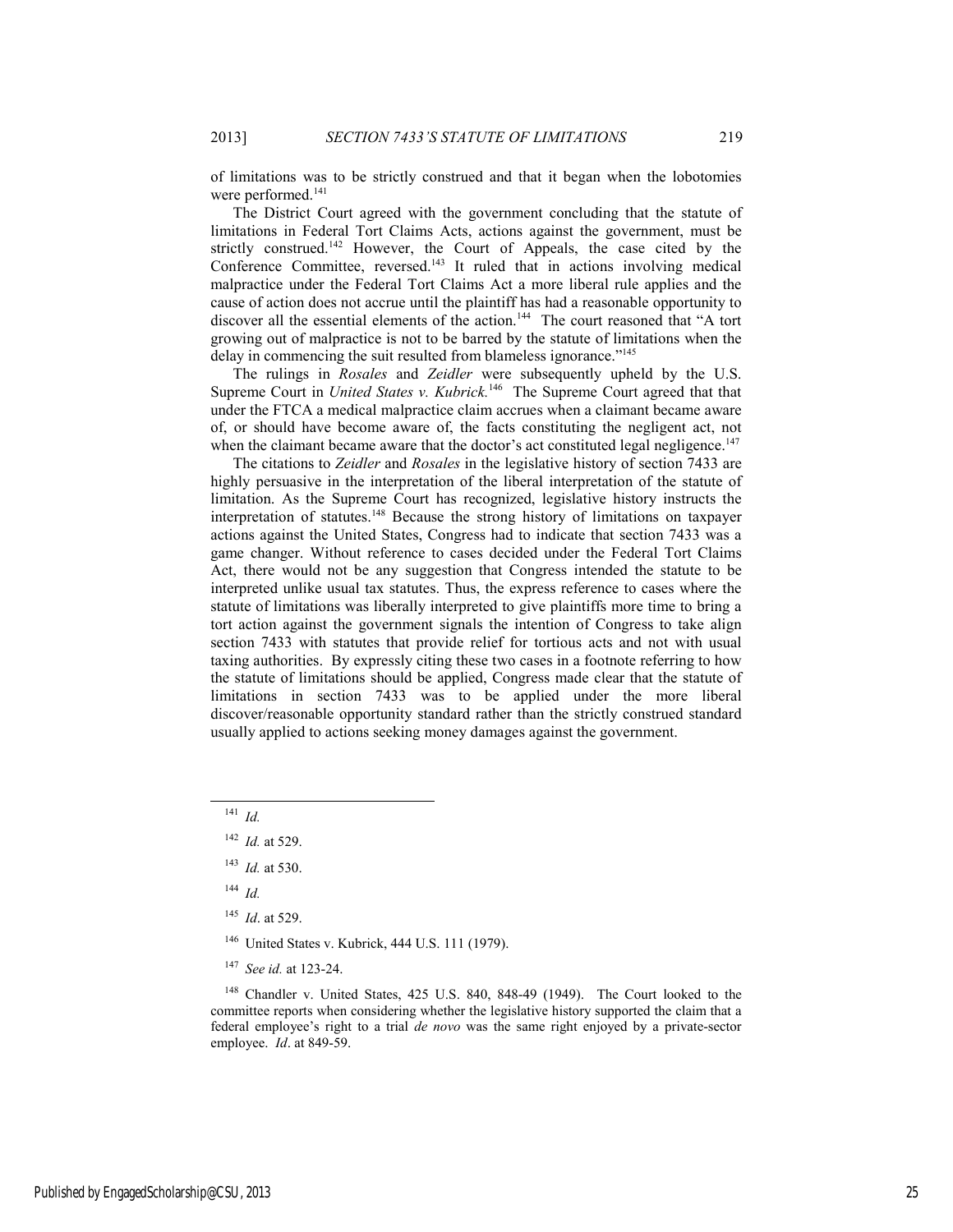# *C. Courts Have Misread the Section 7433 Statute of Limitations in Contravention of its Legislative History*

Having concluded that the Conference Committee reference to *Zeidler* and *Rosales* signaled a congressional intent to frame section 7433 as action to prevent tortious actions by the IRS, the courts' narrow interpretation of the sections statute of limitations is incorrect. As under the FTCA, the statute of limitations must be liberally construed to assist taxpayers in bringing actions to stop tortious unauthorized collection by the IRS. Given that in enacting section 7433 Congress expressly referenced two cases decided under the FTCA that liberally interpreted the statute of limitations as guidance for interpreting the statute of limitations in Section 7433, if the issue were presented to the Supreme Court we would expect that the Court would hold that its interpretation is subject to equitable tolling, rather than the strict jurisdictional interpretation. Hence, the proper inquiry for purposes of determining when the statute of limitations on a section 7433 begins is when did the taxpayer know about the facts that constituted the alleged unauthorized collection action or when should the taxpayer reasonably have known such facts. As discussed below, the courts that have considered the application of the statute of limitations under section 7433 have misapplied it by concluding that it begins when a taxpayer first gets a notice of the IRS collection notice, equating that notice with the taxpayer then having an opportunity to reasonably determine the facts that constituted the alleged unauthorized collection action.<sup>149</sup> While this applies the rule set forth in the IRS's regulations under section 7433,150 applying the regulation rule ignores the clear legislative history to provide a taxpayer with a longer opportunity to discover the reason for IRS collection action to determine if it is unauthorized. By applying this rule, the courts would require a taxpayer to file a claim under section 7433 each and every time the IRS takes enforced action without any knowledge of whether or not such collection action is unauthorized or proper. Such an interpretation not only ignores the legislative guidance but would create an administratively unworkable system. If every taxpayer filed a claim for damages every time the IRS took collection action, the IRS would quickly become overwhelmed with investigating such claims or else would be forced to summarily dismiss such claims.

The most recent example of misapplying the legislative history in a section 7433 case is the U.S. Court of Appeals for the District of Columbia decision in *Keohane v. United States.*<sup>151</sup> The Court of Appeals held that section 7433:

[R]equires only "a reasonable opportunity to discover" every element of the cause of action. The language in the regulation—a reasonable opportunity—sets a relatively low bar. In other contexts, we have said that the "reasonable opportunity to discover" language in a statute of limitations "bars a suit if the plaintiff had such notice as would lead to a reasonable person either to sue or to launch an investigation that would likely uncover the requisite facts."

Here, Mr. Keohane knew that a levy existed. As soon as he knew of that levy, he had a "reasonable opportunity" to learn that the IRS was relying

 <sup>149</sup> *See supra* Part I.A.5.

<sup>150</sup> Treas. Reg. § 301.7433-1(g)(2) (1967).

<sup>&</sup>lt;sup>151</sup> Keohane v. United States, 669 F.3d 325 (D.C. Cir. 2012).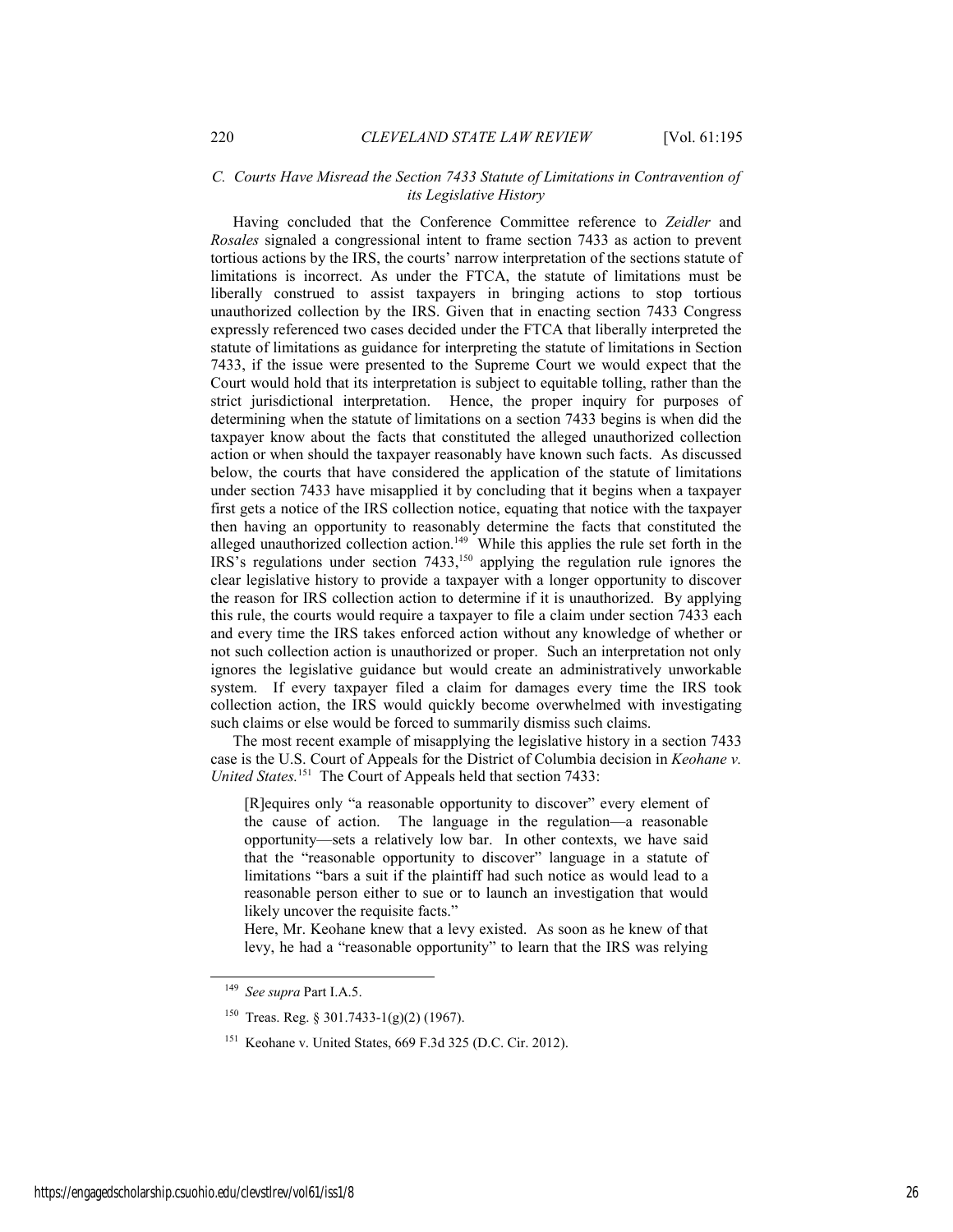upon a single paper levy rather than issuing a new paper levy each month $152$ 

The court's reliance on the decision in *Sparshott* is misplaced and disingenuous support for narrowly applying the regulation's rule of reasonable opportunity.<sup>153</sup> To begin with, the statute involved in that case involved a cause of action between two private parties, not the government and a private party. Title III of The Omnibus Crime Control and Safe Streets Act of 1968, also known as the Wiretap Act, allows a private person to sue either another private person or a government agency for the unauthorized, nonconsensual interception of "wire, oral, or electronic communications."154 Secondly, the statute of limitations expressly provides that the "action under this section may not be commenced later than two years after the date upon which the claimant first has a reasonable opportunity to discover the violation."155 In contrast, the statute of limitations under section 7433 provides "may be brought only within 2 years after the date the right of action accrues."<sup>156</sup> Thirdly, the facts in *Sparshott* clearly indicate that the plaintiff had actual knowledge of the nonconsensual recording of her phone conversations more than two years from the date the action was filed.<sup>157</sup>

Another case decided earlier by the Court of Appeals for the District of Columbia under the same statue is more closely related to the *Keohane* facts. In *Berry v. Funk*, 158 a private party brought a claim of action against U.S. Department of State employees for recording telephone conversations between him and an employee of the U.S. Department of State without his knowledge or consent. In that case, as in *Keohane*, the government challenged the action as having been filed outside the statute of limitations under the applicable statute. The government in that case, as in *Keohane*, argued that "Berry must have realized—presumably as a matter of law that he had been monitored once one of his calls was broadcast throughout the Operations Center on October 4[, 1996]."159

However, the Court of Appeals for the District of Columbia, concluded that:

Berry was not in the Watch Center, and the government has not explained how or why Berry would have known that his call was broadcast. To

- 155 18 U.S.C.A. § 2520(e) (West 2012).
- 156 26 U.S.C.A. § 7433(d)(3) (West 2012).
- <sup>157</sup> *See Sparshott*, 311 F.3d at 427-29.
- 158 Berry v. Funk, 146 F.3d 1003 (D.C. Cir. 1989).
- <sup>159</sup> *Id.* at 1009.

 <sup>152</sup> *Id*. at 329 (citations omitted). The court cited *Sparshott v. Feld Entm't, Inc*., 311 F. 3d. 425, 428-29 (D.C. Cir. 2002) (interpreting 18 U.S.C. § 2520(e)).

<sup>153</sup> The statute in issue in *Sparshott*, 18 U.S.C. § 2520, expressly included language that started the statute of limitations when the plaintiff had a "reasonable opportunity to discover the violation." 18 U.S.C.A. § 2520 (West 2012). Section 7433, in contrast, does not contain such specific language.

<sup>&</sup>lt;sup>154</sup> Omnibus Crime Control and Safe Streets Act of 1968, Tit. III, 18 U.S.C. § 2511 (2008).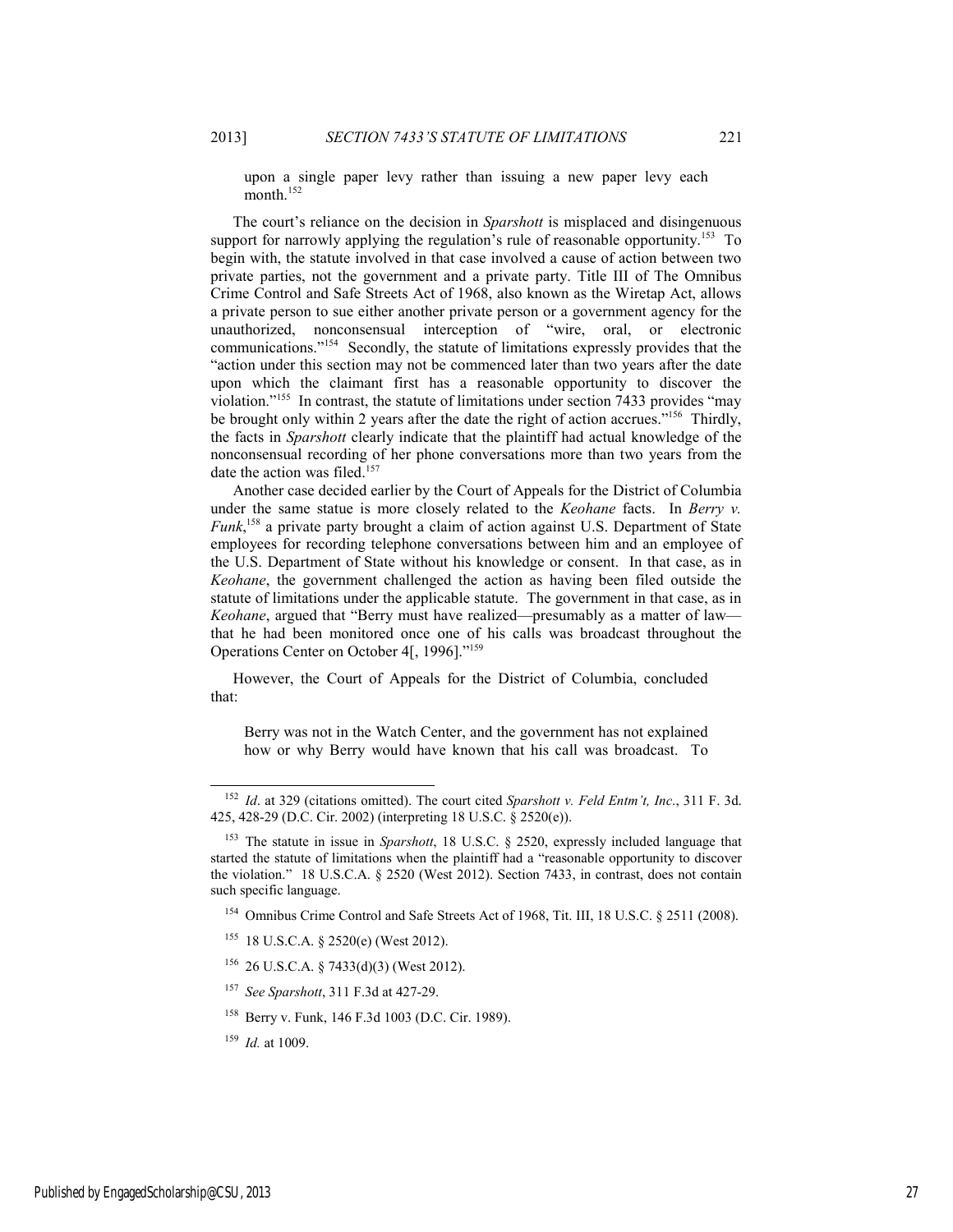conclude on this record that the government has met its burden of showing Berry was contemporaneously on notice of the monitoring is out of the question. Indeed, the government's claim is so conclusory it is doubtful that it has even raised a genuine issue as to a material fact—let alone established that the factual issue was conclusively resolved in its favor under Rule 56.<sup>160</sup>

Thus, the court's reasoning does not support its disregard of the express legislative history of section 7433 nor support its application of a regulation standard that has no basis in the legislative history.<sup>161</sup>

The Court of Appeals was not alone in this approach; it followed other lower court cases in applying the "reasonable opportunity" rule narrowly.<sup>162</sup> However, the upshot of the application of its articulation of the reasonable opportunity rule is that a taxpayer must proactively file a claim under section 7433 as soon as it learns the IRS is taking enforced collection, whether or not the taxpayer suspects that it is unauthorized.

This absurd result does not reflect the legislative history of section 7433. By citing to the cases it did, Congress articulated its understanding that it may be very difficult for a taxpayer to find out the facts that support a claim that IRS collection action is unauthorized. As in Zeidler, a taxpayer may not have the ability by himself to investigate the actions of the IRS to learn the cause of collection action. In *Zeidler* it was not until a conservator obtained the records of the plaintiff thirty years after the operation that was the alleged tort occurred.<sup>163</sup> Yet under the rule applied by the courts in section 7433, a court would have determined that Mr. Zeidler had a reasonable opportunity to know of the tortious action by the doctor as soon as the operation ended.

Congress enacted Section 7433 to provide relief to taxpayers from IRS tortious collection misconduct by the IRS or its employees.<sup>164</sup> By its express terms the collection action has to be a negligent, intentional or reckless disregard of the law or IRS regulations, rules and procedures. As discussed below in Part D, the nature of section 7433 distinguishes it from tax relief claims where the statute of limitation narrow construction is warranted.

Even when courts have applied the notion of equitable tolling, they have misunderstood the action that begins the statute or the difficulties that a taxpayer has in discovering IRS unauthorized collection. To begin with, most courts have relied upon an IRS notice to the taxpayer that a collection action occurred to be the point at which a taxpayer did know or should have known that a cause of action under section 7433 began.

 <sup>160</sup> *Id.*

<sup>161</sup> *Conference Report on H.R. 4333 Technical and Miscellaneous Revenue Act of 1988*, 134 CONG. REC. 32, 890 (1988).

<sup>162</sup> *See Berry*, 146 F.3d at 1009.

<sup>163</sup> Zeidler v. United States, 601 F.2d 527, 528 (10th Cir. 1979).

<sup>164</sup> *See supra* Part I.A*.*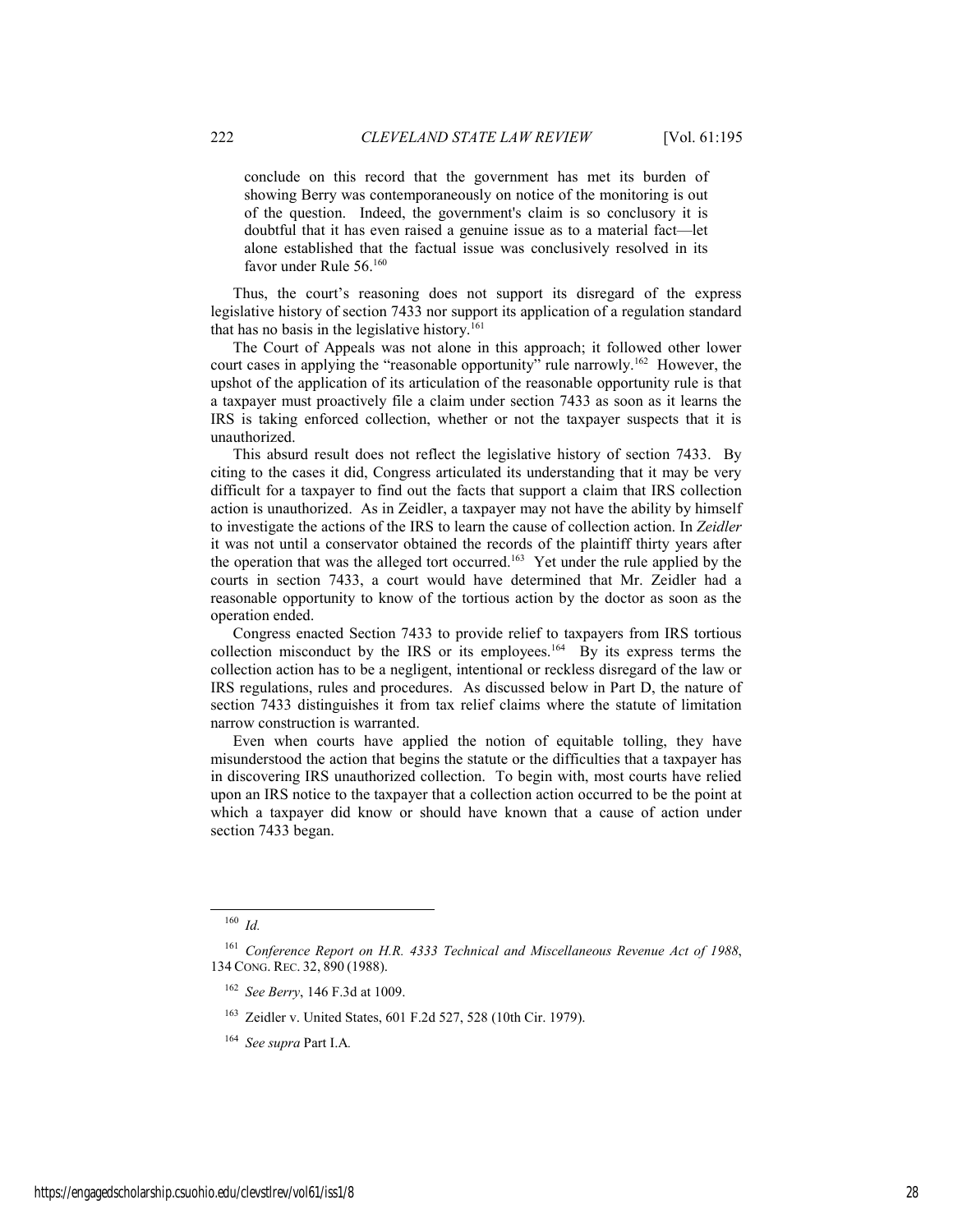For example, in *Ranciato v. United States*, 165 the unauthorized collection action was the execution of six levies served on Mr. Ranciato's clients when he did not agree to extend the period for collecting taxes that were due.<sup>166</sup> The IRS decided not to permit Ranciato to enter an installment agreement unless he agreed to extend the period of time the IRS had to collect the tax.<sup>167</sup> Due to the unauthorized collection action, Mr. Ranciato paid nearly \$40,000 more than if he had paid under the installment agreement up to the time the collection period expired.<sup>168</sup>

The IRS sent notices of intent to levy during 1995 and 1997. The IRS, however, issued a press release on June 5, 1998, "admitting that its practice of terminating installment agreements because taxpayers would not agree to extend the collection period was "not in accordance with law."169 The court agreed with the government and concluded that even applying equitable tolling to the statute of limitations under section 7433 the taxpayer:

[H]ad a reasonable opportunity to discover all the essential elements of a cause of action under 26 U.S.C. § 7433 at the time he became aware of the collection activity. He became aware of the collection activity at issue as early as February of 1997, when he received the notice of the levies, and certainly no later than April 21, 1997, when he made a full payment for the 1985 taxes owed. $170$ 

However, at that time the taxpayer did not have any way of discovering or knowing that the conduct by the IRS—the threat of not levying without an extension of the period for collection—was unauthorized. The first time the taxpayer could have reasonably discovered that fact was on June 5, 1998 when the IRS issued a notice indicating that such action was unauthorized.<sup>171</sup> The court mistook the basis for the cause of action as collection action, generally, rather than unauthorized collection action. The court incorrectly concluded that prior to the announcement the conduct of the IRS employees was authorized.<sup>172</sup> The fact that the IRS announced that what the IRS employees were doing was illegal does not by itself make all such prior actions legal or authorized.

The court further misinterpreted the basis of the action under section 7433 when it concluded that the IRS announcement was equivalent to the law and that the taxpayer is charged with knowledge of the law. Finding that the only way the taxpayer could have made an equitable tolling argument was to prove that the IRS withheld information, committed covert deeds, discovering the facts required a

<sup>167</sup> *Id*.

<sup>169</sup> *Id.* at \*1 (citing Taxpayer Advocate, IR Notice 98-44).

 $170$  *Id.* at \*8-9.

<sup>171</sup> *Id*. at \*4.

<sup>172</sup> *Id.* at \*13.

 <sup>165</sup> Ranciato v. United States, No. 3-00-CV-1024, 2001 U.S. Dist. LEXIS 743 (D. Conn. Jan. 23, 2001).

<sup>166</sup> *Id.* at \*3.

<sup>168</sup> *Id.* at \*2-3.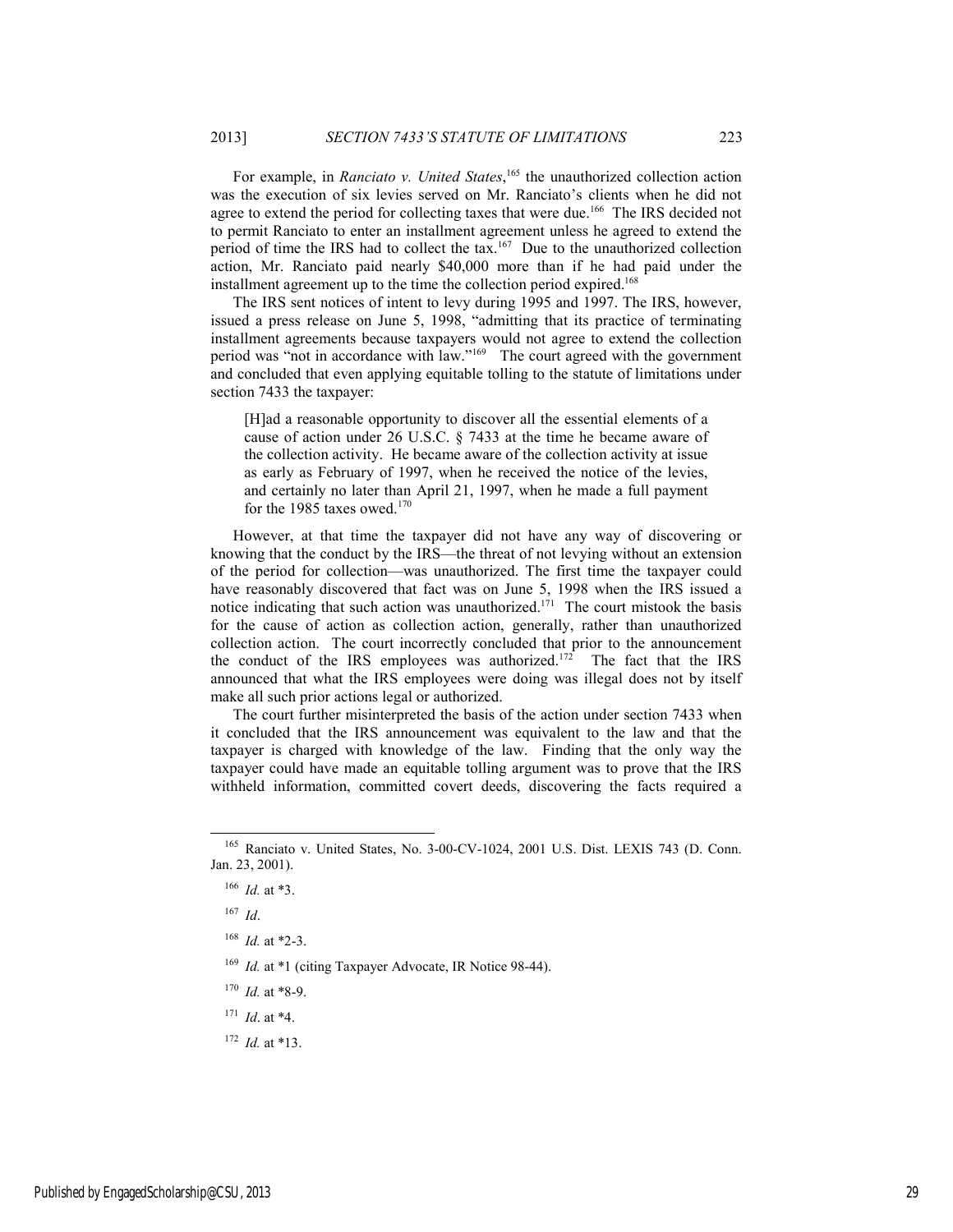lengthy investigation, or that the taxpayer was under a disability or faced an impediment to bringing the action, the court held that:

Taxpayers—like the IRS itself—[are] chargeable with knowledge of the law . . . [t]he IRS is not obligated to notify taxpayers which of its actions constitute illegal actions and such notification is not an element of a § 7433 claim. In this case, Ranciato knew the essential elements of his § 7433 claim by April 21, 1997. Therefore, the statute of limitations had expired at the time he filed his complaint and his action is time barred.<sup>173</sup>

While the IRS may not be obligated to notify a taxpayer that its collection actions are unauthorized, likewise a taxpayer should not be expected to interview supervisors, ask for a legal opinion, or take extraordinary action to discover unauthorized collection action.

Courts have also held that the date the IRS files a federal tax lien or the first date that it executes a levy begins the statute of limitations period under section 7433, again equating standard collection action with knowledge that such collection action may be unauthorized.

In *Manant v. United States*, the taxpayers alleged the IRS took the unauthorized collection action of filing a federal tax lien because it failed to issue a notice of demand.174 Notice and demand are indeed statutory requirements before the IRS can take enforced collection action, which includes filing a federal tax lien.<sup>175</sup> The court held that the fact that a federal tax lien was filed, automatically put the taxpayers on notice that a notice of demand was missing when they received the notice that the tax lien had been filed.176 Quite the contrary is true. A reasonable taxpayer would believe that the IRS took all the necessary steps it had to before filing a notice of federal tax lien. According to the court's reasoning, every collection action that the IRS takes should be presumed to be unauthorized and trigger the duty of the taxpayer to investigate.

Likewise, in *Wallace v. United States*<sup>177</sup> and *Keohane*,<sup>178</sup> the courts incorrectly held either the notice of levy or the first executed levy is when the taxpayers reasonably should have known that the IRS's actions were unauthorized. In both *Wallace* and *Keohane*, the taxpayers were notified that the IRS was levying their Social Security or retirement funds. In *Wallace*, the taxpayer had received an IRS notice of levy before the levies began<sup>179</sup> and in *Keohane* the taxpayer, who lived outside the United States, did not receive the notice of intent to levy or notice of levy sent by the IRS, but was notified by the Social Security Administration that the IRS

<sup>176</sup> *Id.*

<sup>&</sup>lt;sup>173</sup> *Id.* at \*10-11 (citations omitted).

<sup>174</sup> Manant v. United States, 2011-2 T.C. ¶50, 516, (D. Haw. 2011).

 $175$  26 U.S.C.A. § 6331(a) (West2012).

<sup>177</sup> Wallace v. United States, 372 F. App'x 826 (10th Cir. 2010).

<sup>&</sup>lt;sup>178</sup> After holding that the statute of limitations was to be strictly and narrowly construed in favor of the government, the District Court went on to consider the plaintiff's argument as to equitable tolling. Keohane v. United States, No. 08-02081, 2011 U.S. Dist. LEXIS 34489 (D.D.C. Mar. 31, 2011).

<sup>179</sup> *Wallace,* 372 F. App'x at 829.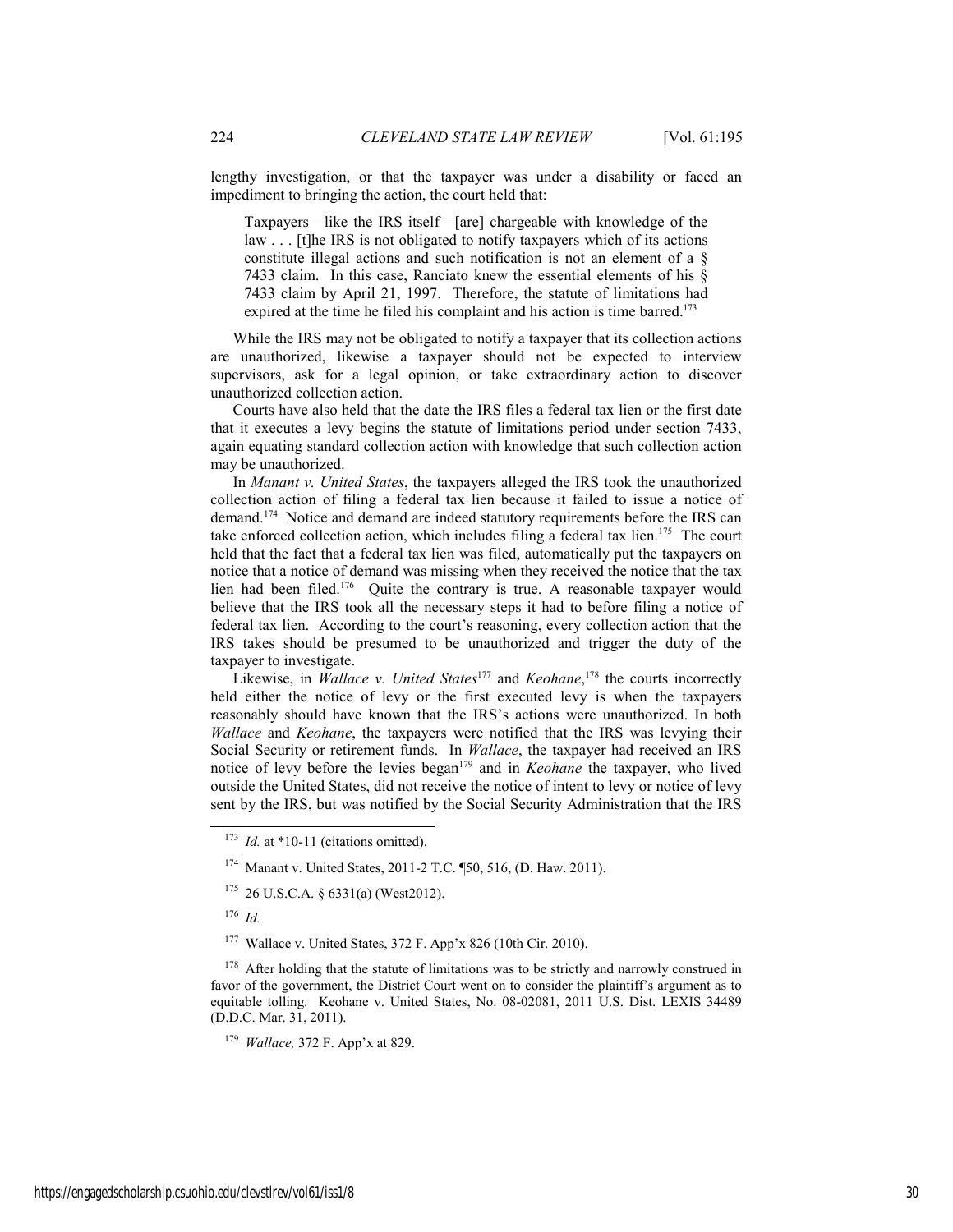was levying his Social Security benefits.<sup>180</sup> In both cases, the alleged unauthorized collection action was that the IRS was levying Social Security benefits under a manual levy kept in effect continuously. The taxpayers were aware that the law provided for a continuous levy under section 6331(h), but that such levy was limited to 15% of the monthly payment. From these two facts, the courts reasoned that because the IRS was levying more than 15% per month the taxpayer was put on notice and had the opportunity to learn that the IRS was taking unauthorized collection. However,

What the courts did not recognize is that even if the taxpayers' had called the IRS toll free number, they would most likely not have learned that the levy was a manual levy being exercised in an unauthorized continual effect. In *Keohane*, the clinic was only able to find out the basis for the IRS levy after asking for the Taxpayer Advocate to investigate and submitting a Freedom of Information Act (FOIA) request for the levy document.<sup>181</sup> Such action is well beyond the abilities or means of most taxpayers, especially those like Mrs. Wallace who are unrepresented.

The reference to both the *Rosales* and *Zeidler* cases in the Conference Committee report regarding the statute of limitations under section 7433 cannot be treated as a gratuitous reference. Both of those cases involve action by the government (in *Rosales,* action by the first treating doctor and in *Zeidler*, action by the Veterans Administration Hospital) that occurred well before the two years from the date the action was filed, was obviously difficult for the harmed parties to find out, and showcased how bureaucracies often make it impossible for unsophisticated parties to discover facts that led to action that ended up being tortious. Even if the taxpayers know the underlying facts, they may not know the actions are tortious; if they don't know the underlying facts, they will have no chance of knowing if they are tort victims.

To be consistent with the Congressional intent in enacting section 7433 as part of the first Taxpayer Bill of Rights, courts must allow a taxpayer to bring an action for unauthorized collection action against the IRS within two years of when the IRS is informed by the IRS that the action is unauthorized or confirms based on a direct request (either written or oral) the basis of the collection action.

Courts have applied the reasonable opportunity to discover rule in section 7433 cases without truly understanding the extreme burden a taxpayer has to discover the precise actions of IRS employees. For example, in *Gessert v. United States*, <sup>182</sup> a taxpayer alleged that the IRS officer made misrepresentations as to how certain payments would be applied to trust fund liabilities of a corporation. The taxpayer filed a motion to amend his complaint, which the government opposed.<sup>183</sup> The court denied the taxpayer's motion to amend, ruling that such amendment was futile.<sup>184</sup>

Published by EngagedScholarship@CSU, 2013 31

 <sup>180</sup> *Keohane,* 2011 U.S. Dist. LEXIS 34489, at \*2.

<sup>181</sup> FOIA Request, *supra* note 48.

<sup>&</sup>lt;sup>182</sup> Gessert v. United States, No. 06-C-448, 2007 U.S. Dist. LEXIS 24486 (E.D. Wis. Mar. 30, 2007), *aff'd*, in later proceedings at 627 F. Supp. 2d 942 (E.D. Wis. 2009), 703 F.3d 1028 (7th Cir. 2013).

<sup>183</sup> *Gessert*, 2007 U.S. Dist. LEXIS 24486, at \*1.

<sup>184</sup> *Id*. at \*6.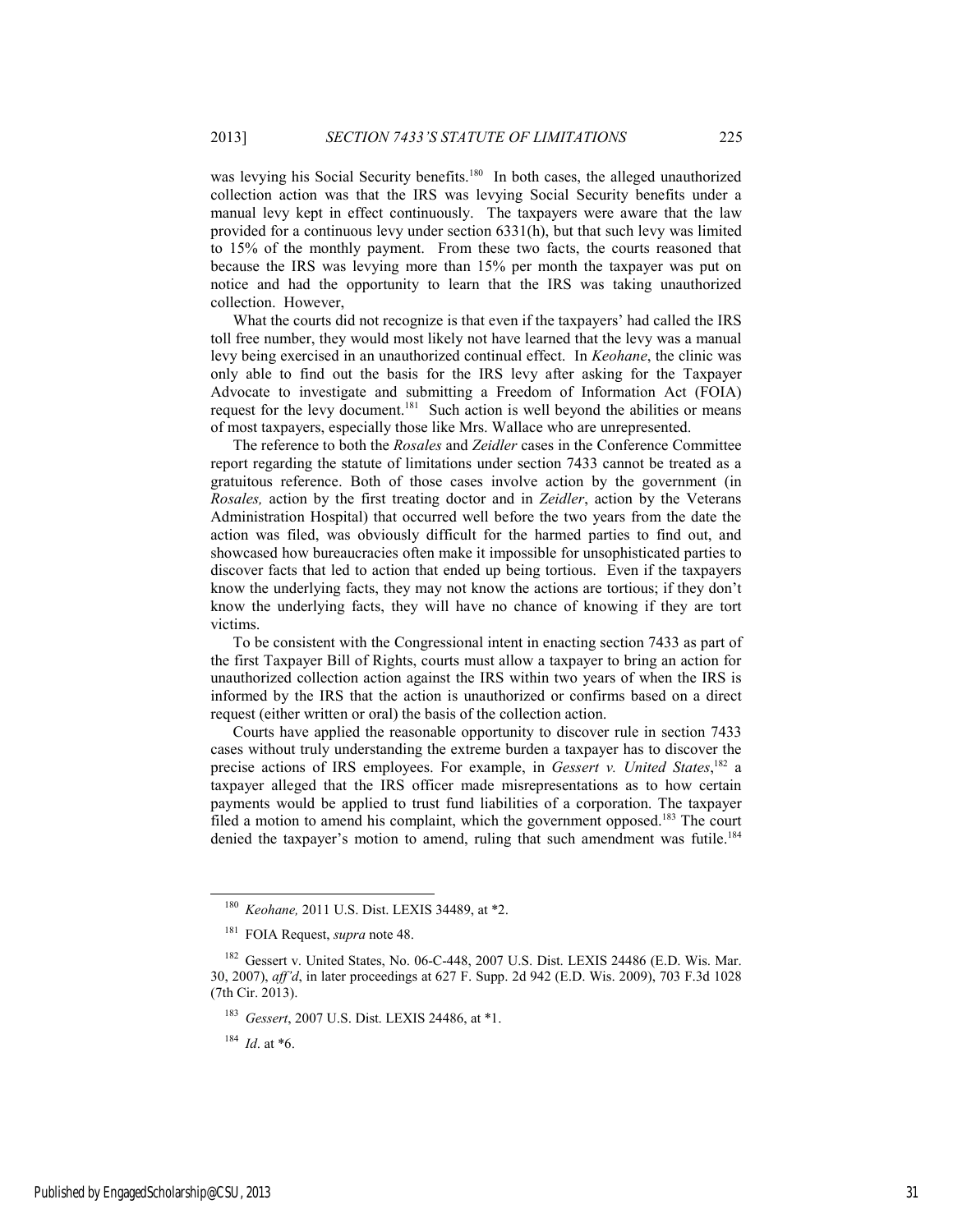The amendment was futile because alleged unauthorized action was against his corporation, not him.185

Nevertheless, the court did recognize that a taxpayer might have difficulty in discovering the cause of the alleged unauthorized collection action, stating:

A claim generally accrues when the harm it causes occurs. However, when through no fault of their own, parties do not discover the harm until well after it has occurred, courts often conclude that the claim does not accrue until the date of discovery. *See Sylvester v. United States,* 978 F. Supp. 1186, 1190 (E.D. Wis. 1997) (applying the discovery rule to a § 7433 action); *see also* Treas. Reg. § 301.7433-1(g)(2) (providing that the statute of limitations begins to run when "the taxpayer has had a reasonable opportunity to discover all essential elements of a possible cause of action"). In the present case, plaintiffs argue that they did not discover the revenue official's wrongdoing until 2005, when the government turned over transcripts that they had repeatedly requested. Taking plaintiffs' allegations in the light most favorable to them, I cannot conclude that they can prove no set of facts indicating that they timely asserted the allegations in paragraphs 6, 7, 9, and 11. Therefore, I cannot say that such allegations are futile.<sup>186</sup>

Similarly, in *Sylvester v. United States*, 187 the court recognized that a taxpayer may not be able to discover important facts until after he can obtain his case file and have a chance to review it.<sup>188</sup>

A very few courts, however, have recognized the difficulties that taxpayers have to discover facts that would put them on notice that collection action is unauthorized. In *Gessert v. Internal Revenue Service*,<sup>189</sup> the taxpayer challenged misrepresentations made by an IRS Revenue Officer, including a representation that a payment would be applied to the trust fund recovery penalty first before to other liabilities. This was indeed wrong. The court ruled in an opinion and order to denying Gessert's motion to amend his complaint that:

[W]hen through no fault of their own, parties do not discover the harm until well after it has occurred, courts often conclude that the claim does not accrue until the date of discovery. *See Sylvester v. United States,* 978 F. Supp. 1186, 1190 (E.D. Wis. 1997) (applying the discovery rule to a §

<sup>188</sup> Implicitly, the court recognized that a reasonable opportunity to discover does not begin when the alleged unauthorized action first occurs, but rather may not begin until the taxpayer has a reasonable opportunity to review files or other internal documents maintained by the IRS. *See id.*

<sup>189</sup> *Gessert*, 2007 U.S. Dist. LEXIS 24486.

 <sup>185</sup> *Id*.

<sup>186</sup> *Id.* at 4.

<sup>187</sup> Sylvester v. United States, 978 F.Supp. 1186, 1190 (E.D. Wis. 1997). In *Sylvester*, the taxpayer moved to amend his complaint after the government moved for judgment on the pleadings. The court permitted one amendment as it related to the taxpayer's allegation that the IRS agent had altered a document to cover up information. The court agreed that the taxpayer could not have discovered such alleged unauthorized action until he had obtained and reviewed his file. *Id*. at 1191.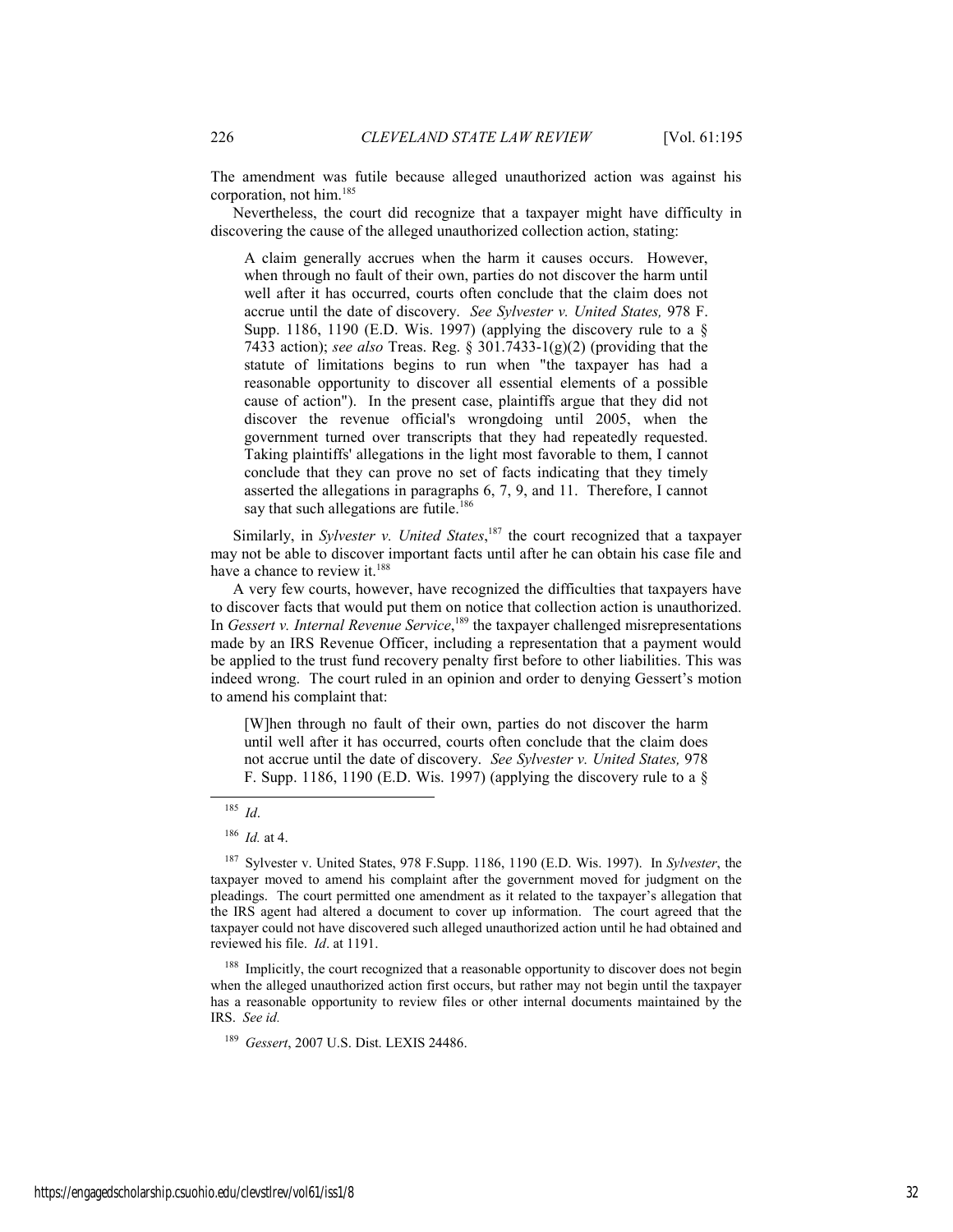7433 action); *see also* Treas. Reg. § 301.7433-1(g)(2) (providing that the statute of limitations begins to run when "the taxpayer has had a reasonable opportunity to discover all essential elements of a possible cause of action"). In the present case, plaintiffs argue that they did not discover the revenue official's wrongdoing until 2005, when the government turned over transcripts that they had repeatedly requested.190

In this case, the taxpayers were represented by counsel, something that, as noted, many taxpayers cannot afford. The level of inquiry should not turn upon whether or not a taxpayer is represented. The courts have impliedly recognized that without access to internal documents, such as a tax transcript or an administrative file, a taxpayer would be unable to discover unauthorized collection action.

In *Claitor*, the court also recognized that the continuing violation doctrine is necessary to prevent injustices by the IRS.191 In *Claitor*, the taxpayer alleged unauthorized collection action in the form of the IRS's failure to release a lien on property he owned after the IRS postponed a sale to satisfy the lien and did not schedule a new sale within a month of the postponement.<sup>192</sup> The IRS did not release the lien after the sale was postponed, and in fact did not release the lien until after the taxpayer filed the action.<sup>193</sup>

First, the court held that the unauthorized collection continued making it a continuous violation until the lien was released. In disagreeing with the Court of Appeals for the First Circuit, which held that if there were no ability to show a continuing violation, the IRS would be free to continue its unauthorized collection action:

The Court respectfully disagrees with the conclusion reached by the First Circuit in *Dziura* in light of the injustice that would result from its application to this action. Here, the IRS failed to release the levy until more than six months after Claitor had filed suit against it. If the statute of limitations were held to have run in 1996, nothing would have prevented the IRS from wrongfully maintaining the levy in place on the Silver Creek property indefinitely. Since "one should not be allowed to acquire a right to continue [] tortious conduct" by operation of a statute of limitations, the statute of limitations cannot be said to have run. There is no reason to either dismiss this action or enter summary judgment in favor of the United States based on the statute of limitations.194

 <sup>190</sup> *Id*. at \*4.

<sup>&</sup>lt;sup>191</sup> Claitor v. United States, No. 97-20524, 1999 U.S. Dist. LEXIS 12666, at \*12 (N.D. Cal. July 29, 1999).

<sup>192</sup> *See* 26 U.S.C.A. § 6335(e)(2)(F) (West 2012).

<sup>&</sup>lt;sup>193</sup> *Claitor*, 1999 U.S. Dist. LEXIS 12666, at \*2. Claitor filed his section 7433 action on June 13, 1997; the lien, incorrectly referred to as a "levy" in the opinion, was released on January 28, 1998. *Id*. at \*3.

<sup>&</sup>lt;sup>194</sup> *Id.* at \*12 (citations omitted).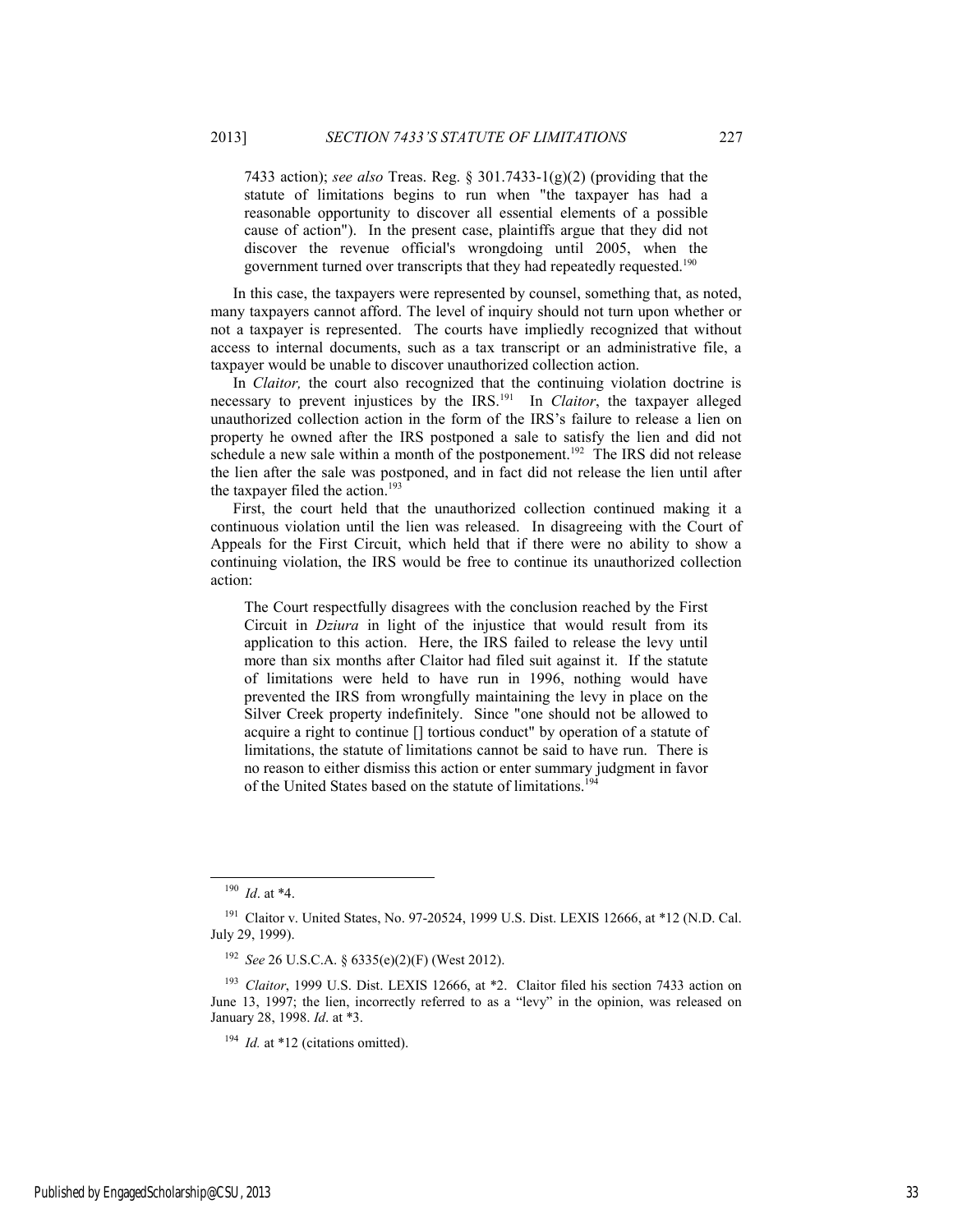The IRS is a mammoth agency, employing over 100,000 employees. It is also divided across many functions.<sup>195</sup> A taxpayer calling a toll-free telephone line may never be able to learn whether the exact facts of action taken by one part of the IRS. Further, the mere mention of the IRS often strikes fear in the hearts of many taxpayers. Concern that the IRS is ever powerful is often a real deterrent to a taxpayer asking probing questions about how the IRS took certain collection action.

Under the current protocol of collection due process hearings, a taxpayer may not learn the facts of how the IRS took certain collection action well after two years from the date the action occurred. For example, the usual series of collection notices often are issued over a period of months.196 If the IRS does not locate any assets to collect, it may not issue a notice of intent to levy or file a tax lien.<sup>197</sup> The IRS has ten years during which to collect the tax.<sup>198</sup> If the IRS locates assets during that period, it can then take collection action. At that point, the IRS will provide a taxpayer with a collection due process hearing.<sup>199</sup> However, currently most such hearings are handled by correspondence or telephone, neither of which are conducive atmospheres for a taxpayer to ask probing questions to find out how the IRS proposes to actually collect the tax.

The Congressional intent to provide a very circumscribed way for taxpayers to stop the IRS from taking illegal or unauthorized collection action, together with the difficulty of navigating the IRS to learn the facts behind collection action, weigh in favor of a more liberal and expansive interpretation of equitable tolling of the statute of limitation. Without such interpretation, the ability to check IRS action will all but disappear.

# *D. Regardless of the Legislative History of Section 7433, the Harm it is Meant to Protect Against is Tortious Action by IRS Employees and so Should be Interpreted Consistently with the Federal Torts Claim Act*

Regardless of the legislative history, the courts have misclassified section 7433 like other tax claims statutes and have totally disregarded its purpose and nature as a tort relief act.<sup>200</sup> By misclassifying it as a tax claim statute, the courts have erroneously applied a narrow statute of limitations.<sup>201</sup>

Tax claims statutes are statutes whereby a taxpayer seeks to get back monies it has paid to the IRS or the IRS seeks to get back monies that the IRS erroneously paid to the taxpayer as a refund. In both such instances, the moving party (either the taxpayer or the IRS) have command of all the information, and is seeking to get back monies claimed to have been erroneously paid. The most common tax claim

 <sup>195</sup> INTERNAL REVENUE SERV. DATA BOOK 71 (2011), *available at* http://www.irs.gov/ pub/irs-soi/11databk.pdf.

<sup>196</sup> *See, e.g.*, 26 U.S.C.A. § 6330 (West 2012)

<sup>197</sup> *See id.*; TAXPAYER ADVOCATE SERV., NATIONAL TAXPAYER ADVOCATE ANNUAL REPORT TO CONGRESS VOL.1 226-30 (2004); *see also* TAXPAYER ADVOCATE SERV., NATIONAL TAXPAYER ADVOCATE ANNUAL REPORT TO CONGRESS VOL. 1 332-39 (2011).

<sup>198 26</sup> U.S.C.A. § 6502(a)(1) (West 2012).

<sup>199 26</sup> U.S.C.A. §§ 6320, 6330 (West 2012).

<sup>200</sup> *See supra* Part I.C.

<sup>201</sup> *Id.*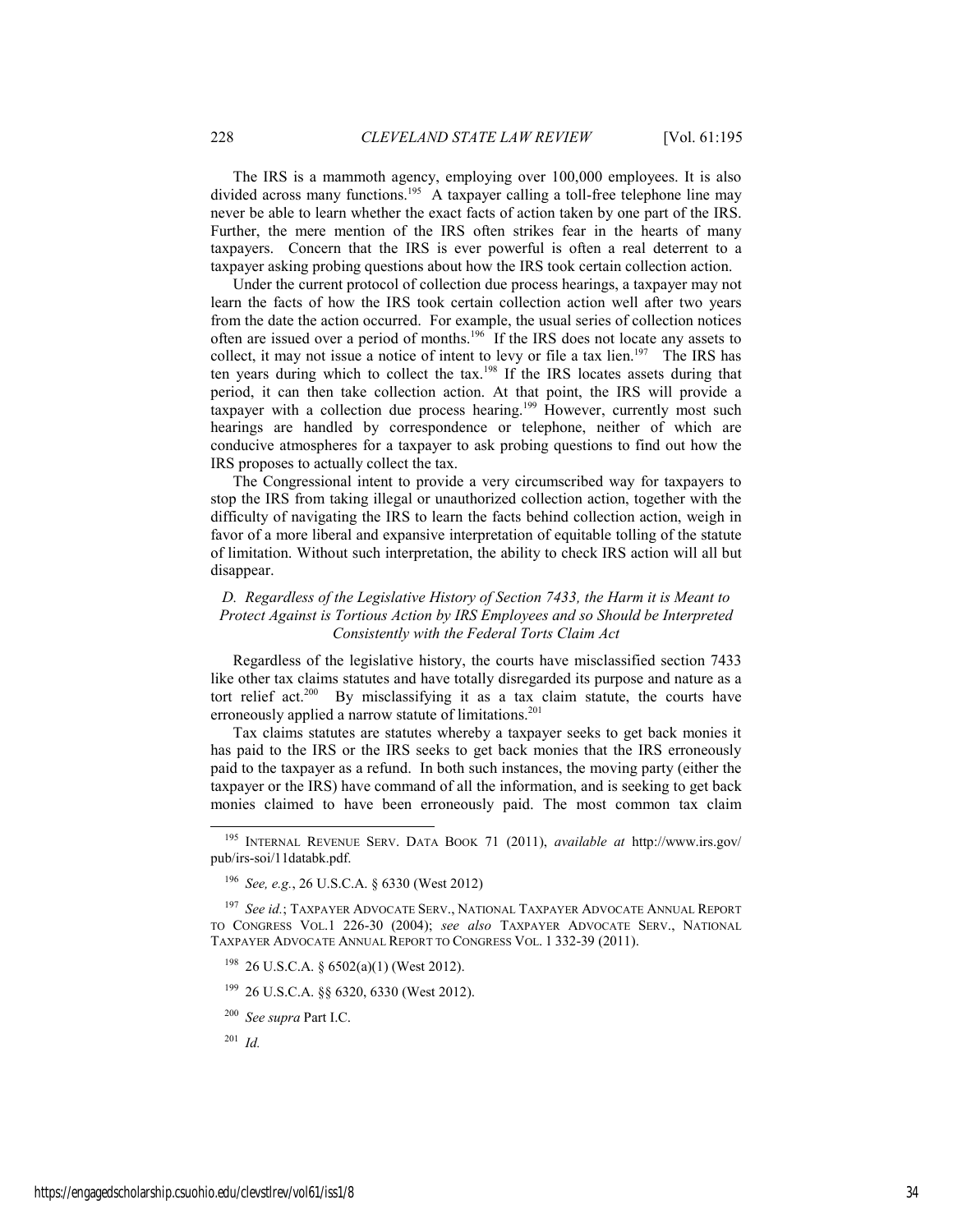statutory scheme is section 6511, a claim for refund, and section 7422, a suit for refund. Under section 6511(a) a taxpayer must file a claim for refund of taxes he believes were erroneously paid to the IRS and there is a strict statute of limitations to making such claims.<sup>202</sup> For example, if a taxpayer filed an amended return and forgot to claim a deduction or credit that would have lowered his taxes due, the taxpayer must file a claim for refund (usually by filing an amended return) showing the amount of the erroneously overpaid tax and asking for a refund of that amount. Generally, a taxpayer has three years from the time he filed his return or two years from the date he paid the tax to file the claim with the IRS.203 If the IRS denies the claim for refund, then the taxpayer has two years from the date of the denial to file a suit in a United States District Court to litigate the denial of the refund claim.

The other common tax claim statutory scheme is where the IRS issues a refund erroneously. In that case, by statute the IRS must bring an action in a United States District Court to get back the erroneous payment of tax to a taxpayer within two years of the date the refund was paid (five years if the IRS can prove that making the refund was induced by fraud or misrepresentation of a material fact.<sup>204</sup>

These tax claim statutes correctly rely upon the doctrine of laches and limit the period of time the taxpayer or the IRS can bring suit. In such cases, the taxpayer or the IRS has full knowledge of the facts and is asking for taxes that were paid to be returned.

Section 7433, however, is quite different. The recovery under section 7433 has nothing to do with the amount of a taxpayer's taxes collected by the IRS. Under section 7433 a taxpayer cannot sue for overpaid taxes. Rather, the suit is solely for economic damages for tortious acts. Section 7433 claims are the exclusive remedy for damages if the IRS or its employees take unauthorized action in the course of collecting a tax due.<sup>205</sup> Such action might be wrongly filing a lien when the IRS knows that the taxpayer does not own the property, pursuing a form of collection that is not authorized by law (such as the alleged collection action in *Keohane*), executing a levy on a taxpayer's wages in retaliation, and negligently or intentionally ignoring the law (such as the stay on collection when a case is pending at the United States Tax Court) and levying a taxpayer's funds. The taxpayer pursues such action not to get the wrongly levied funds return, but for other damages to a taxpayer's business, costs of fighting the unauthorized action, or a reduction in economic value to an asset.<sup>206</sup>

Both the action that prompts a section 7433 claim and the damages that are recoverable put it in the category of tort recovery statutes and takes it out of the category of tax recovery statutes. Consequently, it also places the analysis of its statute of limitations in the category of analyses of statutes of limitations on tort recovery actions, specifically the Federal Tort Claims Act.

204 26 U.S.C.A. §§ 6532(b), 7405 (West 2012).

205 Wicks v. United States, No. 07-00653, 2008 U.S. Dist. LEXIS 22389, at \*4 (D.D.C. Mar. 24, 2008).

Published by EngagedScholarship@CSU, 2013 35

 <sup>202 26</sup> U.S.C.A. § 6511 (West 2012).

 $203$  A taxpayer may file a return showing an amount due and not pay that amount due with the return. This is why there is a two-year from date of payment rule. 26 U.S.C.A.  $\S 6511(a)$ (West 2012).

<sup>206</sup> *See* 26 U.S.C.A. § 7433 (West 2012).